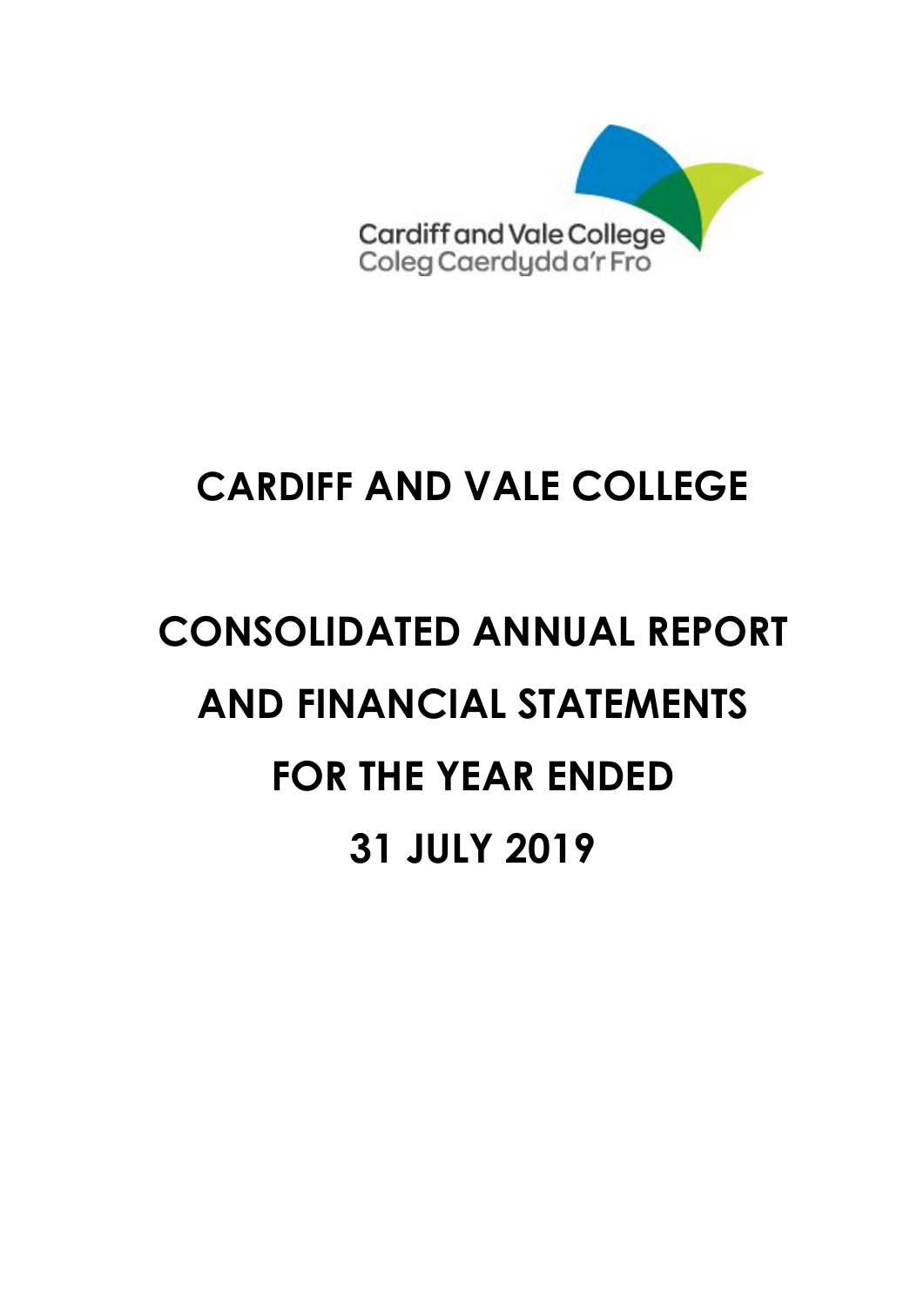# **CARDIFF AND VALE COLLEGE CONSOLIDATED FINANCIAL STATEMENTS FOR THE YEAR ENDED 31 JULY 2019**

#### **Table of contents**

|                                                                                | Page |
|--------------------------------------------------------------------------------|------|
| Report of the Governing Body                                                   |      |
| Statement of the Governing Body's responsibilities                             | 19   |
| Corporate governance and internal control statement                            | 21   |
| Independent auditors' report to the Governing Body of Cardiff and Vale College | 26   |
| Consolidated and College Statement of Comprehensive Income                     | 29   |
| Consolidated and College Statement of Changes in Reserves                      | 30   |
| Consolidated and College Balance Sheets                                        | 31   |
| <b>Consolidated Statement of Cash flows</b>                                    | 32   |
| Notes to the financial statements                                              | 33   |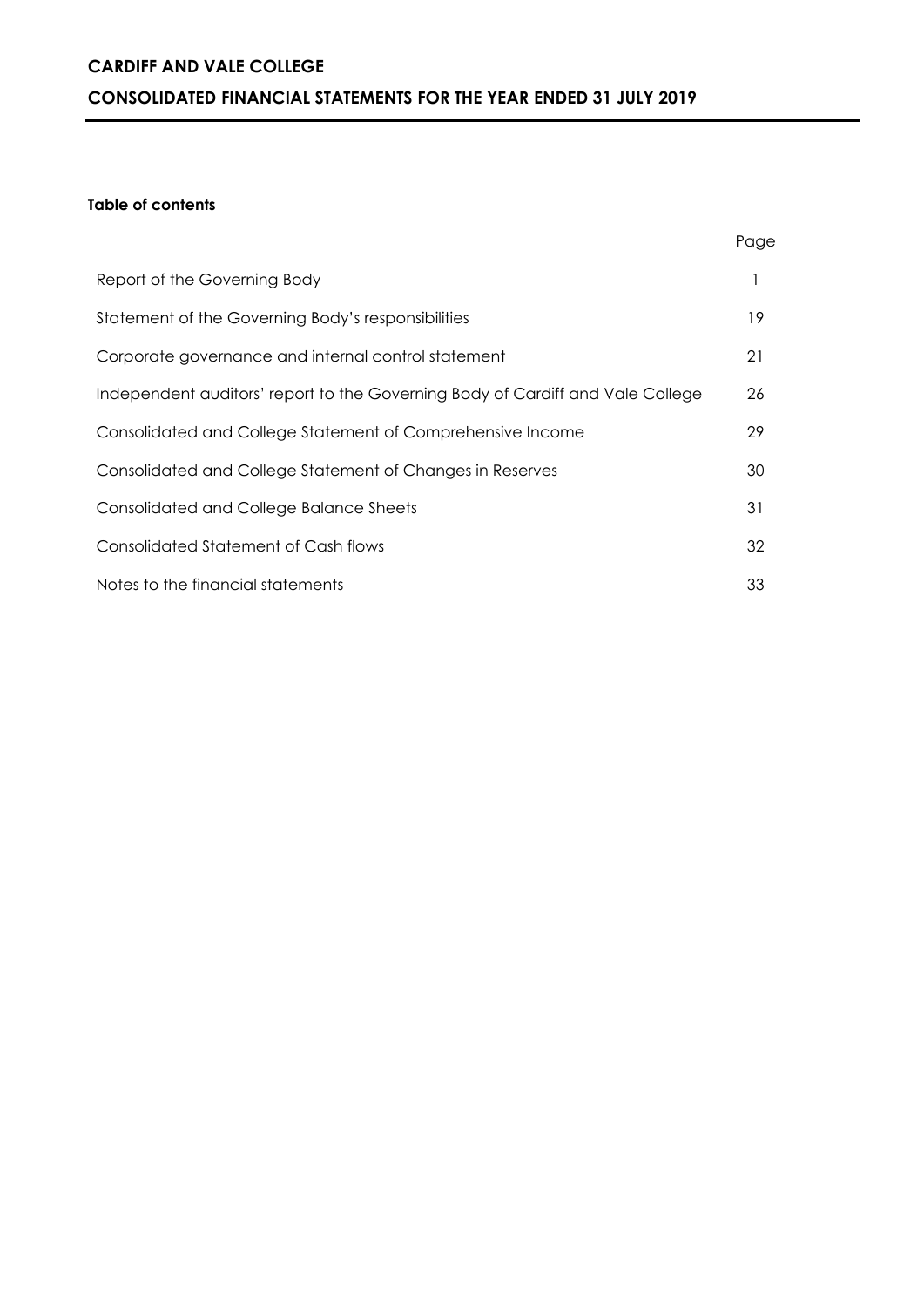# **CONSOLIDATED FINANCIAL STATEMENTS FOR THE YEAR ENDED 31 JULY 2019**

# **REPORT OF THE GOVERNING BODY**

The Governing Body presents its annual report and the audited financial statements of Cardiff and Vale College ("the College") for the year ended 31 July 2019.

#### **Legal status**

On the 8 April 2011 the Cardiff and Vale College (Incorporation) Order 2011 came into force establishing the new College.

On 1 August 2011 the Barry College Further Education Corporation and the Coleg Glan Hafren Further Education Corporation (Dissolution) Order 2011 came into force. This order dissolved both Corporations and transferred all of their properties, rights and liabilities to the new College.

#### **Vision**

*To be a leading educational business.* 

#### **Mission**

*To deliver high quality education and training, outstanding results, skilled and employable people, excellent customer experience, innovative business growth and continued investment that supports prosperous communities and a thriving economy.* 

#### **Values**

*Inspirational. Inclusive. Influential.* 

# **Public benefit**

The College is an exempt charity and is regulated by the Welsh Government as Principal Regulator for all FE Corporations in Wales. The members of the Governing Body, who are trustees of the charity, are disclosed on pages 16 to 17. In setting and reviewing the College's strategic objectives, the Governing Body has had due regard for the Charity Commission's guidance on public benefit and particularly upon its supplementary guidance on the advancement of education. The guidance sets out the requirement that all organisations wishing to be recognised as charities must demonstrate, explicitly, that their aims are for the public benefit. In delivering its mission, the College provides the following identifiable public benefits through the advancement of education:

- High-quality teaching
- Widening participation and tackling social exclusion
- Excellent employment record for students
- Strong student support systems
- Links with employers, industry and commerce.

The delivery of public benefit is set out in this report of the Governing Body.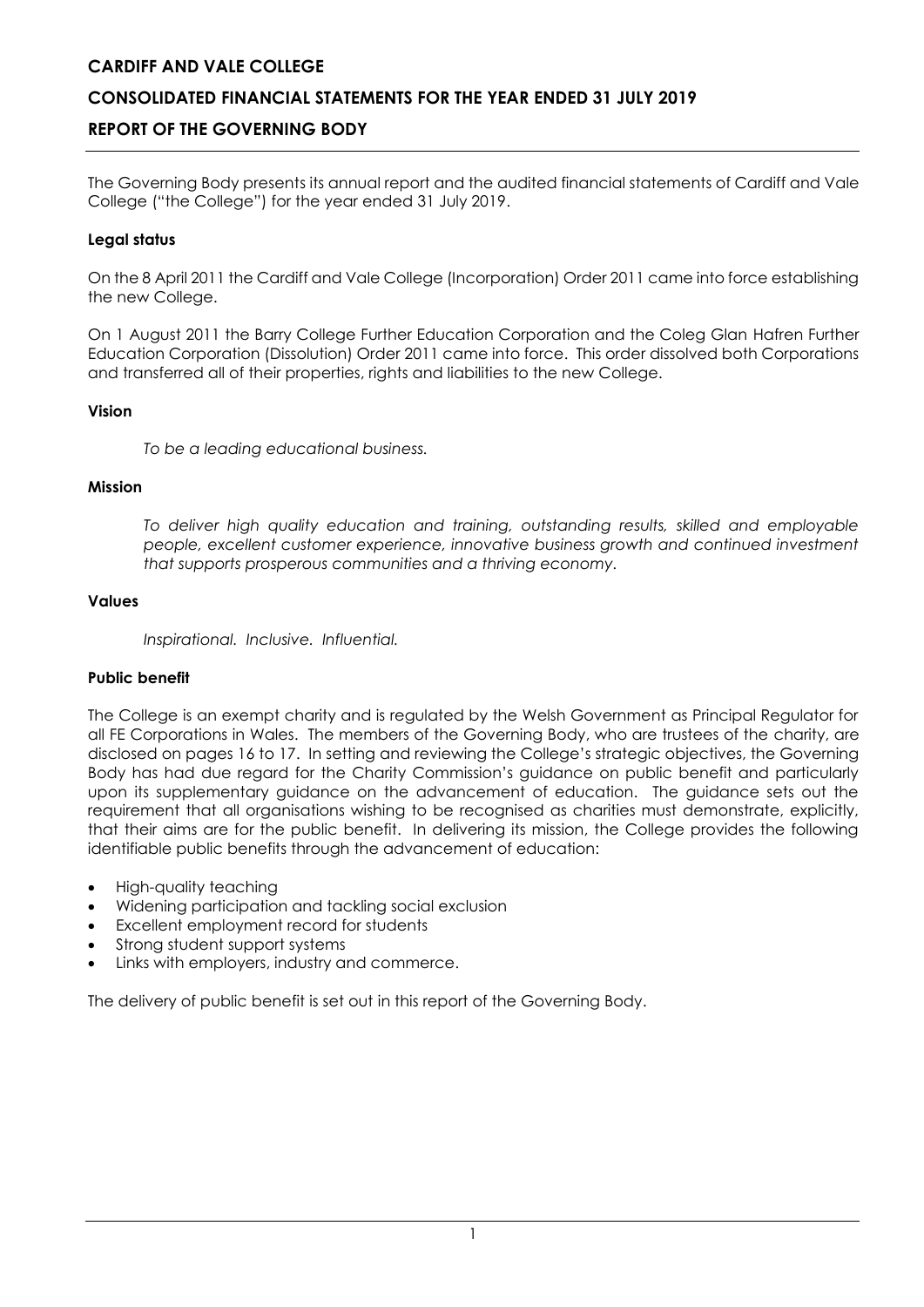# **CONSOLIDATED FINANCIAL STATEMENTS FOR THE YEAR ENDED 31 JULY 2019**

# **REPORT OF THE GOVERNING BODY**

#### **Strategic direction**

The College has established a three-year development plan that sets out its Vision and Strategic Priorities. Under each strategic priority are a number of specific focuses for performance improvement and delivery:

- **Quality**  striving for excellent results and outcomes
	- o Learner wellbeing
	- o Teaching, learning and assessment
	- o Learner progression
	- o Quality improvement
	- o Continuous professional development
	- o Equality and diversity
	- o Staff wellbeing
- **Efficiency** ensuring the College is efficient and sustainable
	- o Leadership and management
	- o Accommodation and environmental strategy
	- o Partnership and collaboration
	- o Financial stability and investment
	- o Value for money and cost effectiveness
	- o Risk management
- **Growth** developing our business to invest in our community
	- o Employer engagement, enterprise and innovation
	- o Social engagement
	- o Higher education
	- o Welsh-medium provision
	- o Junior Apprenticeship programme
	- o 14-16 learning pathways provision
	- o 16-19 provision
	- o Work-based learning
	- o Diversification of Income

The Governing Body monitored the performance of the College against this plan which has now been reviewed and updated and established as a three-year corporate development plan.

#### **Learner numbers**

In 2018/19 the College provided opportunities for 26,838 learners, including:

- 5,289 learners on full-time courses
- 470 learners on higher education courses
- 98 Junior Apprentices
- 264 school pupils aged 14-19 on part-time learning pathways
- $\bullet$  11,632 on apprenticeship and traineeship programmes
- 7,945 adults studying on a part-time basis
- 1,140 learners studying through franchise arrangements in the community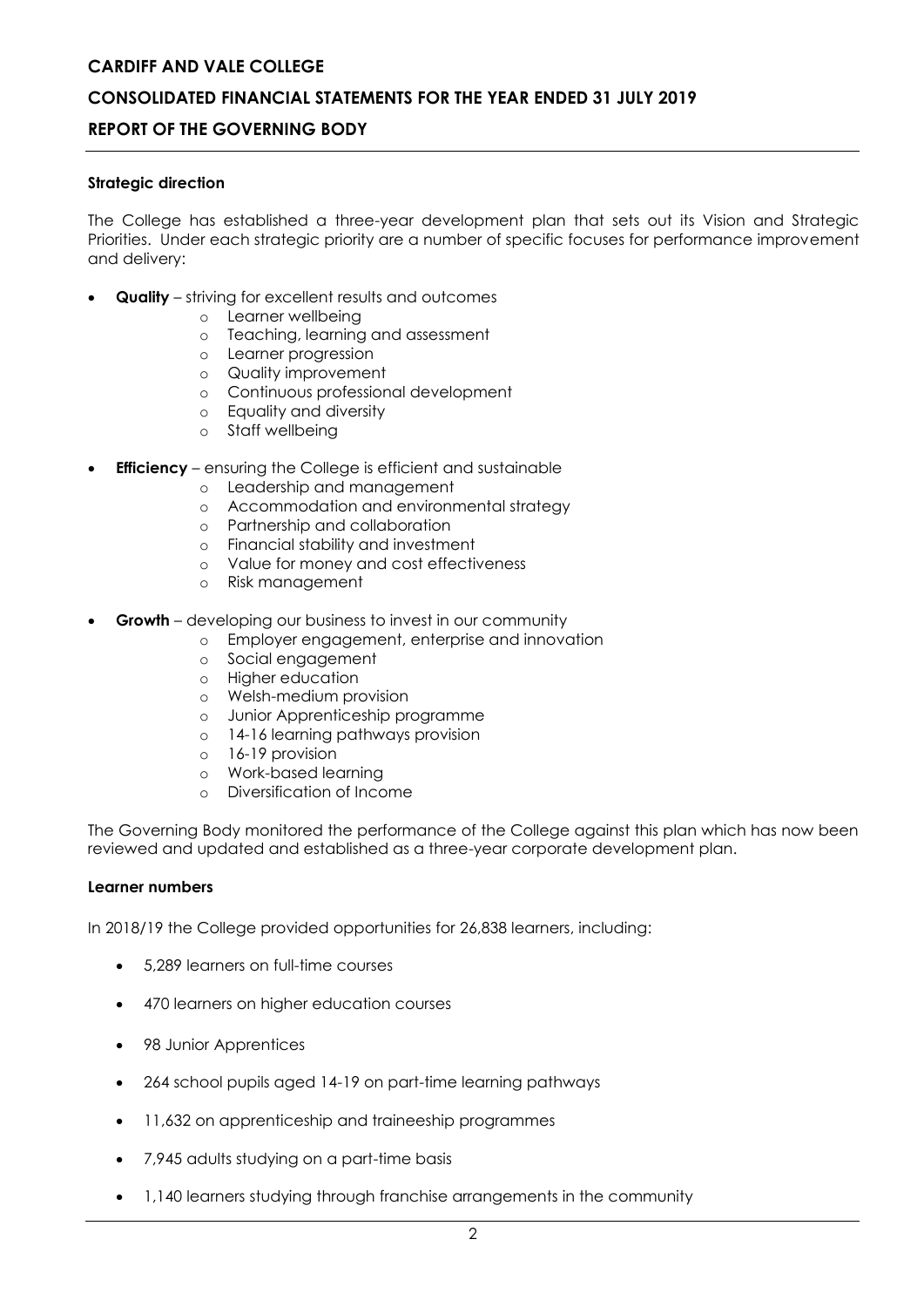# **CARDIFF AND VALE COLLEGE CONSOLIDATED FINANCIAL STATEMENTS FOR THE YEAR ENDED 31 JULY 2019**

# **REPORT OF THE GOVERNING BODY**

# **2018/19 – the College's performance**

During the year the College continued to improve the success rates of learners, with the main qualifications overall success rate improving by 5% to 85%. The College also had a very positive Estyn inspection in November 2018, and was awarded four 'Good' grades and one 'Excellent' grade based on the new Estyn Inspection Areas.

- Value added scores for both AS and A level have improved; the overall quality indicator for A level improved from 7 to 3, and for AS level from 5 to 4, demonstrating the positive impact of the College's provision on our learners.
- $\bullet$  Internal progression has increased from 36% to 38%.
- 78% of Junior Apprentice learners achieved A-G grades in English, maths and numeracy; a slight increase from the previous year. The 22% who did not achieve were actively engaged in maths, numeracy and English sessions throughout the year. 96% of Junior Apprentices achieved their main qualification and have progressed onto apprenticeships or further learning.
- Higher education has grown by 2% and HE successful completion was 90% for 2018/19.
- There is a strong attendance record across the College with an overall College annual attendance rate in 2018/19 of 90%.
- Learner Voice satisfaction has improved in many areas over the last three years, in particular questions relating to teaching and learning are regularly over 95%. All surveys met KPI targets in 2018/19.
- In work-based learning, the College-led Quality Skills Alliance is projecting success rates of 83% for Foundation Apprenticeships, 85% for Apprenticeships and 85% for Higher Apprenticeships. All these have improved from 2017/18 and are projected to be above national comparator. The CAVC group is now the biggest provider of apprenticeships in Wales.
- Progression of learners from their starting points into further learning, apprenticeships or employment is excellent and we provide exemplary employability provision, work-related education and links with employers.
- Our income streams have diversified and grown making us financially resilient and able to invest in sustainable provision where funding doesn't exist, and our future estate. In 2011, 70% of our income was our core FE grant from Welsh Government, and this is now just 31% of our total income.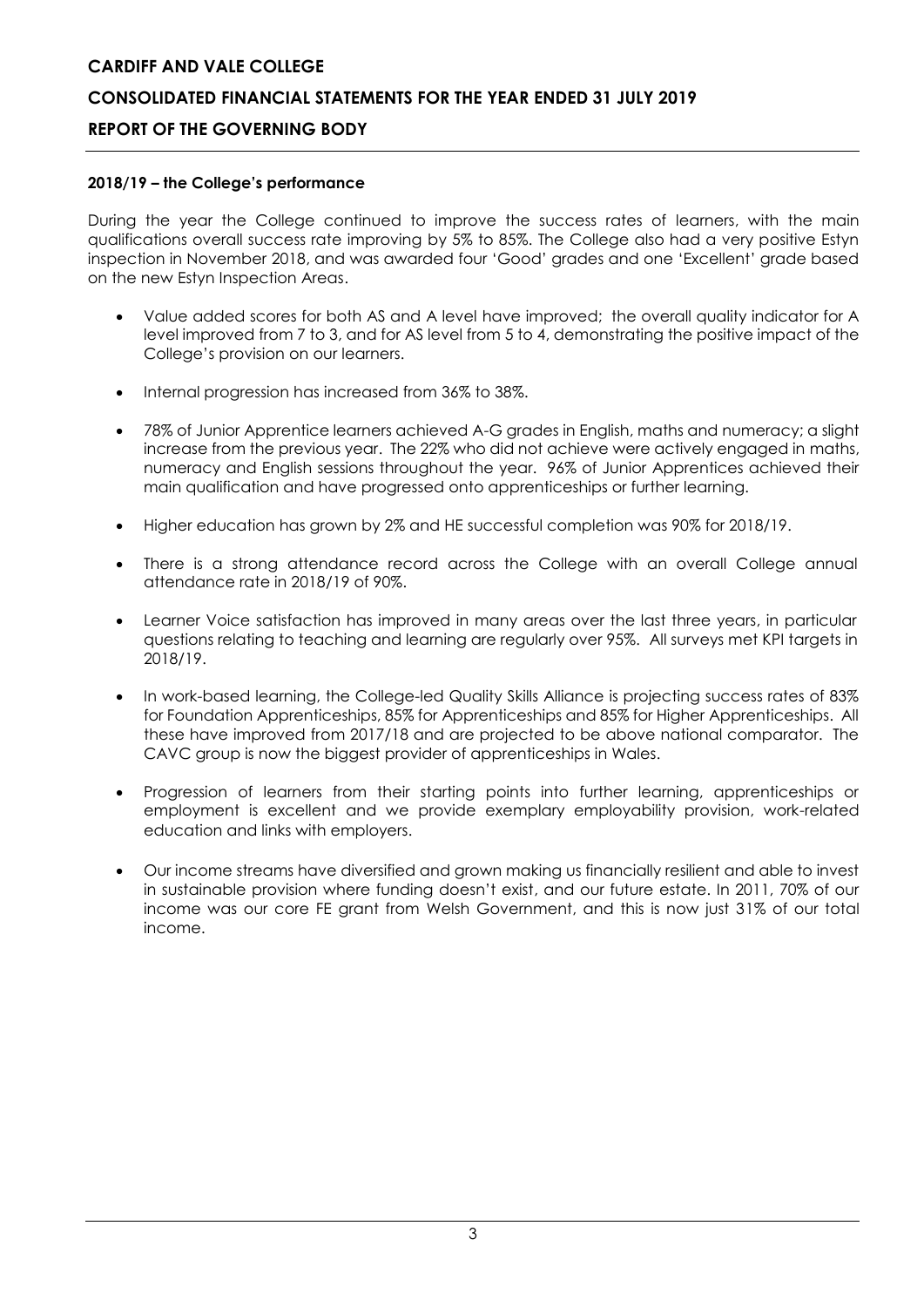#### **Learner achievements**

Complementing academic performance, the College is delighted to report the following individual and group achievements of our learners:

- Tom Lewis, an electrical installation apprentice, was selected to represent Team UK at EuroSkills Budapest and the World Skills Finals in Kazan. Tom achieved a Medal of Excellence, the award given to competitors who have achieved the highest international standards. Kyle Woodward, a cyber-security student, was also successfully selected from organisations across the UK to compete at the World Skills UK Finals in Kazan.
- The College sent more learners to the WorldSkills UK finals in 2018 than any other Welsh college. Twelve students from a range of departments competed, securing one silver and two bronze medals.
- The following individual learners were awarded medals in Skills Competition Wales: Mitchell Cole (gold medal, Automotive Refinishing); Kristian Eirsland (gold medal, Heavy Vehicle Technology); Morgan McNeil (gold medal, IT Support Technician competition); Benjamin Crook (bronze medal, IT Network Security); Leah Olding (silver medal, IT Software Solutions for Business); Tasnim Bunyan (bronze medal, IT Software Solutions for Business); Ieuan Jones (silver medal, Culinary Arts), Nia Williams (bronze medal, Culinary Arts); Courtney Inker (silver medal, Inclusive Skills Hairdressing); Oscar Green and Omer Waheed (silver medals, Automotive Repair Body). A team of learners also won a gold medal in Accountancy.
- Esta Lewis, Wales' first Heritage Outreach Apprentice, won Tomorrow's Talent Award at the Apprenticeship Awards 2018.
- The Rugby Academy enjoyed another successful year, culminating in the team's first international fixtures when it represented Wales at the Sanix World Youth Tournament, finishing in sixth place. The team also finished in fourth position in the Welsh Schools and Colleges A Licence league.
- Cardiff and Vale College's Netball Academy has had players be selected for Wales, Cardiff and Vale County, and for Netball Superleague team the Celtic Dragons.
- Two ALS learners were recognised at the Vocational Qualification Awards; Jonathan Thomas was chosen as a finalist, and Charlotte O'Brien was named 'The VQ Higher Learner of the Year'.
- Another ALS learner, Corinna Roberts, was shortlisted for Foundation Apprentice of the Year at the Apprenticeship Awards 2018.
- An ACT learner, Stella Vasiliou, won the Traineeship Learner of the Year (Level 1) at the Apprenticeship Awards 2018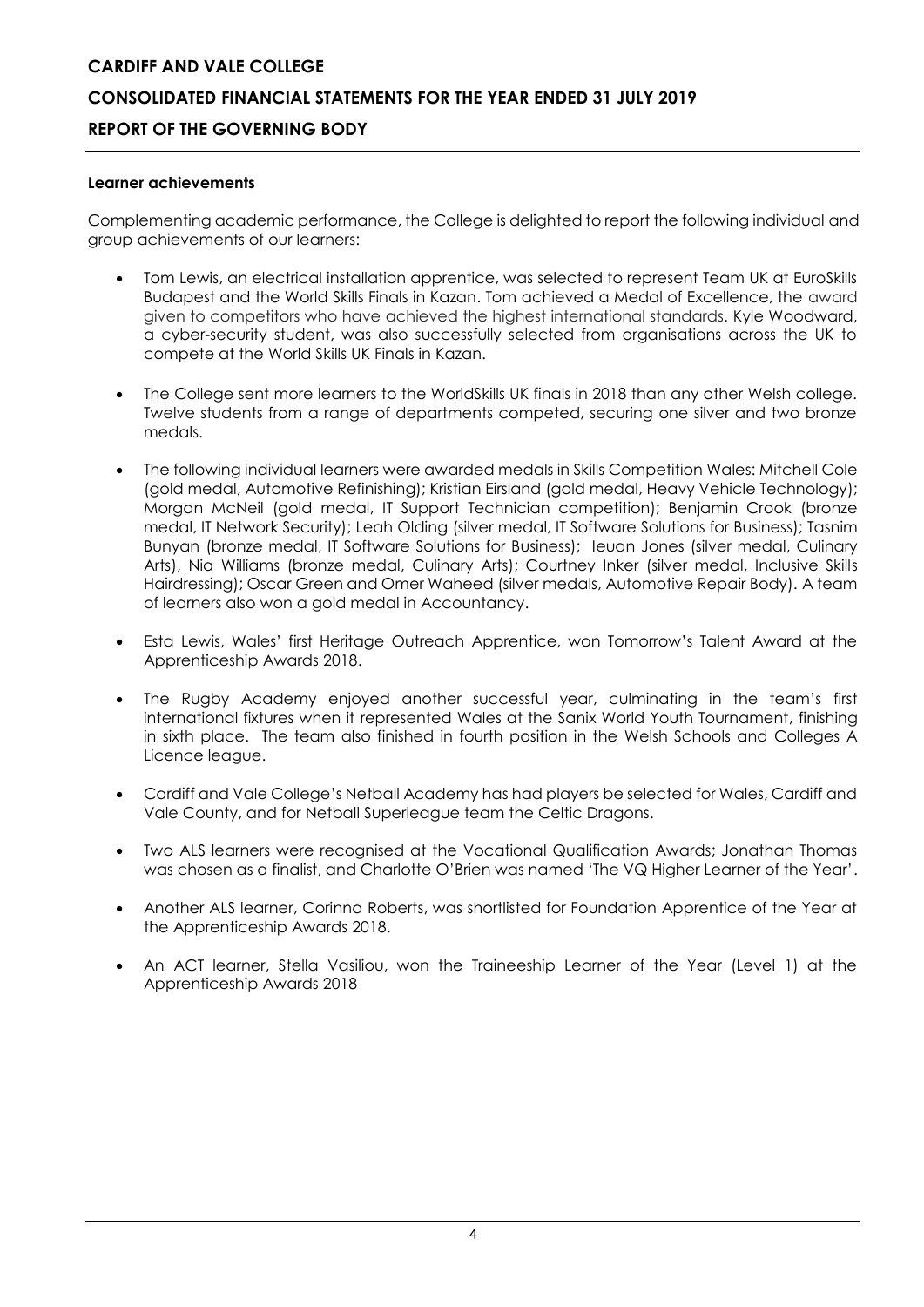#### **Curriculum and other developments and achievements**

In supporting our learners, their communities and employers the College has developed a number of initiatives including:

- The Project Search Internship, which is proving highly successful. Learners are engaged in work placements based with employers such as Cardiff University, Subway, Simply Fresh , Bae Coffi and venue hire in CF10 retail at CAVC. This real life programme develops the skills this disadvantaged group will need to become skilled and employable people. Dow Corning has recently joined the programme and will be offering internships for 2019/20.
- The College has made significant investment in technology-enhanced learning (TEL), with staff supported by in-house Digital Leaders, and good practice shared during TeachMeets, staff development days and at the annual TEL festival 'Let's Get Phygital' in May 2019. The Makerspace opened at our City Centre Campus in October 2018, providing an excellent space for learners, staff and our community to experiment and learn with technology. We are developing a pop-up Makerspace for other campuses.
- The Regional ESOL Assessment Central Hub (REACH) has continued to meet the growing needs for ESOL (English for Speakers of Other Languages) education in the region and removing the ESOL waiting list. The team has supported the creation of additional centres in Newport, Swansea and Wrexham and has also won the tender to support refugees across the region with the ReStart: Refugee Integration project.
- The College has worked in partnership with Velindre and Public Health Wales to develop a course to address the issue of the late detection of cancer. This issue disproportionately affects the non-English speaking black and minority ethnic community, due to both a lack of awareness around available NHS services and a lack of conversation in those communities about signs and symptoms that may indicate other underlying health conditions.
- Following the College's success in 2017/18 in becoming the first Further Education provider in Wales to achieve the Matrix Award (in recognition of the quality of its careers information, advice and guidance practices) a further Matrix Award has been received in 2018/19 in respect of our work with local communities.
- The College has opened a joint sixth form provision at the newly created creative partnership with Cardiff West Community School (a community school developed from the merger of two of the worst performing schools in Wales). These developments are part of CAVC's commitment to transform communities, improve social mobility and develop employable and skilled learners from the most challenging and diverse backgrounds in Cardiff and the Vale of Glamorgan.
- In 2018/19, the College continued its participation in the Welsh Government's Skills Priorities Programme (SPP), a project focussed on higher-level skills development of staff.
- The College supported the launch of the Welsh Government's Skills Development Fund (SDF) which provided funding for employed adults to improve their skills to support either their progression and promotion with their current employer or to make a career change.
- Following the College's success in 2017/18 in winning two Association of College's Beacon Awards, the College was again shortlisted for an award for Wellbeing relating to our support for learners, staff and the community.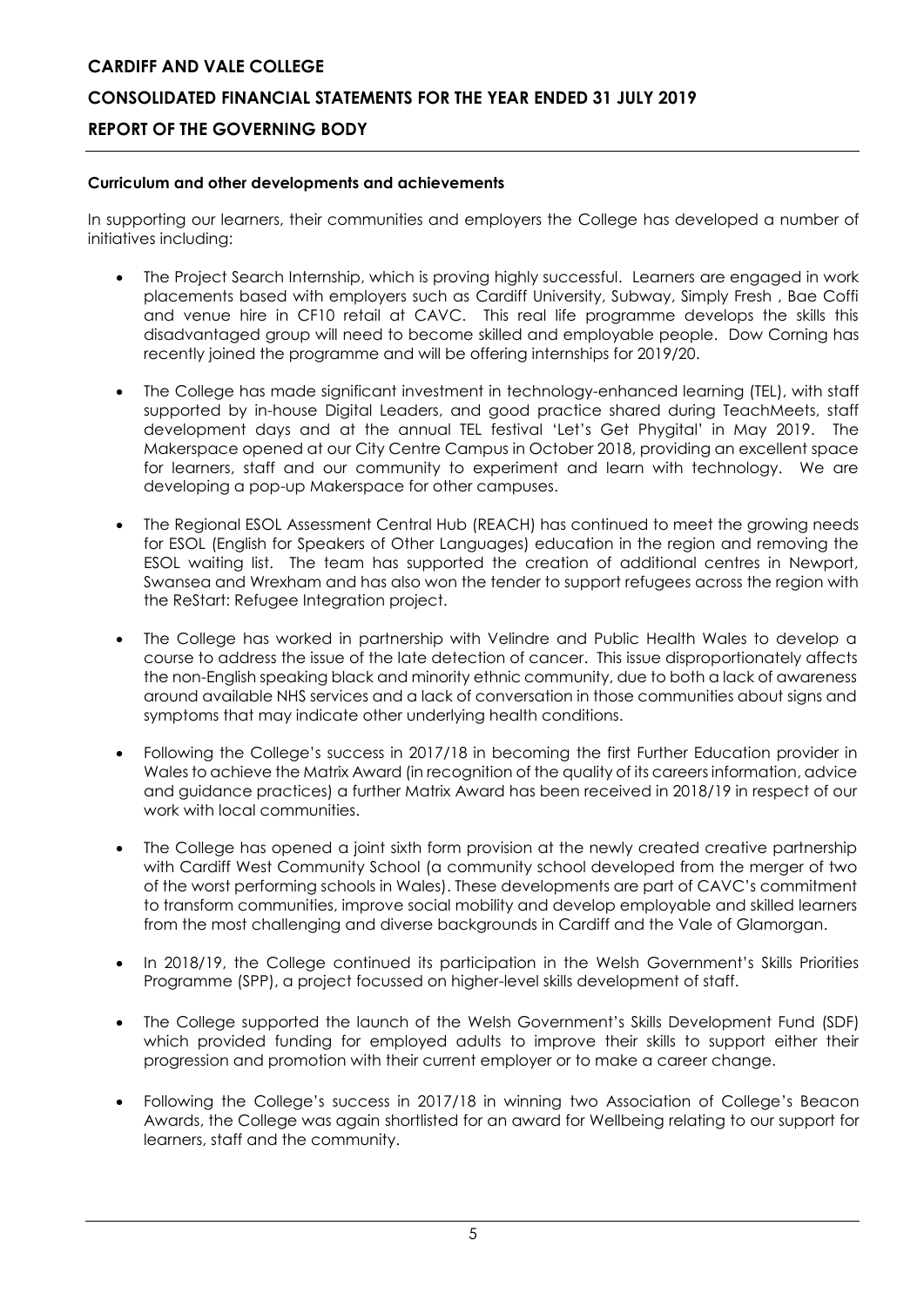# **CONSOLIDATED FINANCIAL STATEMENTS FOR THE YEAR ENDED 31 JULY 2019**

# **REPORT OF THE GOVERNING BODY**

### **Curriculum and other developments and achievements (continued)**

- Public Services Lecturer Tom Jones was shortlisted for TES FE Lecturer of the Year.
- The College was shortlisted in the Education category for its Junior Apprenticeship Programme and the Restaurant category for The Classroom at the Cardiff Life Awards.
- The ALN and Wellbeing team placed second in the National Association for Managers of Student Services Awards for Student Services Team of the Year, and won the Nasen Award for Post 16-25 provision.

#### **Partnerships**

The College is committed to supporting employers and communities across Cardiff and the Vale. These initiatives have continued during the last year in the following areas:

- The College has developed very strong partnerships with large and small employers and most learners undertake work experience and or work-related education. A number of organisations including Wales Millennium Centre, Cardiff and Vale of Glamorgan Local Health Boards, Cardiff Council, BBC, Principality, Bentleys, Deloitte, Admiral and Lloyds deliver workshops or offer internships for learners to improve their skills and awareness of industry-related work tailored to their career aspirations.
- The College works closely with local authorities and the Education Achievement Service, sharing professional development activities for teaching and hosting the Seren Project, a specific scheme for more able and talented learners.
- The College has also developed further effective partnerships with the Welsh Rugby Union, Cardiff City, Cardiff Blues and the Military Preparation Training College, to offer different opportunities for stimulating and challenging learning in our community. The College started its first Combined Cadet Force in September 2018, offering additional opportunities for young people to develop leadership and behavioural management skills.
- During the year the College continued its training programme for Welsh Rugby Union athletes at all levels, in collaboration with the Welsh Rugby Players Association.
- Other College-funded partnerships include third-sector organisations such as Vision 21, the Ministry of Life, and the Media Academy Cardiff.
- The College also works closely with the Prince's Trust, the Cardiff Outdoor Education Team, the St. Giles' Trust, Tenovus and the Communities First teams across Cardiff and the Vale of Glamorgan to provide bespoke courses for hard-to-reach and disadvantaged learners.
- A number of inward investments have been secured through the College's commitment to targeted employers, for example Aston Martin and more recently Channel Four.
- The College's sector-specific Employer Advisory Boards, based around the Welsh Government's nine key priority sectors, strengthen relationships with employers, ensuring local skills and economic growth needs are met.
- Learners work extensively with the BBC and other major media and creative organisations such as Welsh National Opera Design Challenge, Make Art not War with the Imperial War Museum, the Roald Dahl festival, live music events in the city, and the 'BBC Introduces' music programme.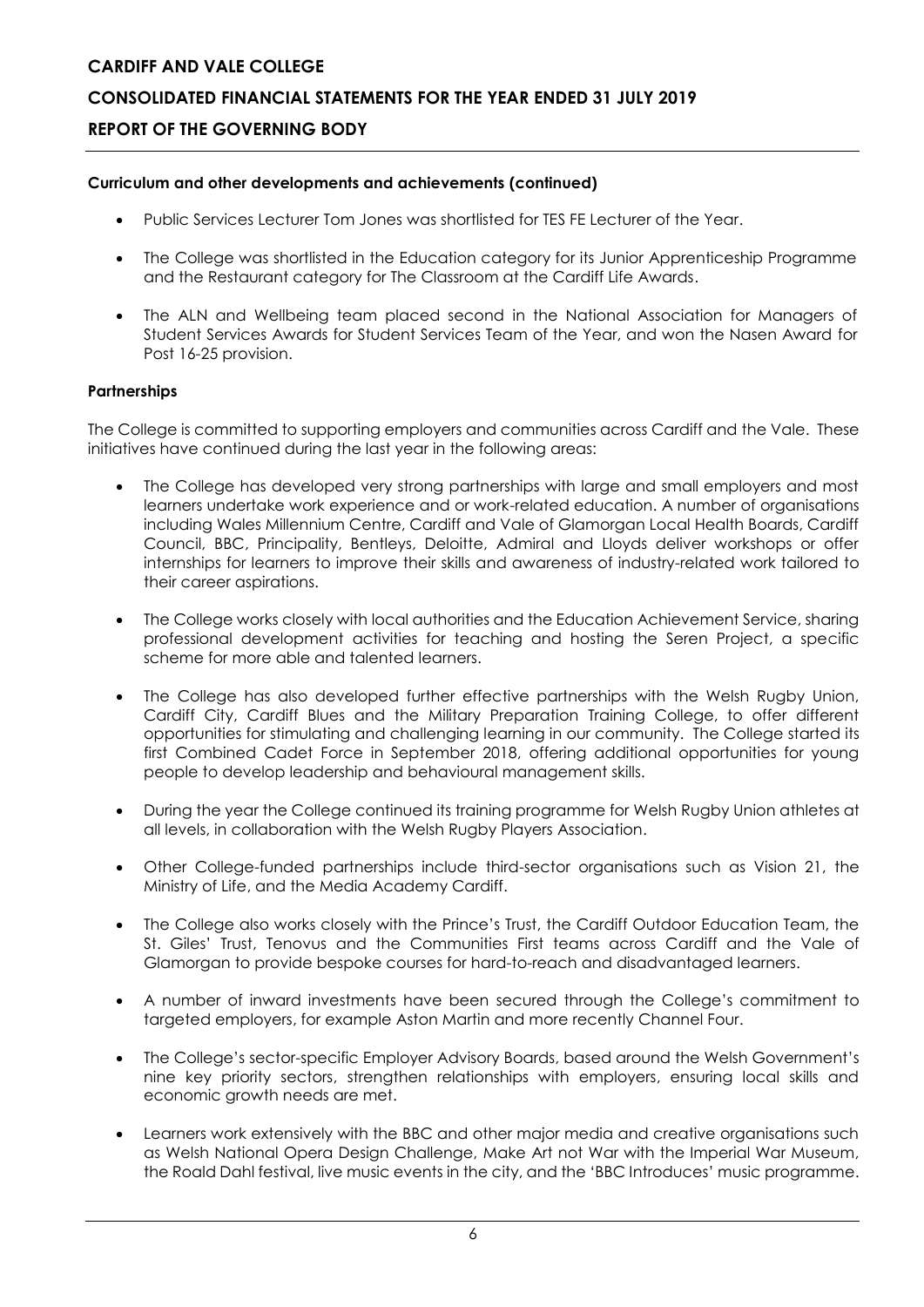#### **Principal risks and uncertainties**

As part of the strategic planning process the Executive Team undertakes a comprehensive review of the risks that might impact on the achievement of the College's strategic aims and objectives. In addition, each Dean and Director develops a risk register for their own faculty or directorate.

These reviews consider the systems and procedures that already exist to mitigate any potential impact on the College of the identified risks and define any additional actions that might be required to further reduce the likelihood or impact of the identified risks.

A risk register is developed that records the key strategic risks, the likelihood of those risks occurring, their potential impact on the College and the actions being taken to reduce and mitigate the risks.

The Operational Executive Team consider risk management issues as part of each meeting and undertake a formal review of the risk register every term that is reported to the Audit Committee.

Outlined below is a description of the principal risk factors that affect the College. Not all the factors are within the College's control, and other factors besides those listed below may also adversely affect the College.

#### Funding and growth

In recent years the College, and wider FE sector in Wales, has in real terms been faced with a period of sustained funding reductions, with any increases insufficient to meet the costs of pay awards and inflationary increases on non-pay costs.

At the same time, demand from students for places on the College's courses has been increasingly high, and in excess of available funding. The College has therefore been regularly faced with difficult decisions of either turning learners away or meeting the needs of learners and its communities by delivering more activity than it was funded for. The College has consistently chosen to meet the needs of its learners and communities, and deliver additional courses, utilising its limited financial reserves in order to do so. However, this would not have been sustainable in the long term.

The College is therefore delighted that the Welsh Government has, with effect from 2019/20, revised its funding allocation methodology for the further education sector.

The new methodology will fund Colleges for growth in learner numbers, taking into account expected regional demographic changes, and thus addressing the Wales Audit Office's recommendation that funding be more closely linked with demand for further education in each area.

The new methodology has resulted in the College being allocated additional core grant funding of £4.7million in 2019/20, 16% higher than in 2018/19. This welcome change reflects the consistent growth in learner demand in recent years, and recognises the extent to which the College has supported that demand without appropriate funding.

The additional funding clearly represents an exciting opportunity for the College to reach more learners and develop more skilled, employable people in the region. However, growth of this scale presents new risks – the College is now focussed on delivering its new allocation, expanding existing provision and developing in new areas while ensuring that high standards of quality and efficiency are maintained.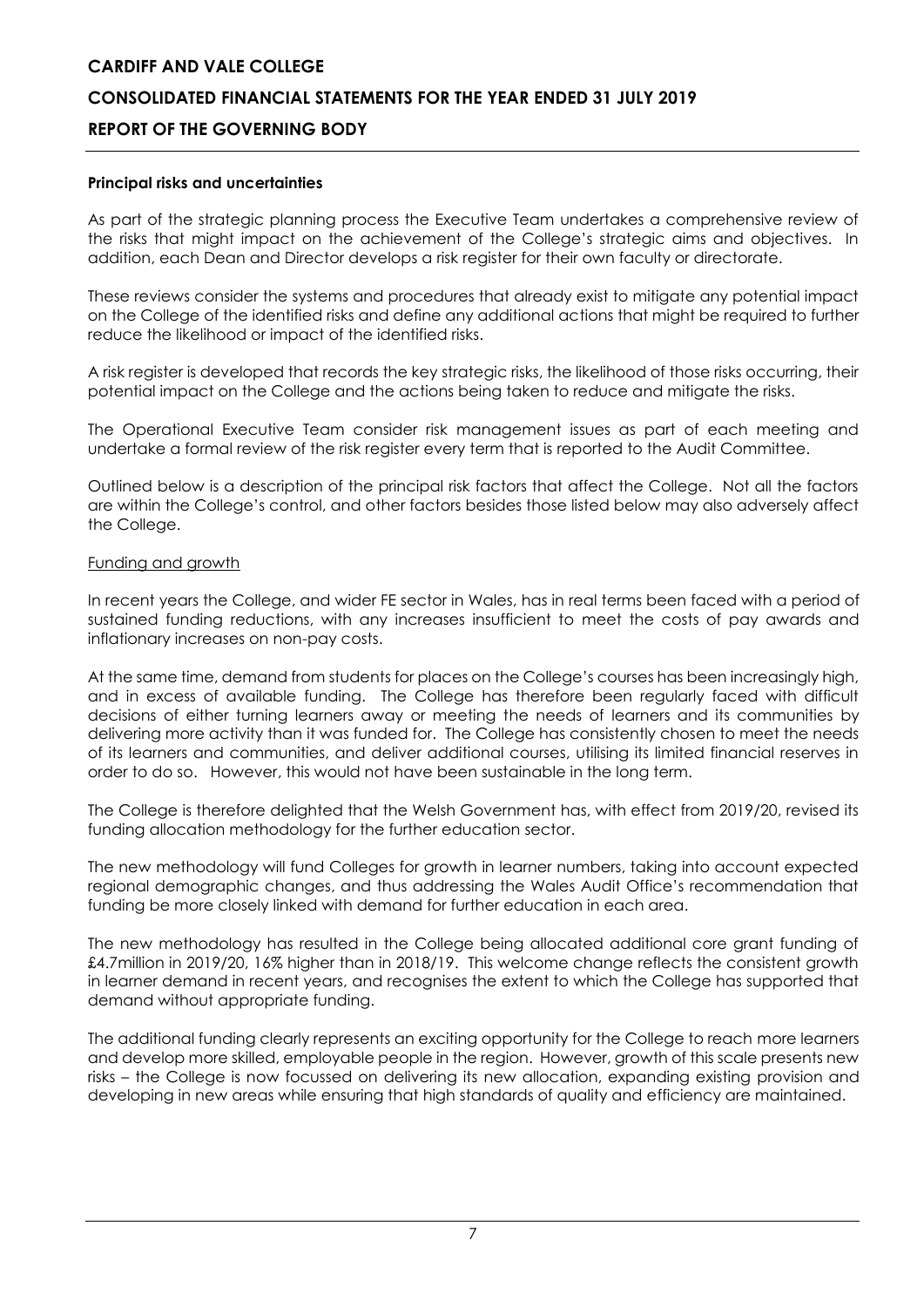# **CARDIFF AND VALE COLLEGE CONSOLIDATED FINANCIAL STATEMENTS FOR THE YEAR ENDED 31 JULY 2019**

# **REPORT OF THE GOVERNING BODY**

# **Principal risks and uncertainties (continued)**

### Developing resilience and new sources of funding

In recent years the College has implemented a strategy of improving resilience through the acquisition of the ACT group in 2016/17 and Apprenticeship Learning Solutions Limited (ALS) in 2017/18. This has strengthened the group's position as the leading provider of apprentices in Wales, and reduced reliance on its core FE funding grant. In the year ended 31 July 2019 core FE funding represented only 31% (2018 – 33%) of the College's total income for the year.

The College has continued to proactively engage with new Welsh Government initiatives to further develop skills and opportunities for individuals, employers and communities. Notably in the year, the College was able to successfully deliver a substantial number of courses funded by the Skills Development Fund, a new funding stream launched by the Welsh Government with the objective of enabling the further education sector to develop provision to address job-specific skills gaps in line with the needs of local employers.

It is recognised that there is a risk in investing in new markets and opportunities that not all such opportunities will deliver returns. To mitigate this risk and provide appropriate governance of these activities they are subject to review and monitoring by a sub-committee of the Governing Body.

#### Work Based Learning

A number of matters relating to work-based learning are currently on the horizon which are considered important strategic opportunities (and risks) that will shape the future direction of the College.

The College and subsidiary company Associated Community Training have submitted bids for the Welsh Government's pan-Wales 'Jobs Support Wales' procurement exercise in respect of employability and skills support. The outcome of the exercise has not yet been announced, but if successful would enable the College to substantially expand its social engagement provision both within our existing region, and further afield throughout Wales.

In addition the Welsh Government's next procurement exercise for work-based learning provision is expected to commence in 2020. This exercise represents a strategic risk and opportunity for the College's ambition to continue to develop its work-based learning activities and enhance opportunities for learners and employers.

# Brexit

Brexit continues to give rise to uncertainty – this could directly affect the College with the removal of ESF funding that currently contributes 25% of the Welsh Government's Work-based Learning budget and perhaps future restrictions on overseas students – an area in which the College has been able to grow.

There may also be operational impacts, from students ability to benefit from ERASMUS funding for European exchange trips to the availability of medicines, foodstuffs and other matters. The College continues to monitor advice from both the Welsh and UK Governments on these matters.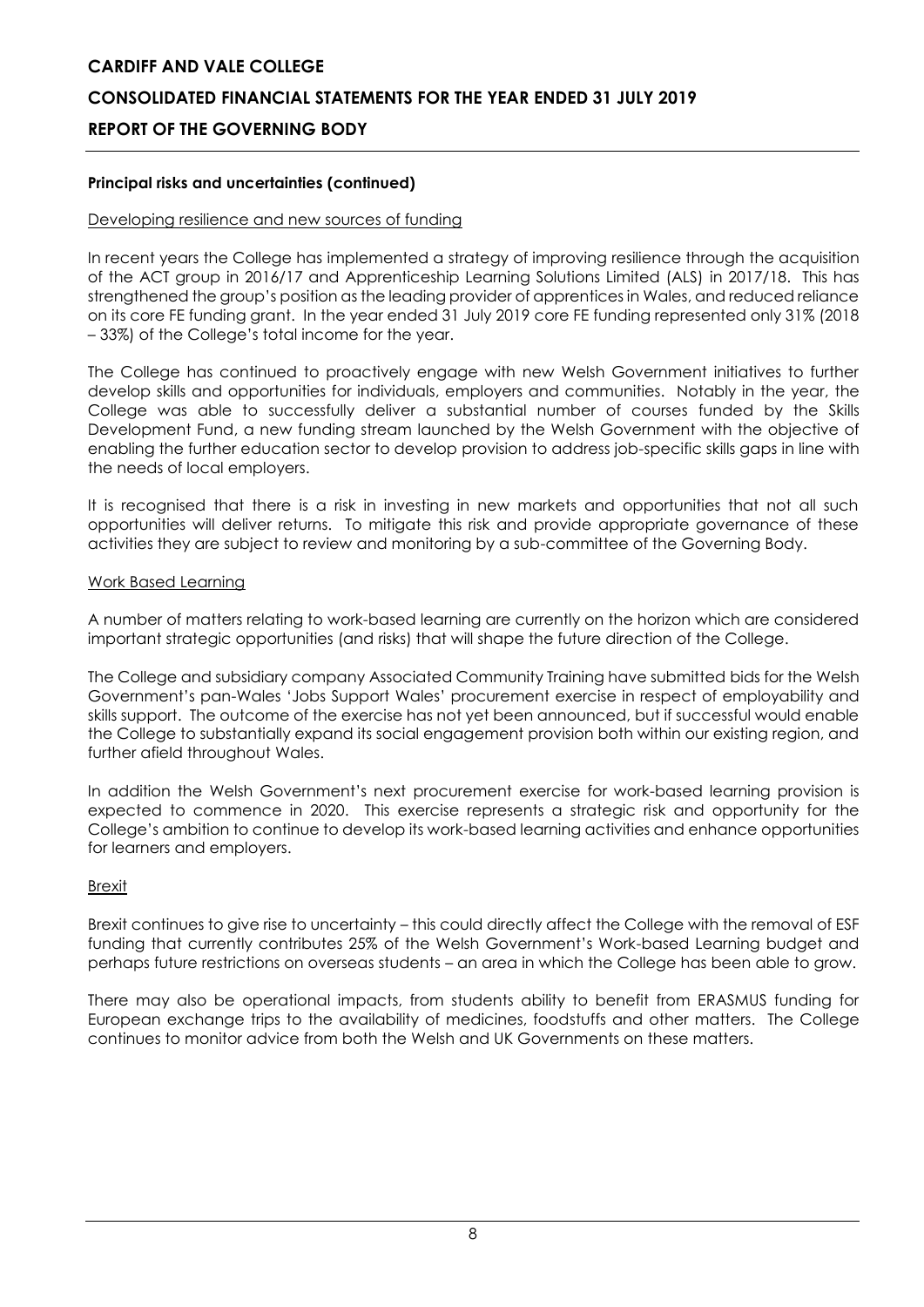#### **The group's resources**

The Group has various resources that it can deploy in pursuit of its strategic objectives.

#### The estate

The estate continues to change significantly as a result of the implementation of the Estate Strategy. The net book value of the freehold land and buildings at 31 July 2019 was £76.4million, compared to £62.3million at 31 July 2018. The increase was driven primarily by the purchase of the freehold property One Canal Parade, a newly constructed property situated on Dumballs Road, next to the City Centre Campus.

#### Financial

At 31 July 2019, the Group had net assets of £11.7million (2018 - £18.1million) including a pension liability of £20.4million (2018 - £14.0million)

#### People

During the year the Group employed an average of 1,200 staff (2018 – 1,179) (expressed as full time equivalents).

#### Reputation

The College and the ACT Group have excellent reputations locally and nationally. Maintaining a quality brand is essential for the College's success at attracting students and developing external relationships.

# **Financial strategy**

The Governing Body approved the financial strategy in June 2019 that set out the College's financial objectives to generate operational surpluses and net increases in cash to finance:

- on-going activity;
- new investment:
- asset replacement:
- the estate strategy; and
- to provide or maintain a financial reserve.

#### Reserves

As part of this financial strategy the College had deliberately built up its reserves to enable it to fund its capital development programme and provide a financial reserve. In the last three years the College has invested these reserves in those capital developments and to fund the acquisition of the ACT Group.

Accordingly, at 31 July 2019, the College has a lower level of reserves than in previous years, £3.4million (2018 - £3.7million) of "cash-backed reserves" (as identified by the Welsh Government) that are available for use by the College. Cash-backed reserves differ from total reserves insofar as they exclude non-cash items (such as revaluation of fixed assets and pension liabilities) and reserves previously used for historic capital development projects. The College's total cash-backed reserves of £3.4million comprise a restricted reserve of £1.5million (2018 - £1.5million), and £1.9million (2018 - £2.2million) set aside to provide a financial reserve. The College's financial strategy includes the objective to increase that reserve over the next few years to provide funds for future development in our Barry and Vale campuses.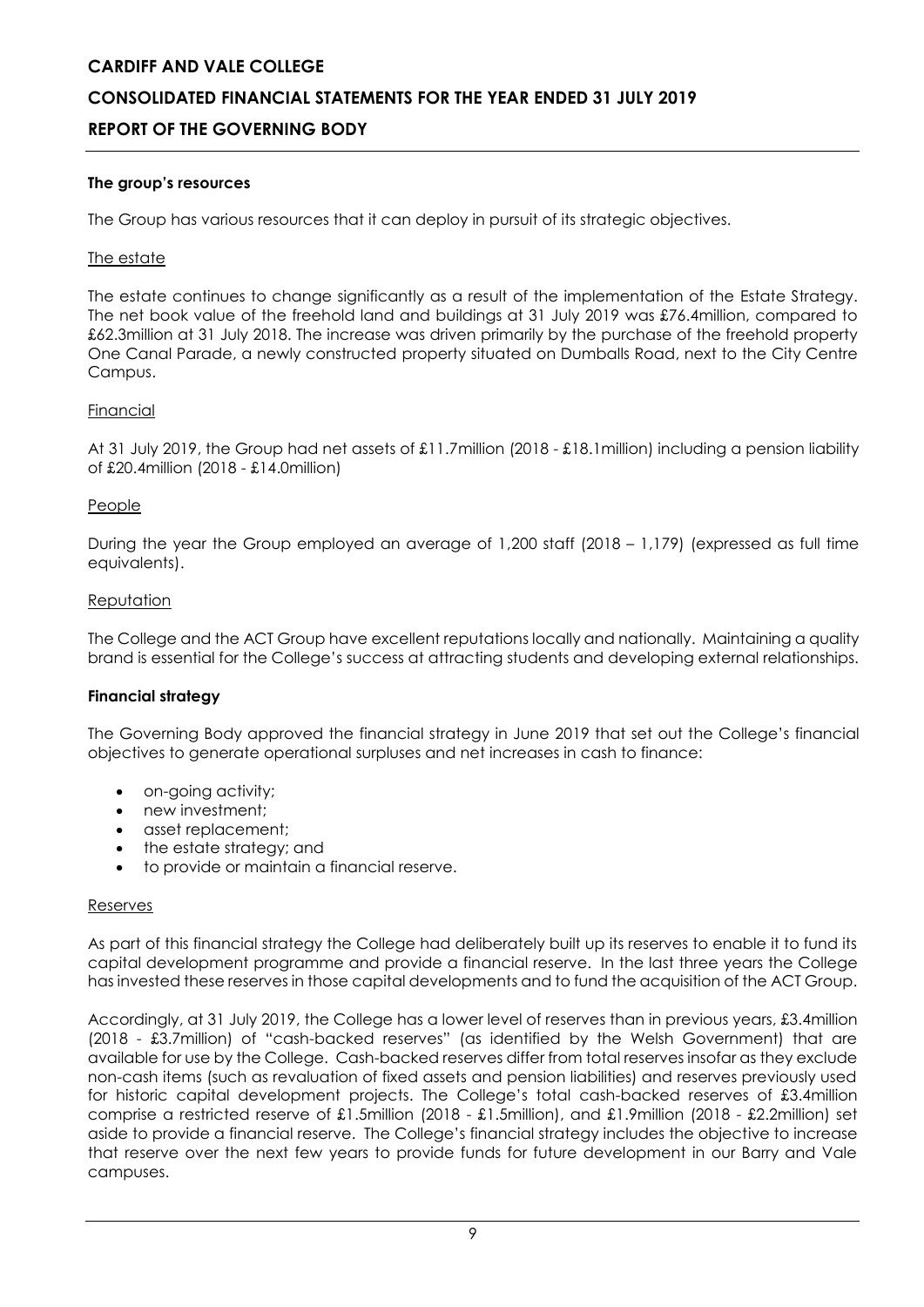### **Financial results**

In the context of ongoing financial pressures, the College is pleased to report an increase in both group turnover and EBITDA compared to the prior year – turnover for the year was £93million (2018 - £85million) and EBITDA was £6.5million (2018 - £4.9million).

These significant increases were achieved as a result of growth in the College's core full time FE provision, new part time courses funded by the new Skills Development Fund, and the full year impact of the acquisiton in the prior year of ALS Limited.

Although the Welsh Government fully funded the staff pay award In 2018/19, the College still needed to focus on appropriate efficiencies to fund inflationary costs on our non-pay expenditure, as well as a rang of additional learner support and other costs not always fully funded by new grant schemes.

The College's strong result for the year was achieved despite the financial impact of continued difficulties experienced in the English apprenticeship market. In light of these difficulties, the College made the strategic decision during the year to cease activity in this area in order to focus on other priorities. Following the decision, the College continued to actively support all learners to either complete their programmes (irrespective of funding) or transfer to alternative providers.

Subsidiary companies ACT and ALS have continued to perform well since their acquisition by the College. These companies make gift aid payments to the College rather than the previous dividend payments to private shareholders, ensuring those funds can be invested in the Group's education and training activities.

#### **Impact on the group's results of pension costs**

The Group's results are significantly affected by the volatility arising from the accounting requirements for post-employment benefits set out in FRS 102. This accounting standard requires the College to account for the cost of its commitment to the Local Government Pension Scheme (LGPS) in respect of its business support staff. Accordingly, the charges to the income and expenditure account and the liabilities shown on the balance sheet are impacted by changes in actuarial assumptions and market movements in respect of the assets held by the pension scheme – both of which are outside the control of the College.

The deficit for the year includes non-cash costs of £2.1million (2018 - £1.3million) arising as a result of accounting for the LGPS in accordance with FRS 102. The LGPS pension provision recognised on the balance sheet has increased in the year by £6.4million to £20.4m (2018 - £14.0m).

In considering the impact of these accounting requirements on the College's financial position it should be noted that pension liabilities are, by their nature, long term obligations and that in meeting these obligations the College makes the level of employer contributions to the pension scheme recommended by an independent qualified actuary.

#### **Treasury management**

Treasury management is the management of the College's cash flows, its banking, money market and capital market transactions; the effective control of the risks associated with those activities; and the pursuit of optimum performance consistent with those risks.

The College has a treasury management policy set out in its financial regulations. Regular reports are made to the Finance and Estate committee, and all borrowing requires the approval of the Governing Body.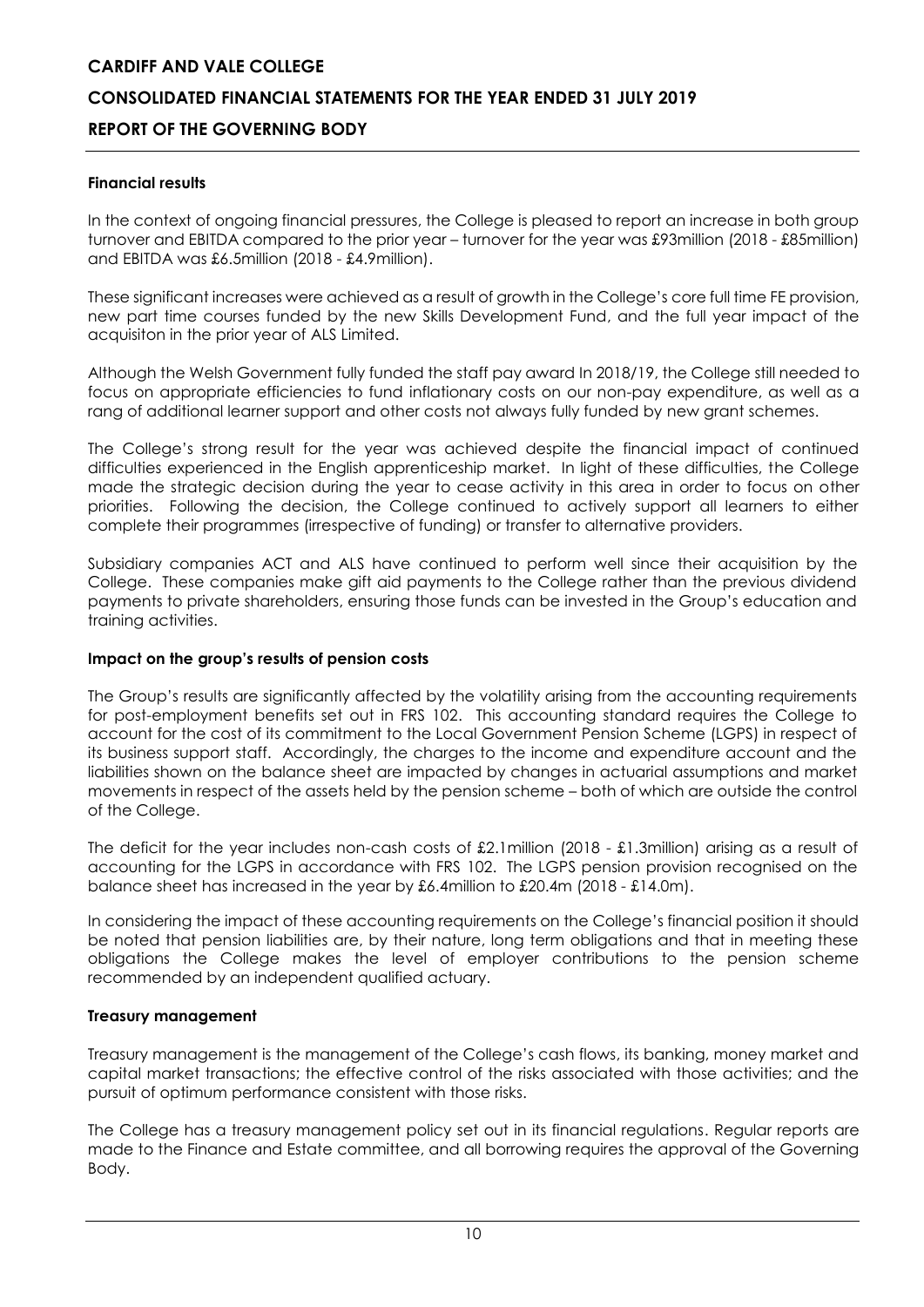### **Treasury management (continued)**

During the year the College entered into further borrowing arrangements with Santander; the loan was used to fund the purchase of the freehold property One Canal Parade, a newly constructed office block situated on Dumballs Road, next to the City Centre Campus. Prior to entering into the loan agreements with Santander the Governing Body took independent advice that considered the College's ability to repay the loans by reference to a range of sensitivity assessments. The College's financial strategy provides a framework for the ongoing management of the College's ability to meet the repayments over the term of the loans and the interest rates on these loans have been fixed.

The College's loan agreements with Santander sets out a number of financial covenants including debt service and interest cost ratios to EBITDA and net assets levels, which are reported to and monitored by the Finance, Estates, Commercial and HR sub-committee of the Governing Body. At the year end the College had met these covenant tests with significant headroom.

#### **Cash flows and liquidity**

The Group's cash balance at 31 July 2019 was £2.9million (2018 - £6.1 million). The reduction in the cash balance arose because the balance at 31 July 2018 included £3.5million of bank loan funding received in readiness for the purchase of One Canal Parade in August 2018.

During the year, the College paid £2.4million of contingent consideration in relation to the acquisition of the ACT Group and ALS, based on performance targets set at the time of acquisition. These additional payments were fully funded from profits generated by ACT and ALS.

The reported net current liabilities of £3.4million (2018 – net current assets of £1.9million) includes a number of accounting liabilities which are not expected to be settled in the forthcoming year, and also include contingent consideration, which will be settled in line with available cash flows generated by ACT and ALS and paid to the College as gift aid.

#### **Capital developments**

The College's ambitious estate strategy, that required an investment of some £98million in the ten-year period from 2011 to 2021, is approaching completion, with the following key developments taking place during the year:

- In collaboration with Cardiff Council, the College:
	- o Reached completion of the new Cardiff West Community High School and Sixth Form Centre which became operational for College provision in May 2019;
	- o Agreed options to support the proposed development and relocation of the new Fitzalan High School to the CISC Leckwith site; and
	- o Negotiated the extension of the lease for Cardiff Construction Training Centre
- Further improvements at Cardiff International Sports Campus were made by our partner House of Sport, who completed the replacement both the replacement of the athletics track and the installation of a new high quality Desso hybrid playing surface in the in-field.
- The College entered into a lease for its new Creative Arts Academy close to its City Centre Campus, creating a new bespoke, dedicated space for HE and FE learners undertaking art, design and creative courses.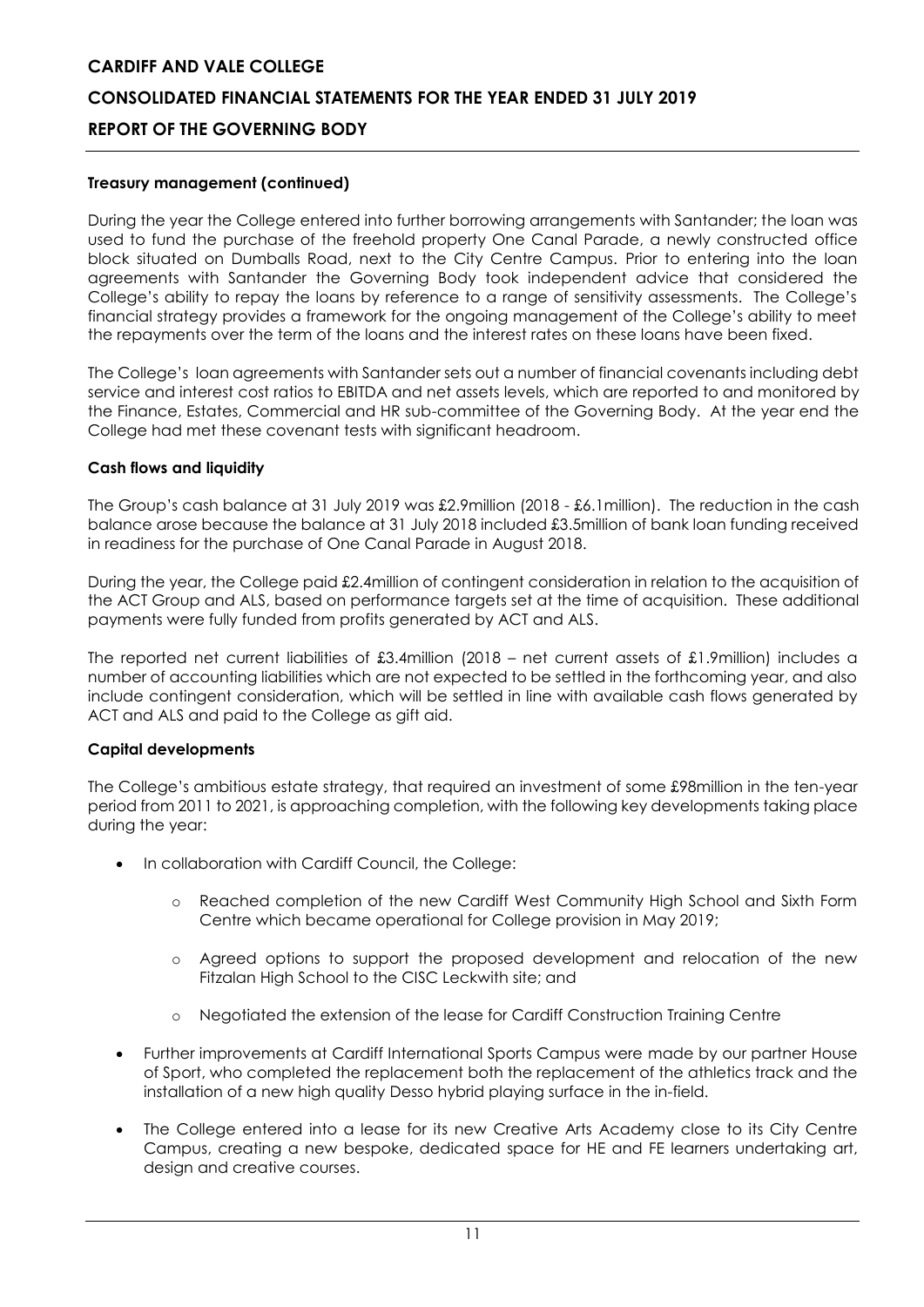#### **Capital developments (continued)**

- The College continued to develop plans to replace the ageing accommodation in the Vale of Glamorgan as part of the Welsh Government's 21st Century Schools and Colleges Band B Mutual Investment Model (MIM) programme. We are working with the Welsh Government and partners to deliver two new campuses – a general further education campus at Barry Waterfront Southern IQ site, and an advanced manufacturing centre on a site close to the current ICAT site and Cardiff Airport. In this respect, we have entered into and continued dialogue with the Vale of Glamorgan Council on the acquisition of two parcels of land at the locations mentioned above.
- A grant of £1.9m was confirmed from the Welsh Government's £15m Community Hub funding scheme to develop and procure a 3g playing surface, two MUGAs and associated work on the grassed area behind the city centre campus, known as Canal Park. Planning and design work is on-going, and subject to necessary consents being received, completion is expected in 2020.

#### **Payment performance**

Creditor payment days, based on creditors at 31 July 2019, was 30 days (2018 – 37 days). During the current financial year no interest charges were paid under The Late Payment of Commercial Debts (Interest) Act.

#### **Welsh language and Welsh medium/bilingual provision**

Cardiff and Vale College/ Coleg Caerdydd a'r Fro is proud to be Welsh. It believes that everyone has the right to communicate, receive services and learn through the medium of Welsh and is committed to providing that opportunity for its learners, employees and visitors. CAVC has a positive and robust approach to meeting its Welsh Language Standards requirements to ensure a positive bilingual service for all learners and the ability for all stakeholders to interact with the College in the language of their choice.

As the largest College in Wales CAVC aims to be sector leading in the provision of Welsh-medium and bilingual education and training. Its ambitious vision to grow high quality Welsh medium provision is increasing the number of learners undertaking a Welsh or bilingual module as part of their course; provides a bilingual learner journey and comprehensive offer of support; provides more opportunities for learners to develop their skills and increase their employability and sees more partnership working to grow opportunities for learners.

CAVC is proactive in undertaking activities and investing in opportunities that raise the profile of Welsh across all stakeholders in the region and provides a dedicated offer to support businesses in the development of their Welsh Language skills in a bid to increase the number of skilled, employable and bilingual people across the Capital Region and beyond.

#### **Equality and Diversity**

As an employer and a provider of education and training, Cardiff and Vale College will implement policies and procedures that meet the needs of our communities by promoting inclusion and addressing inequalities.

The College strives to challenge the patterns of discrimination and disadvantage that exist in society which have resulted in some groups being treated less favourably than others. The College has a responsibility to provide opportunities to individuals to achieve their potential in a safe and secure environment that is free of discrimination.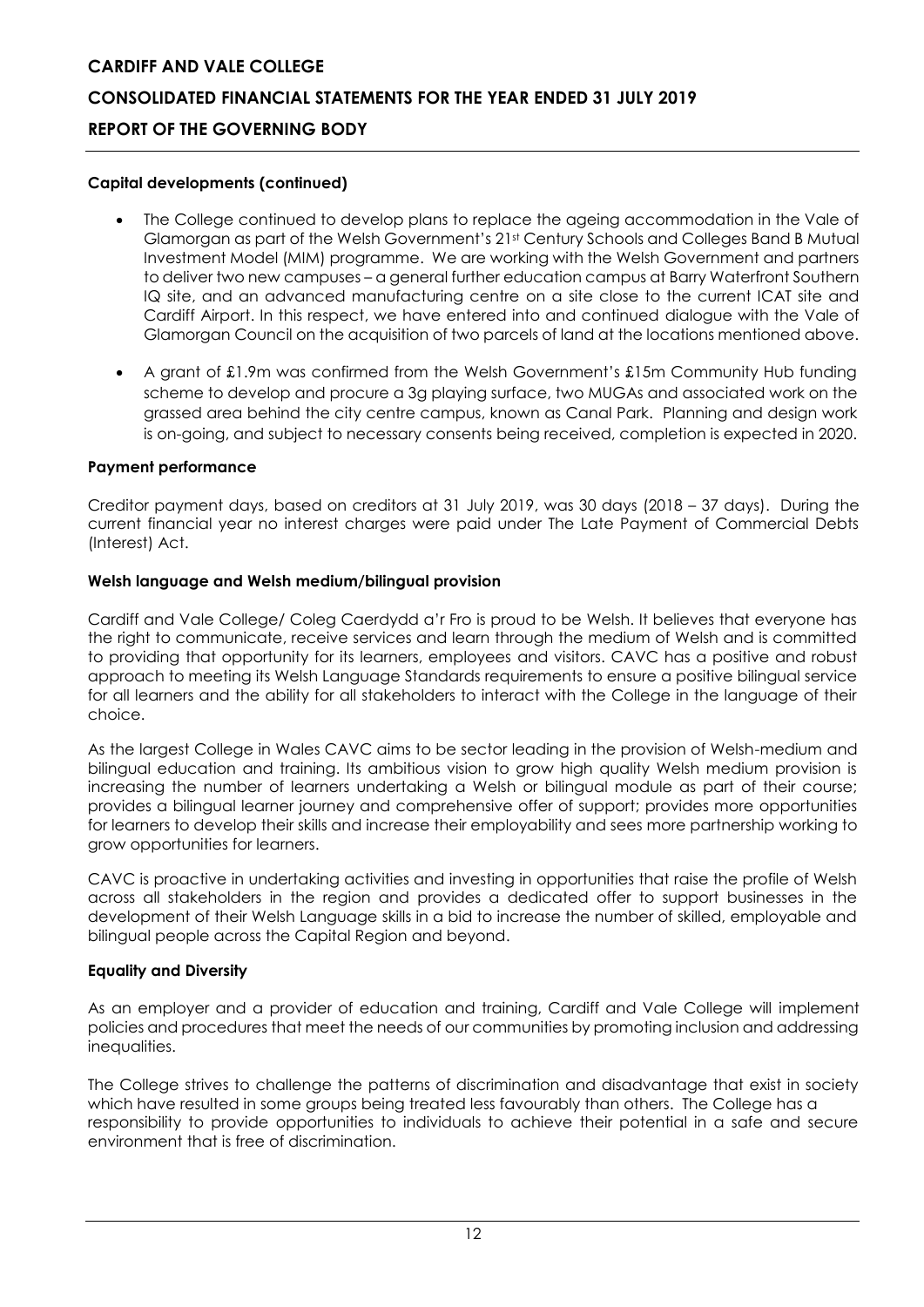# **Equality and Diversity (continued)**

The College is committed to promoting equality of opportunity regardless of gender, age, disability, race, religion and belief, sexual orientation, gender reassignment, pregnancy and maternity and marriage/civil partnership and any other characteristic that is irrelevant to the person's learning or employment with us. All managers, staff, learners, contractors, visitors and others involved or engaged with the College have the responsibility to behave in a manner that respects and supports the ethos of our inclusive College and our commitment to fair opportunities for learning and employment. The College's Equality and Diversity Policy is published on the College's Intranet site and its Strategic Equality Action Plan on its external website.

The College has been awarded the prestigious Leaders in Diversity status for its commitment to equality, diversity and inclusion. The College was awarded the status after the National Centre for Diversity worked closely with staff and students. It places CAVC as one of the best institutions in the country for encouraging an all-encompassing culture of equality, diversity and inclusion.

# **Access**

A great deal of work has been undertaken across the College to ensure it is accessible for those with disabilities and impairments to meet the College's duty under the Equality Act as far as reasonably practical. This has included the provision of tactile surfaces, visual panels, alterations to toilet cubicle doors, Disability Discrimination Act compliant signage, accessible toilet alarms, increasing the number of hoists, networked fire door retainers, refuge intercom, nosings added to internal steps/stairs and lifts.

The improvements are those that have been considered to be classed as "reasonable adjustments" with the intention of ensuring that all parts of the College are accessible as far as reasonably practical. However, where this has not been possible, issues have been identified and managed by adjusting College activities to ensure that this does not impact on any student, staff member or visitor.

# **Employment of disabled persons**

The College considers all applications from disabled persons, bearing in mind the aptitudes of the individuals concerned and has committed to the "Disability Confident" core actions to support its approach to the recruitment of staff. Where existing employees become disabled, every effort is made to ensure that employment with the College is continued. The College's policy is to provide training, career development and opportunities for promotion, which are, as far as possible, identical to those for other employees. An annual equalities plan is monitored by managers and governors.

#### **Sustainability**

The College continues to be committed to the Wellbeing and Future Generations (Wales) Act 2015 and all seven goals in its business and curriculum activities. It also remains committed to the Welsh Government's Sustainability Charter and has signed up to the Responsible Business Network.

The College has an environmental policy and energy and water management plan and is currently working towards securing Green Dragon accreditation.

The College has a number of ongoing projects to improve its own "sustainability" including contributing to the Cardiff HEAT network, reduction of single use plastics and a palm oil audit.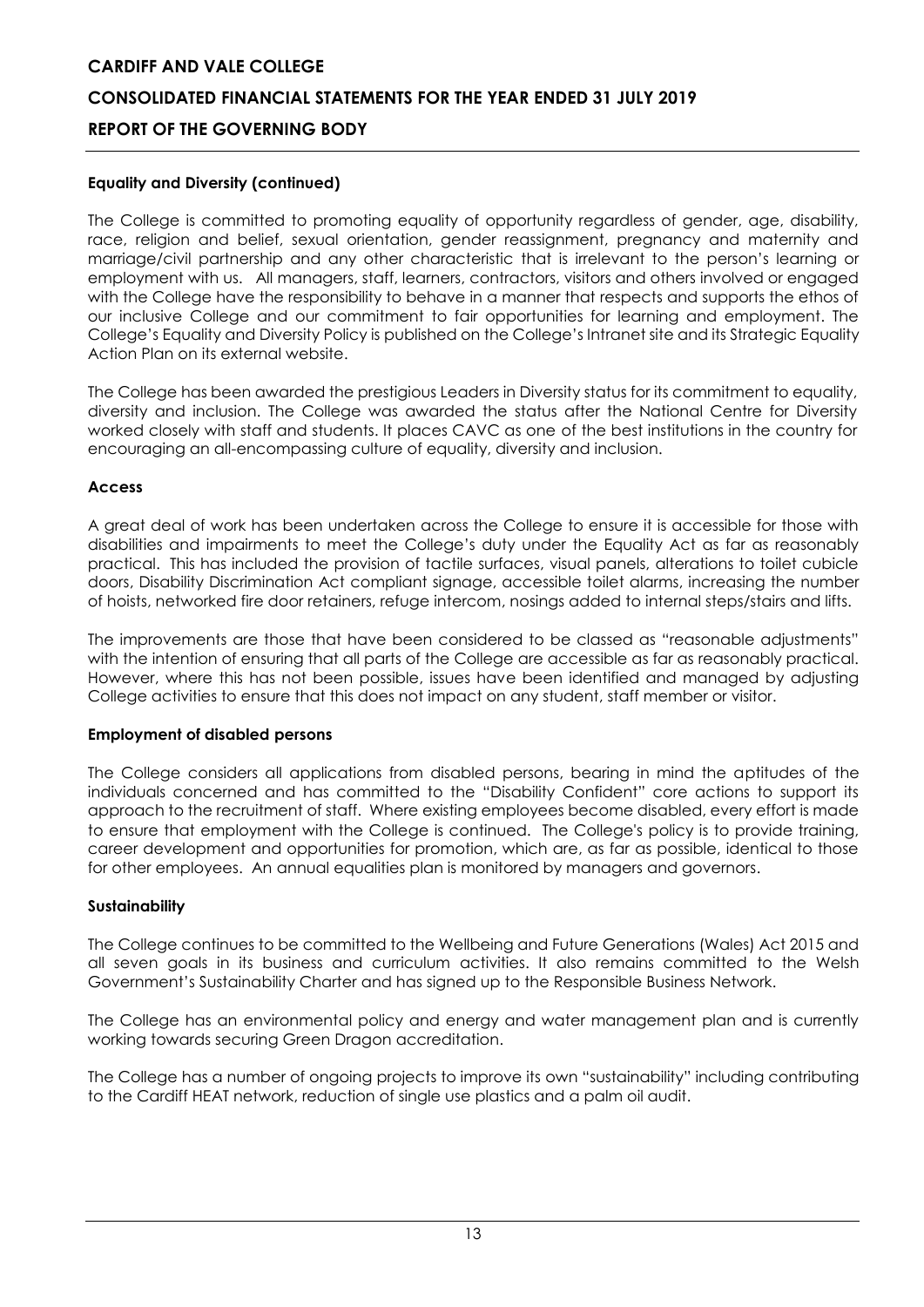#### **Future developments**

The College is working on a range of priorities both internally and externally that will shape the future direction of the College, its range of services for learners, employers and communities and its relationships with partners and stakeholders including:

- the completion of our 10-year Estate Strategy with the focus now turning to Barry and the Vale of Glamorgan. Plans are now in progress for the construction of two new campuses which will be built with financial support of the Welsh Government – a general further education campus in Barry, and an advanced manufacturing centre near Cardiff Airport.
- In collaboration with Cardiff Council and supported by Welsh Government funding, progressing the 'Canal Park' project to develop a community sports facility in Butetown, one of the most deprived and disadvantaged areas in Wales.
- building on the acquisition of ACT and ALS, the further development of a comprehensive workbased learning offering, enhancing the opportunities offered to learners, employers and communities.
- expanding our social engagement provision, through the Welsh Government's Jobs Support Wales programme.
- providing support for and working with Cardiff Council, the Vale of Glamorgan Council and Adult Learning Wales to develop Adult Community Learning in both counties;
- the expansion of our business development activities to meet the needs of employers and, where appropriate, utilise our expertise in conjunction with appropriate partners to provide commercial services overseas or attract international learners and businesses to the capital region;
- further growth of our Higher Education provision;
- development of the support offered to more able and talented learners;
- the focus given to the key priorities of Quality, Efficiency and Growth.

#### **Governance**

The College's current Articles, Instruments, Governing Body and sub-committee structure were introduced in 2015 following a comprehensive review of its Governance arrangements in light of the publication of the Further and Higher Education (Governance and Information) (Wales) Act 2014.

This review incorporated the new legislation, consideration of models of best practice in the sector, the previous recommendations of the Humphreys review of Governance and the needs of the College going forward.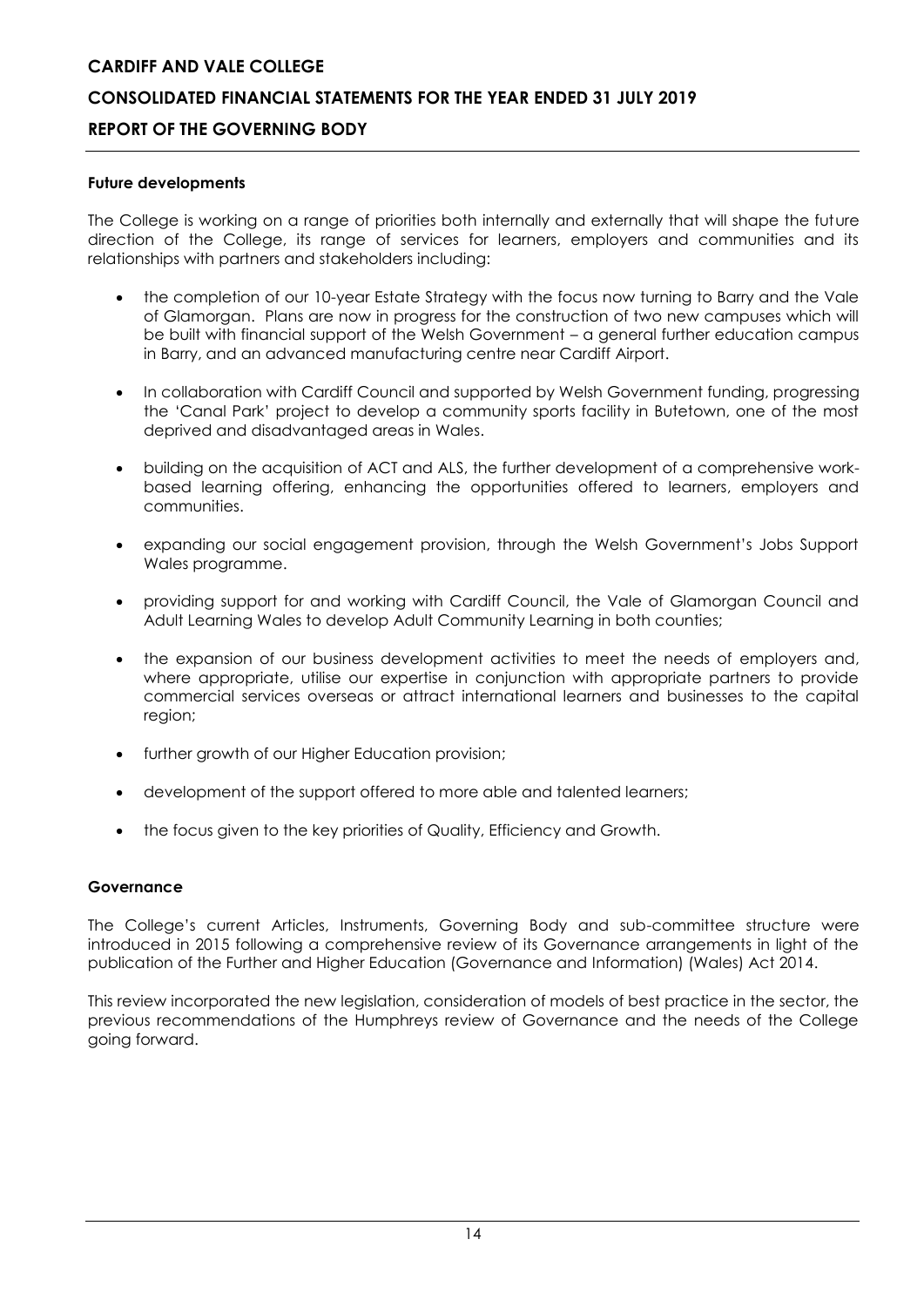#### **Staff pay and remuneration**

The Governing Body recognises that the success of the College is based on the hard work and contribution of its staff and that it is essential that they are rewarded fairly and reasonably, within the confines of relevant national agreements and legislation and subject to affordability.

The Governing Body also recognises the importance of transparency and equality in decisions regarding pay and remuneration and complies with requirements to publish information on such matters which are included either in these financial statements or in separate reports available on the College website.

The following arrangements are in place regarding staff pay and remuneration:

- As part of the National Agreements in place between Colleges Wales as the employer representative and the Joint Trade Unions all staff directly employed by the College are:
	- o employed on "common contracts" agreed with the Joint Trade Unions under which staff are entitled to pension and holiday arrangements that represent a substantial part of their "total remuneration";
	- o paid, as a minimum, in line with Living Wage Foundation guidelines;
	- o receive annual pay awards arising from national Welsh FE sector negotiations with the Joint Trade Unions; and
	- o in respect of teaching staff, are paid on a common pay scale with nationally agreed procedures for incremental increases up that pay scale.
- In respect of business support staff, in the absence of a national pay scale or grading system, the College some years ago implemented in consultation and agreement with local trade union representatives a job evaluation process.
- Any new roles that are established that fit outside of the business support job evaluation process are assessed by reference to current local pay rates (taking into consideration the value of the pension and holiday entitlement) and where appropriate relevant salary benchmarking services.
- The Governing Body has established a Remuneration Committee to consider the remuneration of senior post holders including the Clerk to the Governing Body. The membership of this Committee is set out on page 16 and includes an independent, external non-Governor. In respect of the operation of this committee:
	- o There are currently only four designated senior post holders (including the Clerk to the Governing Body);
	- o In addition to the independent external member, the Committee receives advice from the College's HR function;
	- o The Committee's decisions are informed by appropriate independent salary benchmarking services; and
	- o None of the senior post holders (including the Clerk to the Governing Body) are involved in the discussions of their remuneration.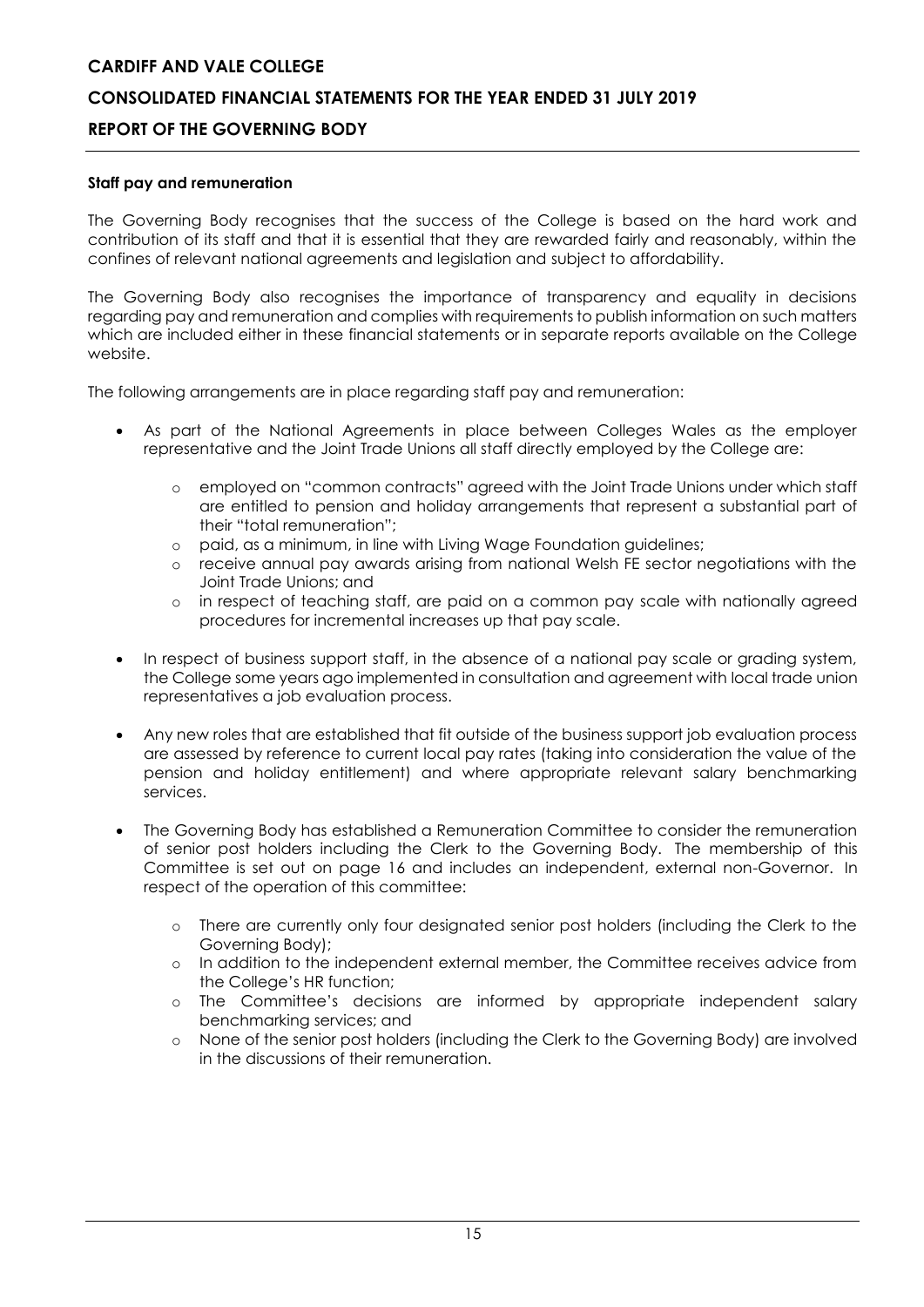# **Members of Cardiff and Vale College Further Education Corporation**

The members who, unless otherwise stated, served the Cardiff and Vale College Further Education Corporation for the period from 1 August 2018 to the date of signing of the financial statements were as follows:

| Member                                   | <b>Appointment status</b>                 | Date of appointment (A)<br>/ resignation (R) | <b>Committees served</b>                            |
|------------------------------------------|-------------------------------------------|----------------------------------------------|-----------------------------------------------------|
| Mr G Evans<br>Chair of Corporation       | Governor                                  |                                              | Chair of - R, S&G, FECHR                            |
| Mr B Haines<br>Vice Chair of Corporation | Governor                                  |                                              | R, S&G, FECHR                                       |
| Dr M Davies                              | Governor                                  |                                              | A (Chair)                                           |
| <b>Ms R Davies</b>                       | <b>Business Support Staff</b><br>Governor |                                              | FECHR, CQSA, Community<br><b>Board</b>              |
| Dr F Cowe                                | Governor                                  |                                              | CQSA                                                |
| Cllr B Penrose                           | Local Authority<br>Governor - Vale        | $R - May$ 19                                 | CQSA                                                |
| Cllr B Gray                              | Local Authority<br>Governor - Vale        | $A - June 19$                                | CQSA                                                |
| Mr M James                               | Group Chief<br>Executive                  |                                              | FECHR, CQSA                                         |
| Cllr S Merry                             | Local Authority<br>Governor - Cardiff     |                                              | CQSA                                                |
| Mr D Austin                              | Governor                                  |                                              | $\overline{A}$                                      |
| Mr D James                               | Governor                                  |                                              | <b>FECHR</b>                                        |
| Mrs L Jones                              | <b>Student Governor</b>                   | $A - Sept 18$ , $R - May 19$                 | CQSA, Community Board                               |
| Ms S Gape                                | <b>Student Governor</b>                   | A - Oct 19                                   | CQSA, Community Board                               |
| Mr I Morris                              | Governor                                  |                                              | <b>FECHR</b>                                        |
| Mr D Reeves                              | Governor                                  |                                              | FECHR, R, S&G, ACT Strategy<br><b>Board</b>         |
| Mr K Robinson                            | Academic Staff<br>Governor                | $R - Oct$ 19                                 | FECHR, CQSA, Community<br><b>Board</b>              |
| Ms N Hodkinson                           | Academic Staff<br>Governor                | $A - Oct$ 19                                 | FECHR, CQSA, Community<br><b>Board</b>              |
| <b>Prof D Saunders</b>                   | Governor                                  |                                              | CQSA (Chair), ACT Strategy<br>Board (Chair)         |
| Mr R Thomas                              | Governor                                  |                                              | <b>FECHR</b>                                        |
| Ms S Rizea                               | <b>Student Governor</b>                   |                                              | CQSA, Community Board, ACT<br><b>Strategy Board</b> |

During the period the Governing Body had the following sub-committees:

- o Finance, Estates, Commercial and HR (FECHR)
- o Remuneration (R)
- o Search and Governance (S&G)
- o Curriculum, Quality and Student Affairs (CQSA)
- o Audit (A)
- o Community Board
- o ACT Strategy Board

In addition to the Governors listed above, Professor A Chapman served as an independent member of the Remuneration Committee throughout the year, until his resignation in October 2019.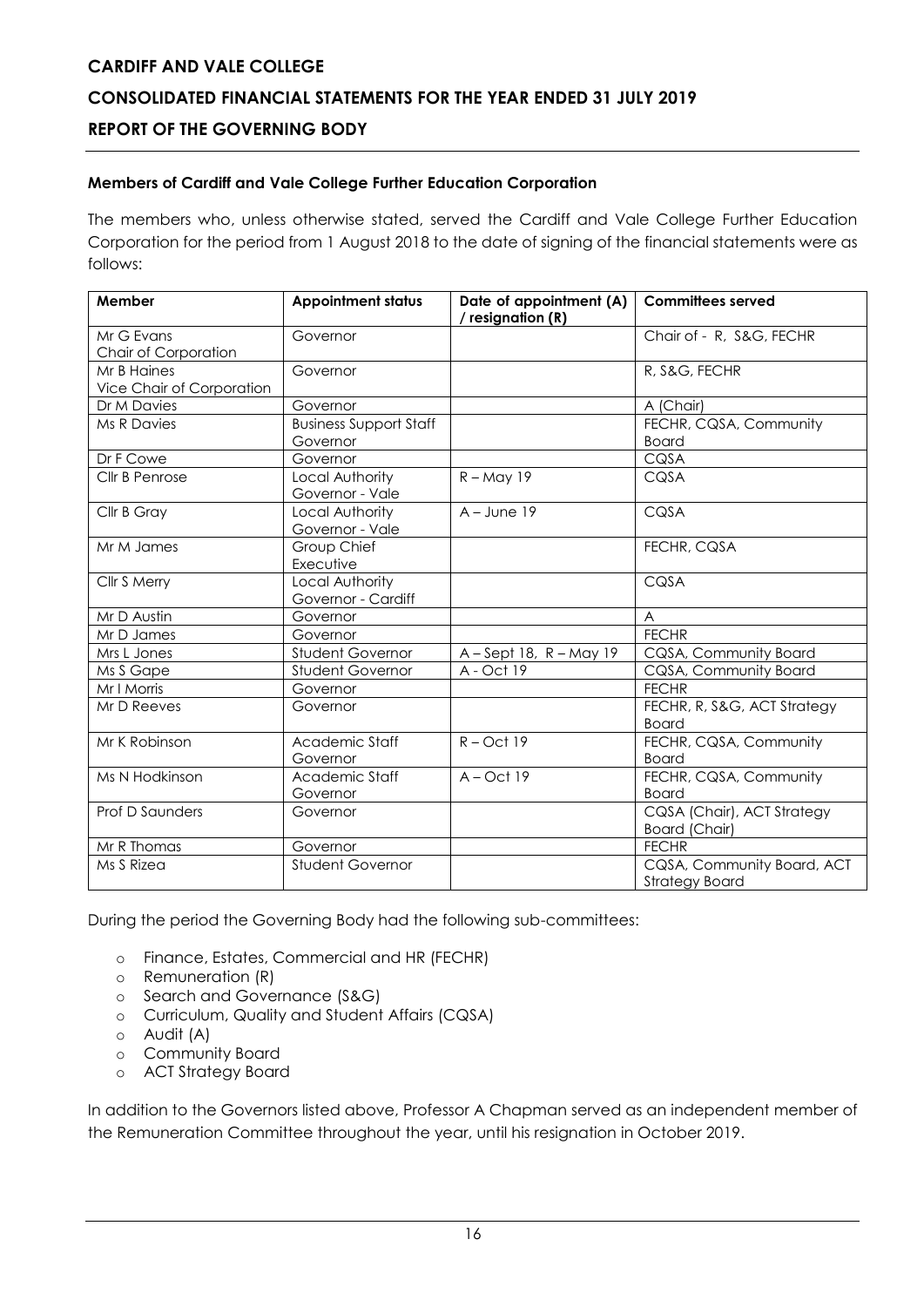# **Members of Cardiff and Vale College Further Education Corporation (continued)**

In addition to the full members of the Governing Body set out above, the following individuals were coopted members of Governing Body sub-committees:

|                                     | <b>Committee Membership</b> |      |       |
|-------------------------------------|-----------------------------|------|-------|
|                                     | <b>FEC&amp;HR</b>           | CQSA | Audit |
| Ms D Merrick                        |                             |      |       |
| Mr B Davies                         |                             |      |       |
| Ms L Farrow                         |                             |      |       |
| Ms V Compton                        |                             |      |       |
| Ms R Huws Williams $(A - May 2019)$ |                             |      |       |
| Ms L Hawkins (A – November 2019)    |                             |      |       |

The following individuals served as Community Governors in the period from 1 August 2018 to the date of signing of the financial statements.

| <b>Community Board Governor</b> | Date of appointment<br>(A) / resignation (R) |
|---------------------------------|----------------------------------------------|
| Ali Abdi                        |                                              |
| Mohammed Alamgir                |                                              |
| Azza Ali                        |                                              |
| Catherine Burton                |                                              |
| <b>Heather Ferguson</b>         |                                              |
| James Harper                    | A - November 2018                            |
| Roda Hussein                    |                                              |
| Laurence Kahn                   |                                              |
| Aliya Mohammed                  |                                              |
| Shameem Nawaz                   |                                              |

| <b>ACT Strategy Board (not including</b><br><b>Main Board Governors)</b> | Date of appointment<br>(A)/<br>resignation (R) |
|--------------------------------------------------------------------------|------------------------------------------------|
| Julian Baker                                                             | A-July 2018                                    |
| <b>Heather Ferguson</b>                                                  | $A - July 2018$                                |
| Margaret Foster                                                          | A - July 2018                                  |
| Susan Hatch                                                              | A - July 2018, R - July 2019                   |
| Leah Howells                                                             | A - Nov 2018, R - July 2019                    |
| Steve Murphy                                                             | A - July 2018                                  |
| John Taylor                                                              | A - July 2018                                  |
| Rhian Huws Williams                                                      | A - May 2019                                   |
| Lesley Hawkins                                                           | A - November 2019                              |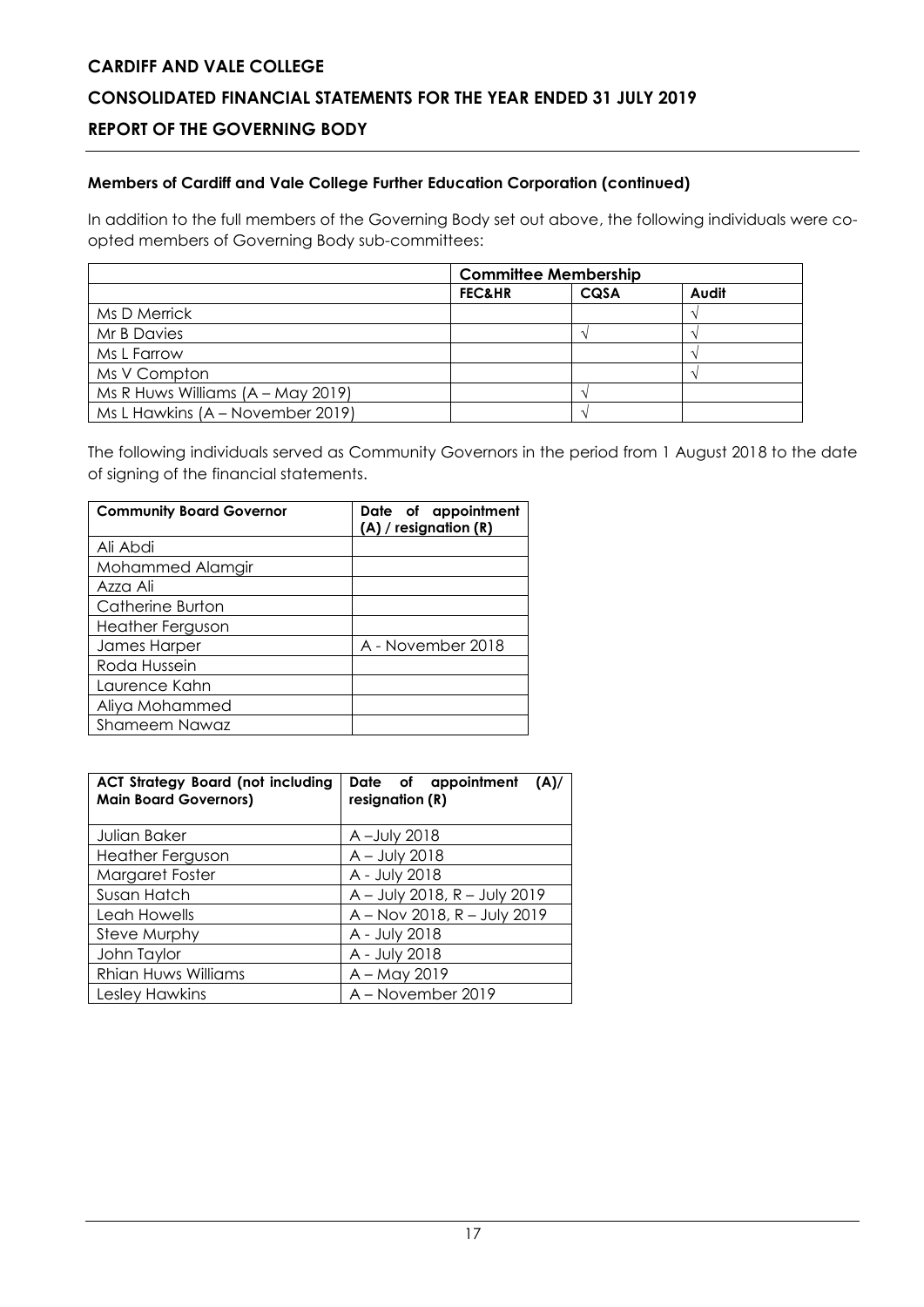# **Disclosure of information to auditors**

The members who held office at the date of approval of this report confirm that, so far as they are each aware, there is no relevant audit information of which the College's auditors are unaware; and each member has taken all the steps that he or she ought to have taken to be aware of any relevant audit information and to establish that the College's auditors are aware of that information.

Mr G D Evans MBE Mr M James Chair of Governing Body Group Chief Executive

11 December 2019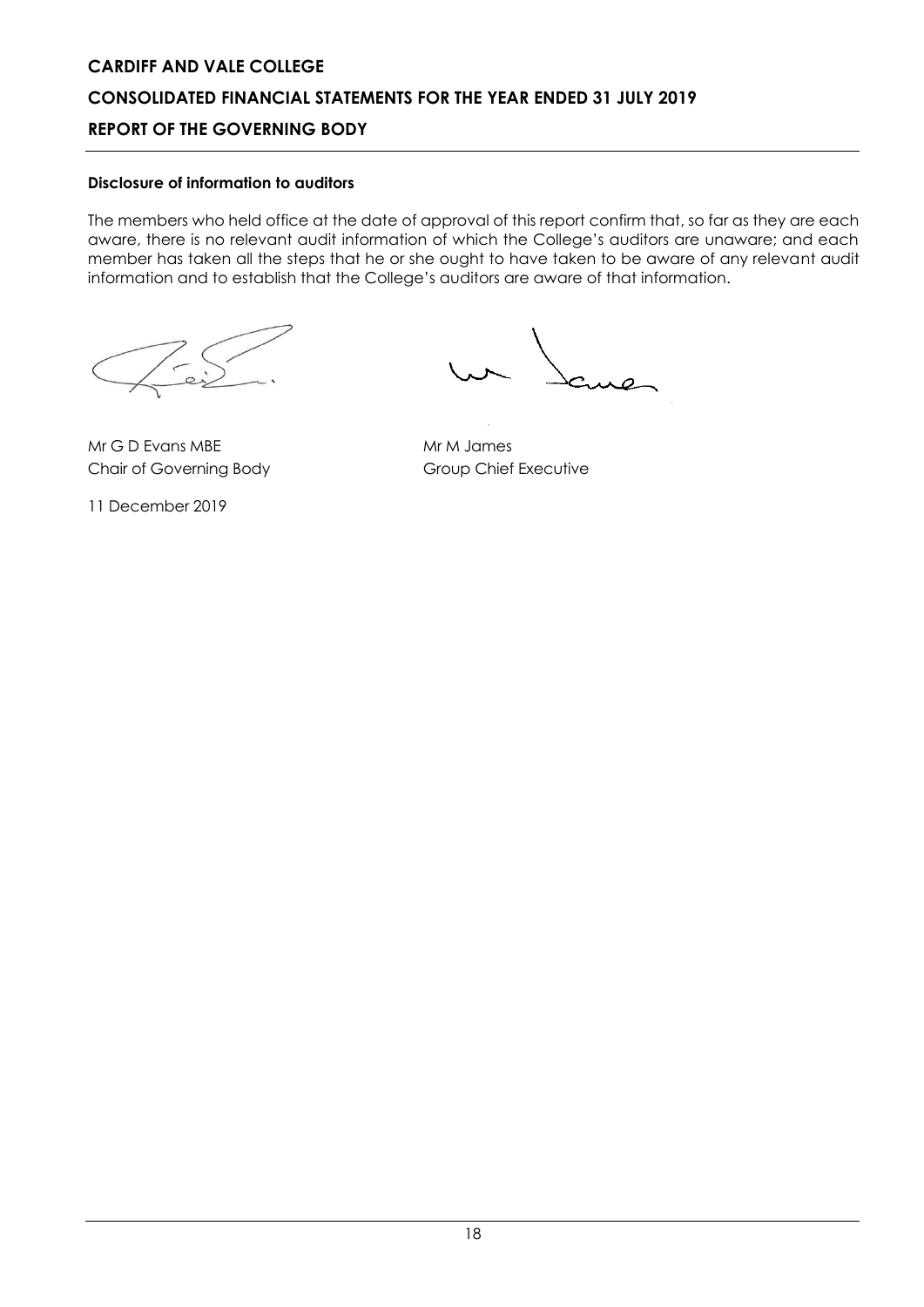# **CONSOLIDATED FINANCIAL STATEMENTS FOR THE YEAR ENDED 31 JULY 2019 STATEMENT OF THE GOVERNING BODY'S RESPONSIBILITIES**

In accordance with the College's Instrument and Articles of Government, the Governing Body is responsible for the administration and management of the affairs of the College and the Group, including ensuring an effective system of internal control, and is required to present audited financial statements for each financial year.

The Governing Body is responsible for keeping proper accounting records which disclose with reasonable accuracy at any time the financial position of the College and enable it to ensure that the financial statements are prepared in accordance with the College's Articles of Government, the Statement of Recommended Practice - *Accounting for further and higher education* and other relevant accounting standards. In addition, within the terms and conditions of a Financial Memorandum agreed between the Welsh Government and the College's Governing Body, the Governing Body, through its designated office holder, is required to prepare financial statements for each financial year which give a true and fair view of the College's state of affairs and of the surplus or deficit and cash flows for that year.

In causing the financial statements to be prepared, the Governing Body has ensured that:

- suitable accounting policies were selected and applied consistently;
- judgements and estimates were made that are reasonable and prudent;
- applicable accounting standards have been followed, subject to any material departures disclosed and explained in the financial statements; and
- financial statements are prepared on the going concern basis unless it is inappropriate to presume the College will continue in operation. The Governing Body is satisfied that Cardiff and Vale College has adequate resources to continue in operation for the foreseeable future: for this reason the going concern basis continues to be adopted in the preparation of the financial statements.

The Governing Body has taken reasonable steps to:

- ensure that funds from the Welsh Government are used only for the purposes for which they have been given and in accordance with the Financial Memorandum with the Welsh Government and any other conditions which the Welsh Government may from time to time prescribe;
- ensure that there are appropriate financial and management controls in place to safeguard public funds and funds from other sources;
- safeguard the assets of the College and prevent and detect fraud; and
- secure the economical, efficient and effective management of the College's resources and expenditure.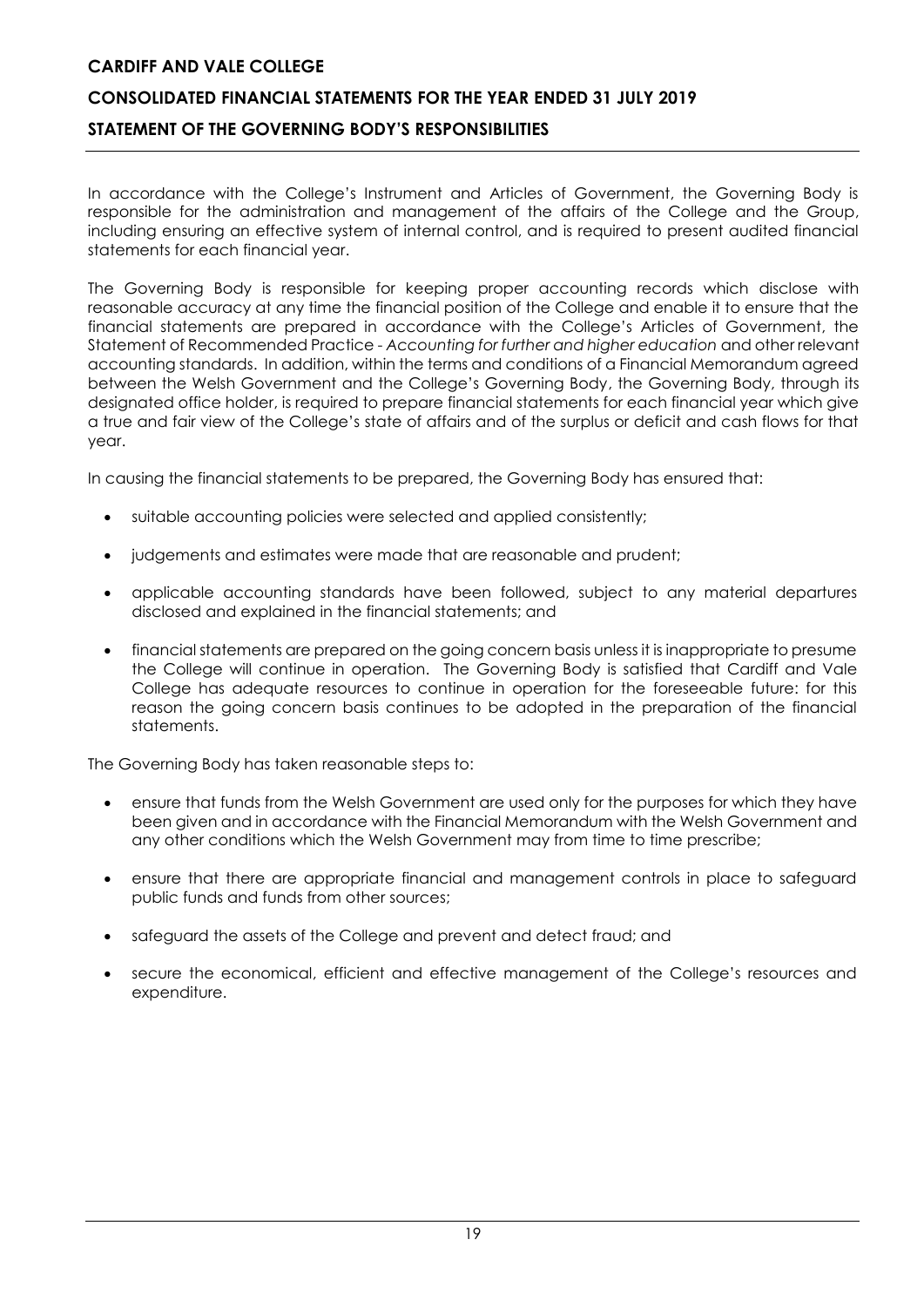# **CONSOLIDATED FINANCIAL STATEMENTS FOR THE YEAR ENDED 31 JULY 2019 STATEMENT OF THE GOVERNING BODY'S RESPONSIBILITIES**

The key elements of the College's system of internal financial control, which is designed to discharge the responsibilities set out above, include the following:

- clear definitions of the responsibilities of, and the authority delegated to, heads of academic and administrative departments;
- a comprehensive medium and short term planning process, supplemented by detailed annual income, expenditure, capital and cash flow budgets;
- regular reviews of key performance indicators and business risks, and termly reviews of financial results involving variance reporting and updates of forecast outturns;
- clearly defined and formalised requirements for approval and control of expenditure, with investment decisions involving capital or revenue expenditure being subject to formal detailed appraisal and review according to approval levels set by the Governing Body;
- comprehensive Financial Regulations, detailing financial controls and procedures, approved by the Audit Committee and Finance, Estates, Commercial & HR Committee; and
- a professional Internal Audit team whose annual programme is approved by the Audit Committee and endorsed by the Governing Body and whose head provides the Governing Body with a report on internal audit activity within the College and an opinion on the adequacy and effectiveness of the College's system of internal control, including internal financial control.

Any system of internal financial control can, however, only provide reasonable, but not absolute, assurance against material misstatement or loss.

#### **Information held on the College's website**

The Governing Body recognises its responsibility for the maintenance and integrity of the Cardiff and Vale College website when publishing the financial statements through this medium and notes that legislation in the United Kingdom governing the preparation and dissemination of financial statements may differ from legislation in other jurisdictions.

Mr G D Evans MBE Chair of the Governing Body

11 December 2019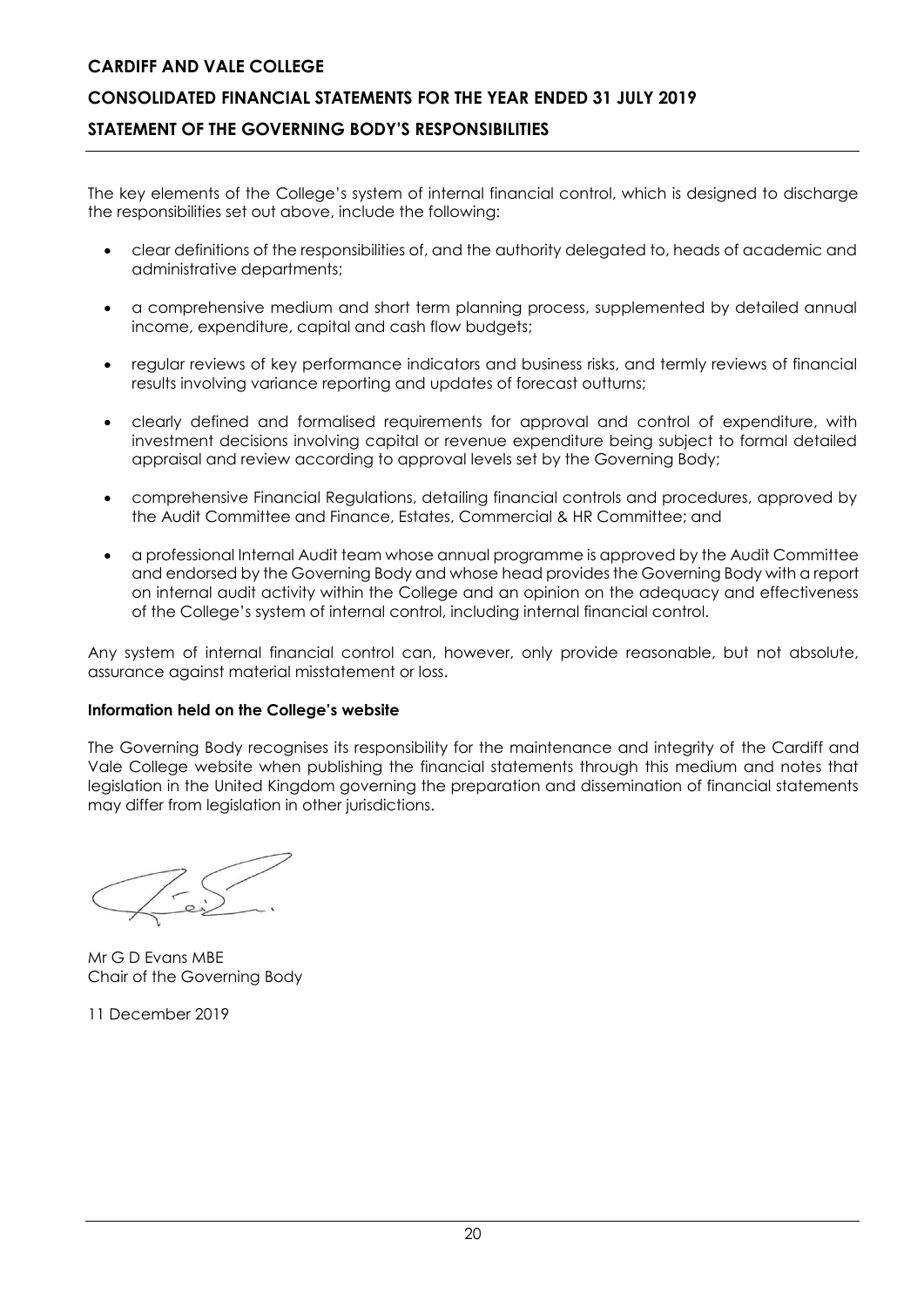# **CORPORATE GOVERNANCE**

The College is committed to exhibiting best practice in all aspects of corporate governance.

This summary describes the manner in which the Institution has applied the principles set out in the UK Corporate Governance Code 2016 (the Code) in so far as they apply to the further education sector. Its purpose is to help the reader of the financial statements understand how the principles have been applied.

Following the publication of the Further and Higher Education (Governance and Information) (Wales) Act 2014, the Governing Body undertook a comprehensive review of its Governance arrangements. This review incorporated the new legislation, consideration of models of best practice in the sector, the previous recommendations of the Humphreys review of Governance and the needs of the College going forward.

This review culminated in the appointment of new members to the Governing Body and a revised governance structure effective from 1 August 2015.

During the year the Governing Body has reviewed and considered its operation and further developments in best practice, including Colleges Wales' Guide for Governors, and, where appropriate to the needs of the College, adopted changes to support the continued development of its governance arrangements.

In the opinion of the Governors, Cardiff and Vale College complied with all the provisions of the Code in so far as they apply to the Further Education Sector, and it has complied throughout the year ended 31 July 2019.

# **The Corporation**

The composition of the Cardiff and Vale College Further Education Corporation during the year ended 31 July 2019 is set out on pages 16 to 17. It is the Corporation's responsibility to bring independent judgement to bear on issues of strategy, performance, resources and standards of conduct.

The Corporation was provided with regular and timely information on the overall financial performance of the Institution together with other information such as performance against funding targets, proposed capital expenditure, quality matters and personnel related matters such as health and safety and environmental issues. The Corporation met each term.

The Corporation conducted its business through a number of committees. Each committee had terms of reference, which had been approved by the Corporation. These committees were as follows:

- Finance, Estates, Commercial and HR
- Curriculum, Quality and Student Affairs
- **Remuneration**
- Search and Governance
- Audit

All governors were able to take independent professional advice in the furtherance of their duties at the Institution's expense and had access to the Clerk of the Corporation, who was responsible to the Board for ensuring that all applicable procedures and regulations were complied with. The appointment, evaluation and removal of the Clerk were matters for the Corporation as a whole.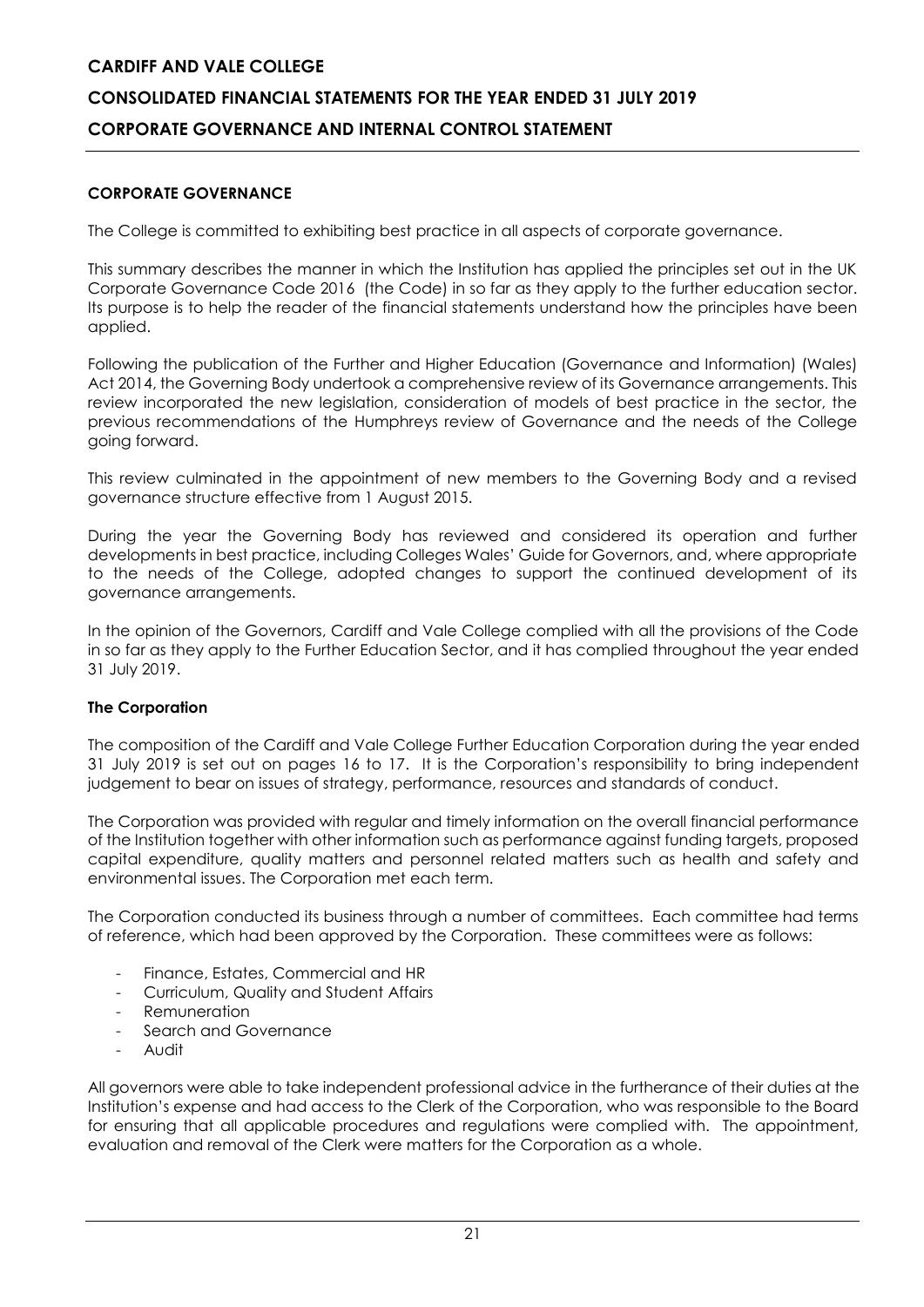# **CORPORATE GOVERNANCE (continued)**

# **The Corporation (continued)**

Formal agendas, papers and reports were supplied to Governors in a timely manner, prior to Board meetings. Briefings were also provided on an ad-hoc basis.

The Corporation had a strong and independent non-executive element and no individual or group dominated its decision making process. The Corporation considered that each of its non-executive members was independent of management and free from any business or other relationship, which could have materially interfered with the exercise of their independent judgement.

There was a clear division of responsibility in that the roles of the Chair and Group Chief Executive were separate.

#### **Remuneration Committee**

Throughout the year ended 31 July 2019, the Institution's remuneration committee comprised the members who are identified on page 16. The Committee's responsibilities were to make recommendations to the Board on the remuneration and benefits of the Group Chief Executive and other senior post-holders.

Details of senior post-holders' remuneration for the year ended 31 July 2019 are set out in note 8 to the financial statements.

#### **Appointments to the Corporation**

Any new appointments to the Corporation were a matter of consideration of the Corporation as a whole. The Corporation has a search and governance committee which is comprised of the members who are identified on page 16 and were responsible for the selection and nomination of any new member for the Corporation's consideration. The Corporation was responsible for ensuring that appropriate training was provided as required.

Members of the Corporation are appointed for a term of office not exceeding three years and were given options to continue for a second term in July 2018.

# **Audit Committee**

The Audit Committee comprised two members of the Corporation and at least three co-opted members as identified on pages 16 and 17. The committee operated in accordance with written terms of reference approved by the Corporation.

The Audit Committee met on at least a termly basis and provided a forum for reporting by the Institution's internal and external auditors, who had access to the committee for independent discussion, without the presence of Institution management.

The Institution's internal auditors monitored the systems of internal control, risk management controls and governance processes in accordance with an agreed plan of input and report their findings to management and the Audit Committee.

Management was responsible for the implementation of agreed audit recommendations and internal audit undertook periodic follow up reviews to ensure such recommendations had been implemented. The Audit Committee also advised the Corporation on the appointment of internal and external auditors and their remuneration for both audit and non-audit work.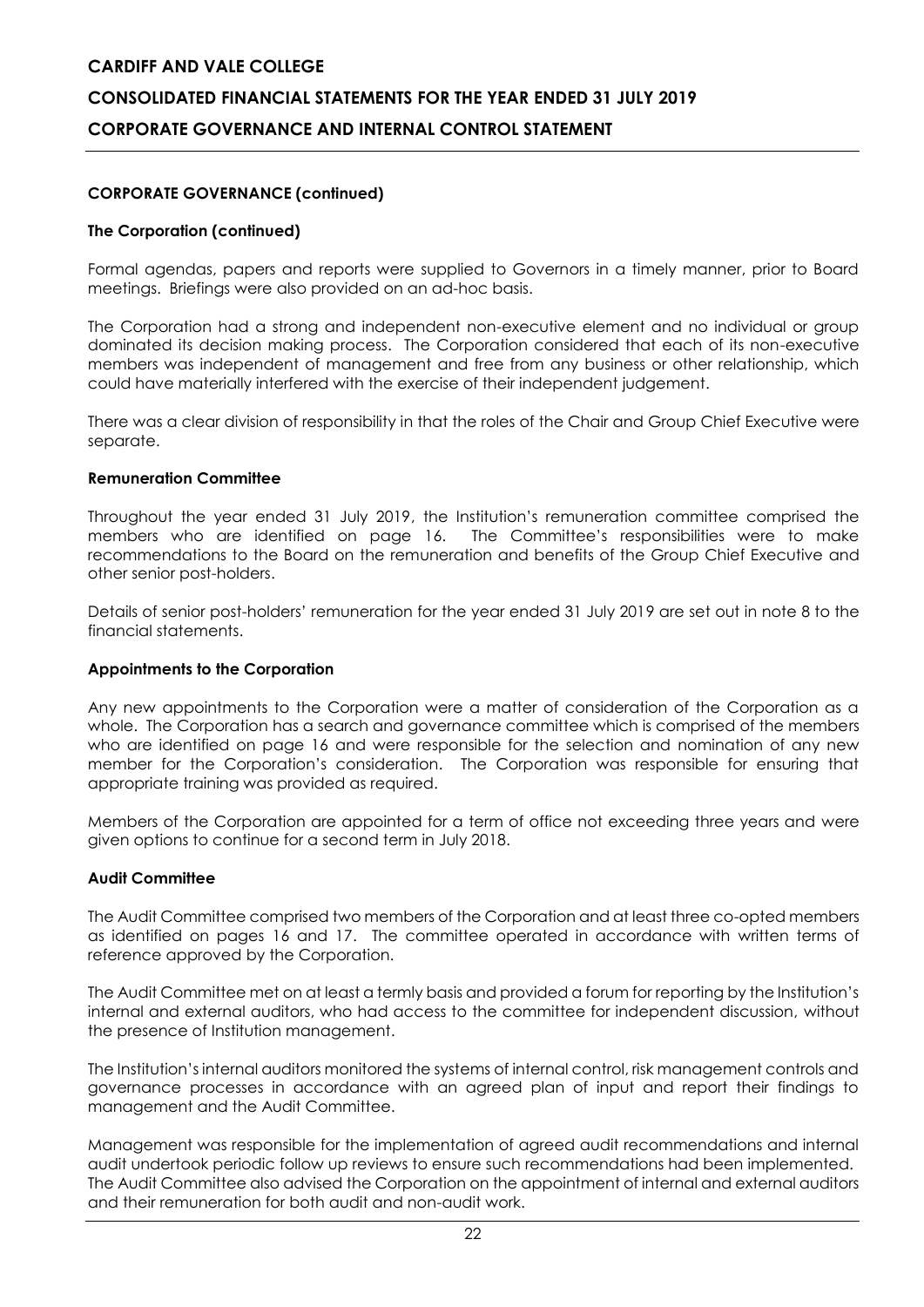#### **INTERNAL CONTROL**

#### **Scope of responsibility**

The Corporation was ultimately responsible for the Institution's system of internal control and for reviewing its effectiveness. However, such a system is designed to manage rather than eliminate the risk of failure to achieve business objectives, and can provide only reasonable and not absolute assurance against material misstatement or loss.

The Corporation has delegated the day-to-day responsibility to the Group Chief Executive, as Accounting Officer, for maintaining a sound system of internal control that supports the achievement of the Institution's policies, aims and objectives, whilst safeguarding the public funds and assets for which the Group Chief Executive is personally responsible, in accordance with the responsibilities assigned to the Group Chief Executive in the Financial Memorandum between Cardiff and Vale College and the Welsh Government. The Group Chief Executive was also responsible for reporting to the Corporation any material weaknesses or breakdowns in internal control.

#### **The purpose of the system of internal control**

The system of internal control is designed to manage risk to a reasonable level rather than eliminate all risks of failure to achieve policies, aims and objectives; it can therefore only provide reasonable and not absolute assurance of effectiveness. The system of internal control is based on an ongoing process designed to identify and prioritise the risks to the achievement of Institution policies, aims and objectives, to evaluate the likelihood of those risks being realised and the impact should they be realised, and to manage them efficiently, effectively and economically. The system of internal control has been in place in Cardiff and Vale College for the year ended 31 July 2019 and up to the date of approval of the annual report and financial statements.

#### **Capacity to handle risk**

The Corporation through the work of the Audit Committee has reviewed the process for identifying and monitoring the key risks to which the Institution was exposed together with the operating, financial and compliance controls that have been instigated to mitigate those risks. The Corporation is of the view that there was a formal ongoing process for identifying, evaluating and managing the Institution's significant risks that had been in place for the year ended 31 July 2019.

#### **The risk and control framework**

The system of internal control is based on a framework of regular management information, administrative procedures including the segregation of duties, and a system of delegation and accountability. In particular, it includes:

- comprehensive budgeting systems with an annual budget, which is reviewed and agreed by the Corporation;
- regular reviews by the Corporation of periodic and annual financial reports, which indicate the financial performance against forecasts;
- setting targets to measure financial and other performance;
- clearly defined capital investment control guidelines; and
- the adoption of formal project management disciplines, where appropriate.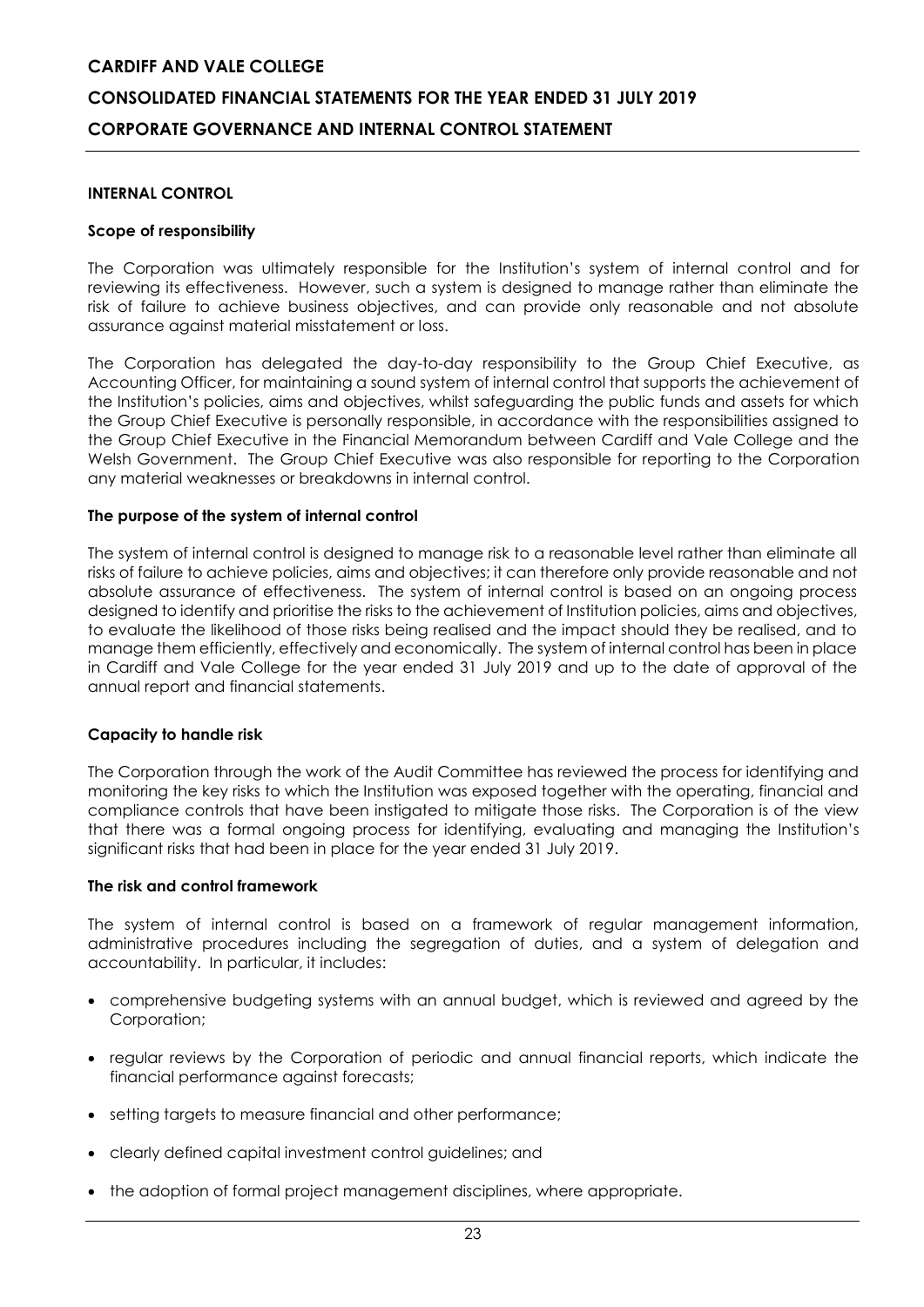# **INTERNAL CONTROL (continued)**

# **The risk and control framework (continued)**

Cardiff and Vale College employed Deloitte to provide internal audit services and they operate in accordance with the requirements of the Welsh Government. The work of the internal audit service was informed by an analysis of the risks to which the Institution was exposed, and annual internal audit plans were based on this analysis. The analysis of risks and the internal audit plans were endorsed by the Corporation on the recommendation of the Audit Committee. Annually, the Internal Auditors provide the Corporation with a report on internal audit activity in the Institution. The report included the Internal Auditors' independent opinion on the adequacy and effectiveness of the Institution's system of risk management, controls and governance processes.

The annual report of the Internal Auditors provided "substantial assurance" in respect of Corporate Governance, and "substantial assurance" in respect of Risk Management and Internal Control.

#### **Review of effectiveness**

As Accounting Officer, the Group Chief Executive of Cardiff and Vale College has responsibility for reviewing the effectiveness of the system of internal control. The Group Chief Executive's review of the effectiveness of the system of internal control was informed by:

- the work of the internal auditors;
- the work of the executive managers within the Institution who have responsibility for the development and maintenance of the internal control framework; and
- comments made by the Institution's financial statements auditors in their management letter and other reports.

The Group Chief Executive was advised on the implications of the result of his review of the effectiveness of the system of internal control by the audit committee, which oversees the work of the internal auditor, and a plan to address weaknesses and ensure continuous improvement of the system is in place.

The executive team receives reports setting out key performances and risk indicators and considers possible control issues brought to their attention by early warning mechanisms, which are embedded within the departments and reinforced by risk awareness training. The executive team and the Audit Committee also receive regular reports from internal audit, which include recommendations for improvement. The Audit Committee's role in this area was confined to a high level review of the arrangements for internal control. The Corporation's agenda included consideration of risk and control and received reports thereon from the executive team and the Audit Committee. The emphasis is on obtaining the relevant degree of assurance not merely reporting by exception.

At its meeting on 11 December 2019, the Corporation carried out the annual assessment for the year ended 31July 2019 by considering the Audit Committee's annual report, the internal audit annual report, the external audit management letter and supporting documentation from officers.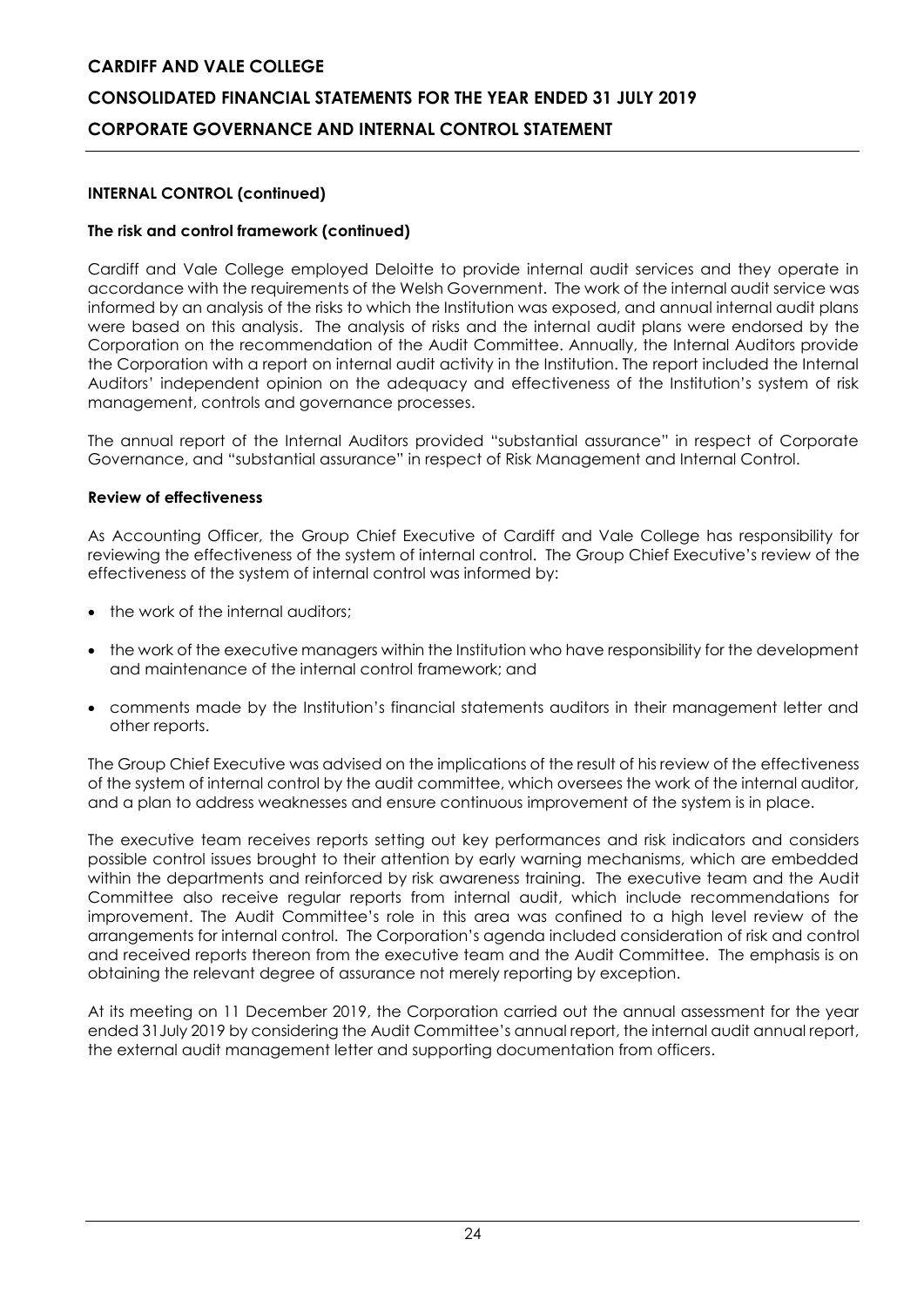# **CONSOLIDATED FINANCIAL STATEMENTS FOR THE YEAR ENDED 31 JULY 2019 CORPORATE GOVERNANCE AND INTERNAL CONTROL STATEMENT**

#### **Governing Body's statement on the Corporation's regularity, propriety and compliance with Funding body terms and conditions of funding**

The Corporation has considered its responsibility to notify the Welsh Government of material irregularity, impropriety and non-compliance with Welsh Government terms and conditions of funding, under the funding agreement in place between the Institution and the Welsh Government. As part of its consideration the Corporation has had due regard to the requirements of the funding agreement.

We confirm, on behalf of the Corporation that after due enquiry, and to the best of our knowledge, the Corporation believes it is able to identify any material irregular or improper use of funds by the Institution, or material non-compliance with the Welsh Government's terms and conditions of funding under the Institution's funding agreement.

We confirm that no instances of material irregularity, impropriety or funding noncompliance have been discovered to date. If any instances are identified after the date of this statement these will be notified to the Welsh Government.

#### **Going Concern**

After making appropriate enquiries, the Corporation considers that the Institution has adequate resources to continue in operational existence for the foreseeable future. For this reason it continues to adopt the going concern basis in preparing the financial statements.

Mr G D Evans MBE Mr M James Mr M James Chair of the Governing Body Group Chief Executive

11 December 2019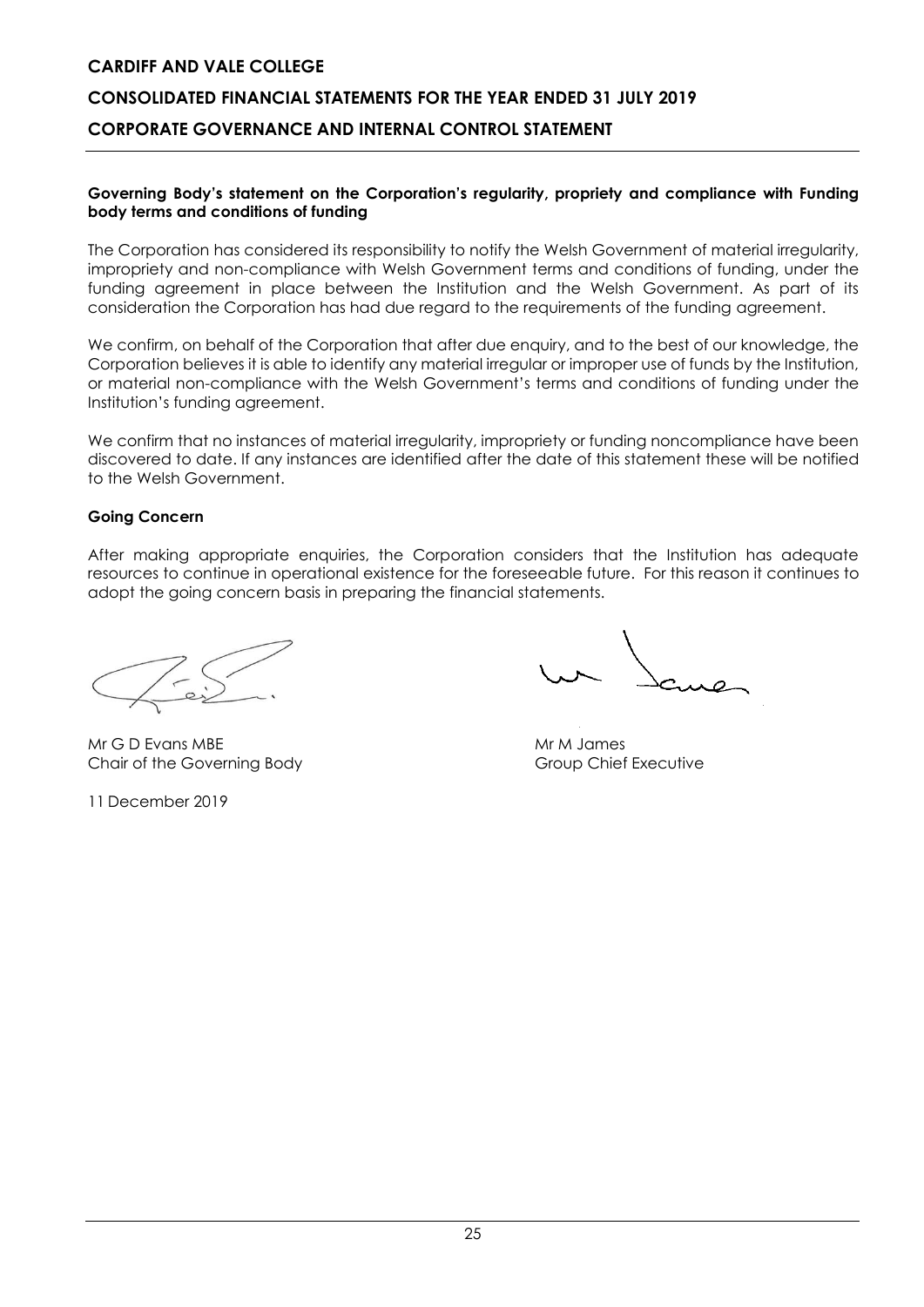# **CONSOLIDATED FINANCIAL STATEMENTS FOR THE YEAR ENDED 31 JULY 2019 INDEPENDENT AUDITOR'S REPORT TO THE GOVERNING BODY OF CARDIFF AND VALE COLLEGE**

# **Report on the audit of the financial statements**

# **Opinion**

In our opinion, Cardiff and Vale College's group financial statements and parent institution financial statements (the "financial statements"):

- give a true and fair view of the state of the group's and the parent institution's affairs as at 31 July 2019, and of the group's income and expenditure and cash flows for the year then ended;
- have been properly prepared in accordance with United Kingdom Generally Accepted Accounting Practice (United Kingdom Accounting Standards, comprising FRS 102 "The Financial Reporting Standard applicable in the UK and Republic of Ireland", and applicable law);
- have been properly prepared in accordance with the requirements of the Statement of Recommended Practice – Accounting for Further and Higher Education; and
- have been properly prepared in accordance with the Accounts Direction issued by the Welsh Government.

We have audited the financial statements, included within the Consolidated Annual Report and Financial Statements (the "Annual Report"), which comprise the Consolidated and College Balance Sheets as at 31 July 2019; the Consolidated and College Statement of Comprehensive Income for the year then ended; the Consolidated and College Statement of Changes in Reserves for the year then ended; the Consolidated Statement of Cash Flows for the year then ended; and the notes to the financial statements, which include a summary of significant accounting policies and other explanatory information.

# **Basis for opinion**

We conducted our audit in accordance with International Standards on Auditing (UK) ("ISAs (UK)") and applicable law. Our responsibilities under ISAs (UK) are further described in the Auditors' responsibilities for the audit of the financial statements section of our report. We believe that the audit evidence we have obtained is sufficient and appropriate to provide a basis for our opinion.

# *Independence*

We remained independent of the group in accordance with the ethical requirements that are relevant to our audit of the financial statements in the UK, which includes the FRC's Ethical Standard, and we have fulfilled our other ethical responsibilities in accordance with these requirements.

# **Conclusions relating to going concern**

We have nothing to report in respect of the following matters in relation to which ISAs (UK) require us to report to you when:

- the Governing Body's use of the going concern basis of accounting in the preparation of the financial statements is not appropriate; or
- the Governing Body has not disclosed in the financial statements any identified material uncertainties that may cast significant doubt about the group's and parent institution's ability to continue to adopt the going concern basis of accounting for a period of at least twelve months from the date when the financial statements are authorised for issue.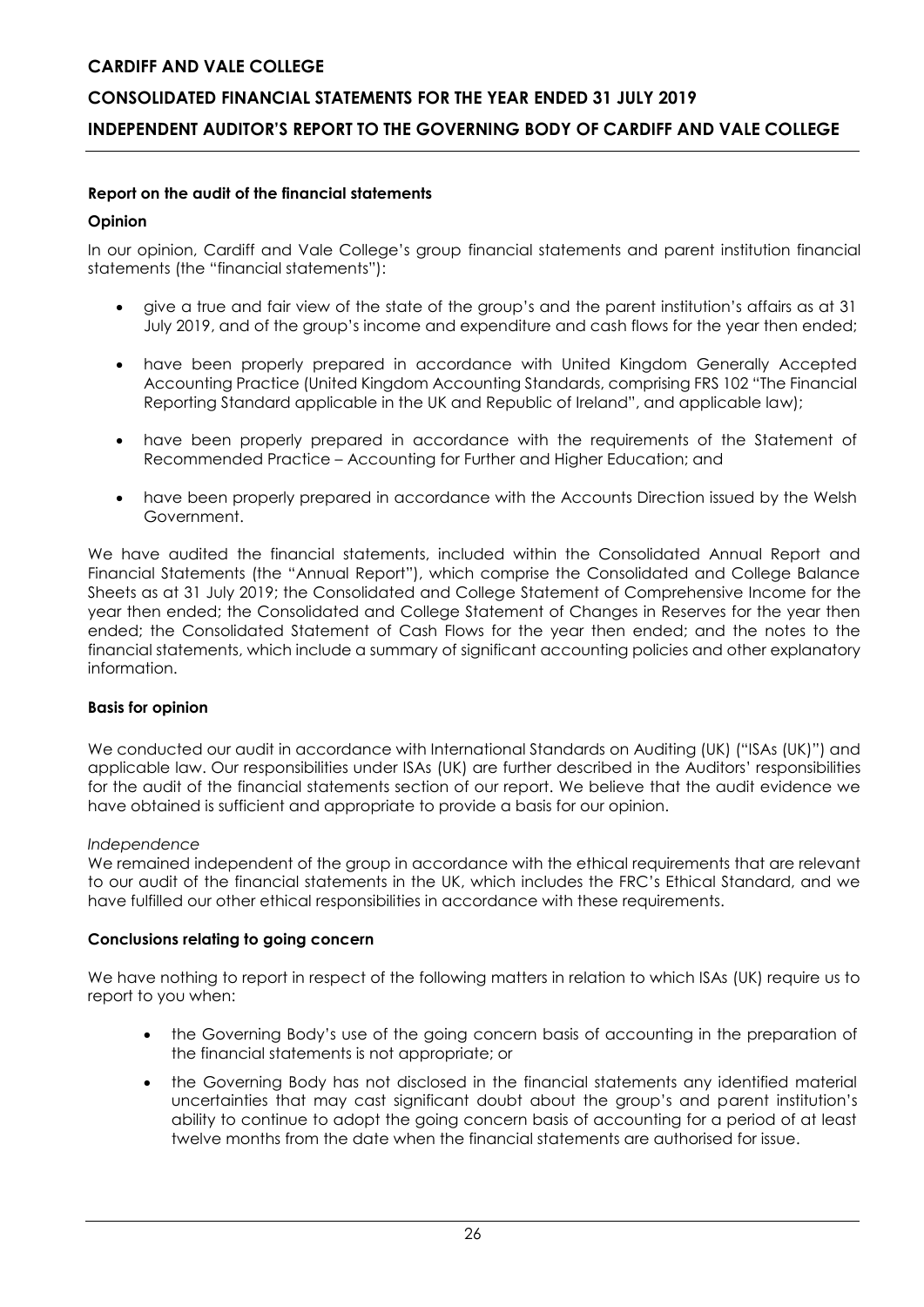# **CONSOLIDATED FINANCIAL STATEMENTS FOR THE YEAR ENDED 31 JULY 2019 INDEPENDENT AUDITOR'S REPORT TO THE GOVERNING BODY OF CARDIFF AND VALE COLLEGE**

# **Conclusions relating to going concern (continued)**

However, because not all future events or conditions can be predicted, this statement is not a guarantee as to the group's and parent institution's ability to continue as a going concern. For example, the terms on which the United Kingdom may withdraw from the European Union are not clear, and it is difficult to evaluate all of the potential implications on the Group's trade, customers, suppliers and the wider economy.

# **Reporting on other information**

The other information comprises all of the information in the Annual Report other than the financial statements and our auditors' report thereon. The Governing Body is responsible for the other information. Our opinion on the financial statements does not cover the other information and, accordingly, we do not express an audit opinion or any form of assurance thereon.

In connection with our audit of the financial statements, our responsibility is to read the other information and, in doing so, consider whether the other information is materially inconsistent with the financial statements or our knowledge obtained in the audit, or otherwise appears to be materially misstated. If we identify an apparent material inconsistency or material misstatement, we are required to perform procedures to conclude whether there is a material misstatement of the financial statements or a material misstatement of the other information. If, based on the work we have performed, we conclude that there is a material misstatement of this other information, we are required to report that fact. We have nothing to report based on these responsibilities.

# **Responsibilities for the financial statements and the audit**

# *Responsibilities of the Governing Body for the financial statements*

As explained more fully in the Statement of the Governing Body's responsibilities set out on pages 19 and 20, the Governing body is responsible for the preparation of the financial statements in accordance with the applicable framework and for being satisfied that they give a true and fair view. The Governing body is also responsible for such internal control as they determine is necessary to enable the preparation of financial statements that are free from material misstatement, whether due to fraud or error.

In preparing the financial statements, the Governing Body is responsible for assessing the group's and parent institution's ability to continue as a going concern, disclosing as applicable, matters related to going concern and using the going concern basis of accounting unless the Governing Body either intends to liquidate the group and parent institution or to cease operations, or has no realistic alternative but to do so.

# *Auditors' responsibilities for the audit of the financial statements*

Our objectives are to obtain reasonable assurance about whether the financial statements as a whole are free from material misstatement, whether due to fraud or error, and to issue an auditors' report that includes our opinion. Reasonable assurance is a high level of assurance, but is not a guarantee that an audit conducted in accordance with ISAs (UK) will always detect a material misstatement when it exists. Misstatements can arise from fraud or error and are considered material if, individually or in the aggregate, they could reasonably be expected to influence the economic decisions of users taken on the basis of these financial statements.

A further description of our responsibilities for the audit of the financial statements is located on the Financial Reporting Council's website at: www.frc.org.uk/auditorsresponsibilities. This description forms part of our auditors' report.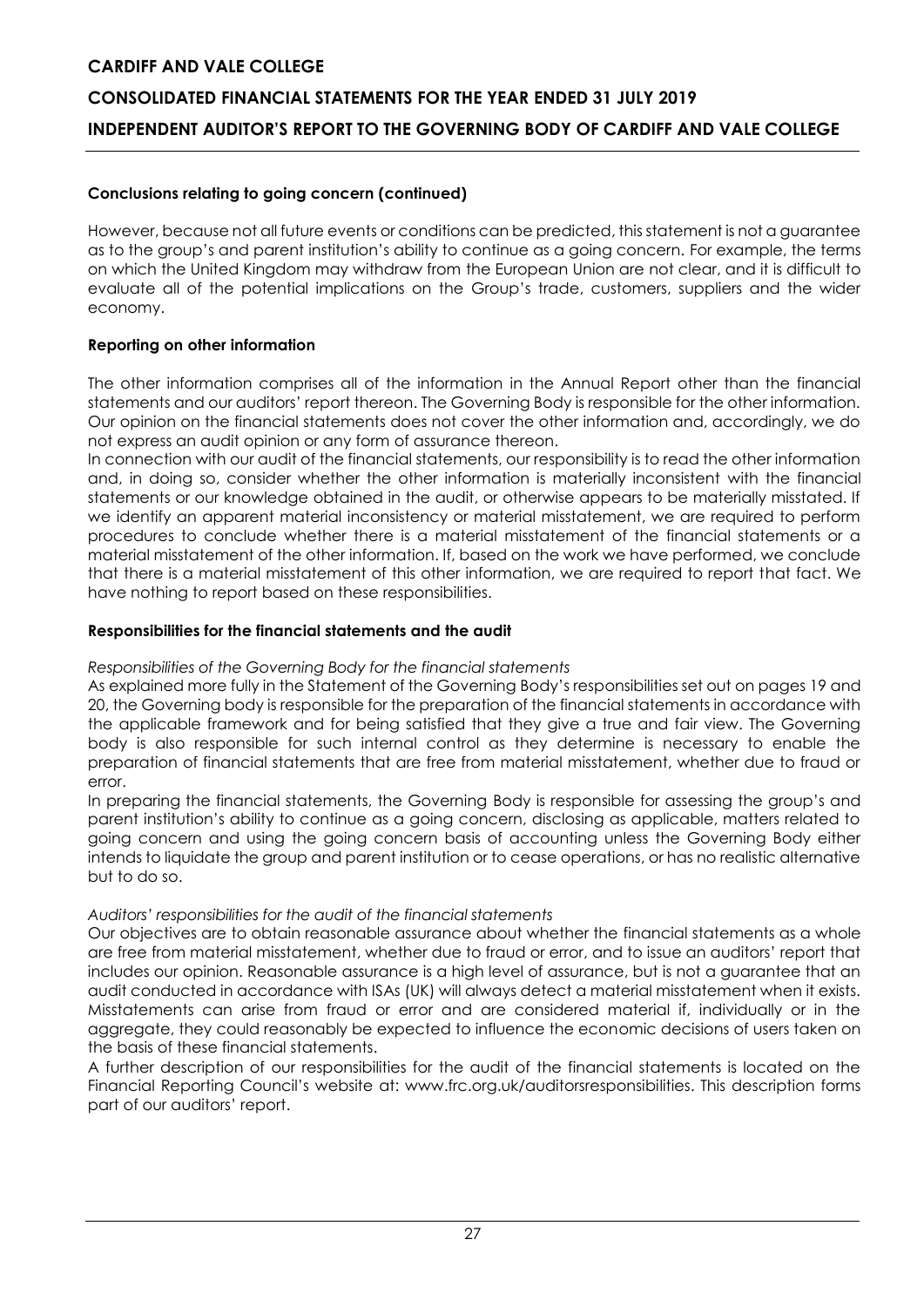# **CONSOLIDATED FINANCIAL STATEMENTS FOR THE YEAR ENDED 31 JULY 2019 INDEPENDENT AUDITOR'S REPORT TO THE GOVERNING BODY OF CARDIFF AND VALE COLLEGE**

# **Responsibilities for the financial statements and the audit (continued)**

#### *Use of this report*

This report, including the opinions, has been prepared for and only for the institution's Governing Body as a body in accordance with Article 18 of the institution's articles of government and for no other purpose. We do not, in giving these opinions, accept or assume responsibility for any other purpose or to any other person to whom this report is shown or into whose hands it may come save where expressly agreed by our prior consent in writing.

# **Other required reporting**

# **Opinions on other matters prescribed in the Further Education Audit Code of Practice 2015 issued by the Welsh Government**

In our opinion, in all material respects:

- monies expended out of Welsh Government grants and other funds from whatever source administered by the Institution for specific purposes have been properly applied to those purposes and, if appropriate, managed in compliance with all relevant legislation; and
- income has been applied in accordance with the financial memorandum with the Welsh Government.

Arlan Lot

PricewaterhouseCoopers LLP Chartered Accountants and Statutory Auditors Cardiff

11 Deurler 2019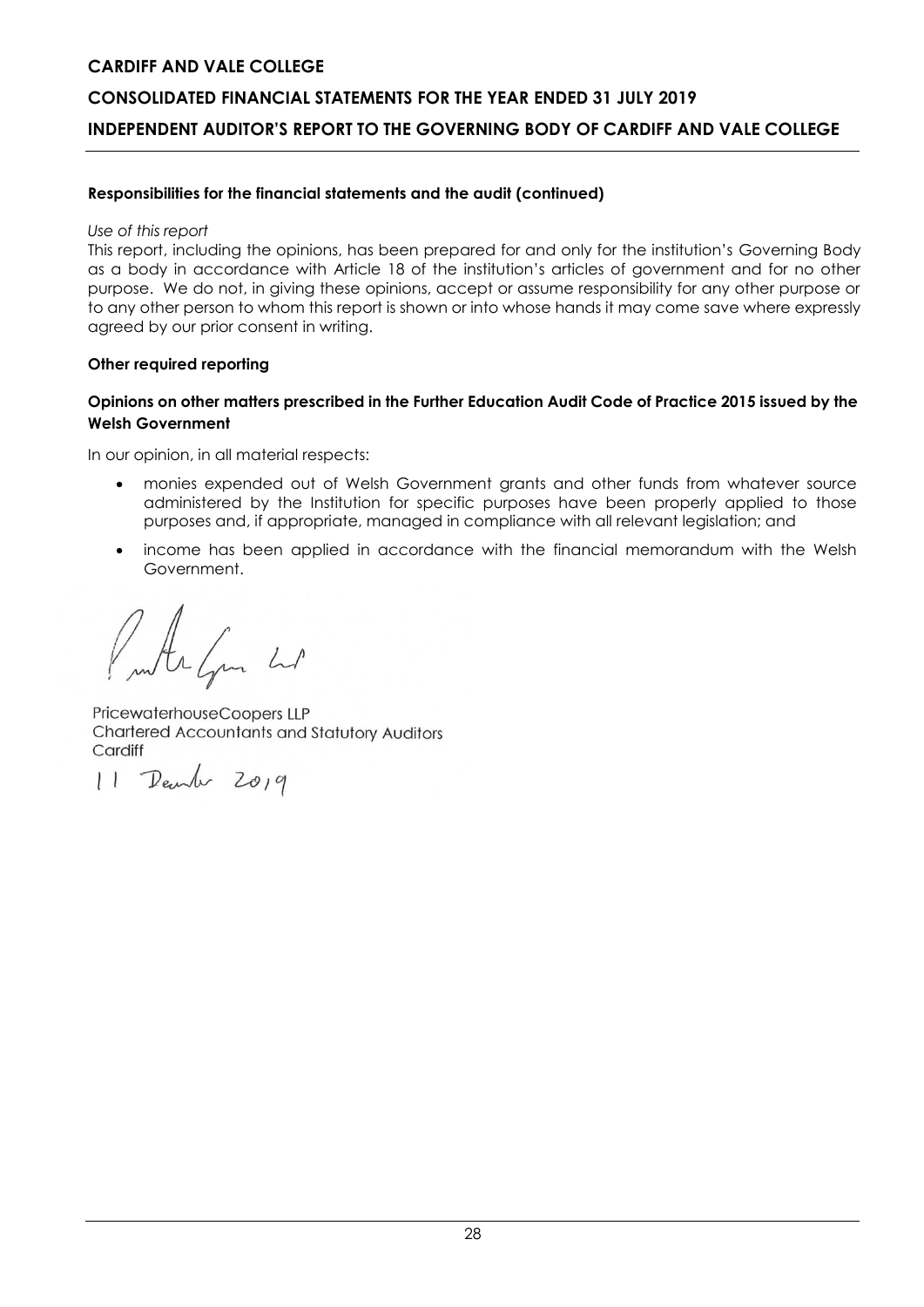# **CONSOLIDATED FINANCIAL STATEMENTS FOR THE YEAR ENDED 31 JULY 2019**

# **CONSOLIDATED AND COLLEGE STATEMENT OF COMPREHENSIVE INCOME**

|                                                         | <b>Note</b> | Consolidated<br>£'000  | Year ended 31 July 2019<br>College<br>£'000 | Year ended 31 July 2018<br>Consolidated<br>£'000 | College<br>£'000    |
|---------------------------------------------------------|-------------|------------------------|---------------------------------------------|--------------------------------------------------|---------------------|
| <b>Income</b>                                           |             |                        |                                             |                                                  |                     |
| Welsh Government grants                                 | 2           | 78,399                 | 42,263                                      | 70,577                                           | 38,662              |
| Tuition fees and education contracts                    | 3           | 6,153                  | 4,614                                       | 5,703                                            | 4,604               |
| Other income                                            | 4           | 8,667                  | 6,465                                       | 9,123                                            | 7,399               |
| Investment income                                       | 5           | 14                     | 14                                          | 6                                                | 6                   |
| Gift aid income from subsidiaries                       | 6           | ----------             | 4,228<br>----------                         | $\blacksquare$<br>----------                     | 2,897<br>---------- |
| <b>Total income</b>                                     |             | 93,233<br>----------   | 57,584<br>----------                        | 85,409<br>-----------                            | 53,568              |
| <b>Expenditure</b>                                      |             |                        |                                             |                                                  |                     |
| Staff costs                                             | 7           | 45,912                 | 32,756                                      | 42,418                                           | 29,880              |
| Other operating expenses                                | 9           | 41,769                 | 19,451                                      | 38,345                                           | 19,322              |
| Depreciation                                            | 12          | 3,532                  | 3,302                                       | 3,640                                            | 3,315               |
| Amortisation                                            | 11          | 1,726                  | 28                                          | 1,314                                            |                     |
| Interest and other finance costs                        | 10          | 2,295<br>----------    | 2,287<br>-----------                        | 2,036                                            | 2,016               |
| <b>Total expenditure</b>                                |             | 95,234                 | 57,824                                      | 87,753                                           | 54,533              |
| Deficit before other gains and losses                   |             | (2,001)                | (240)                                       | (2,344)                                          | (965)               |
| Loss on disposal of fixed assets                        |             | (49)                   | (49)                                        |                                                  |                     |
| Deficit before tax                                      |             | -----------<br>(2,050) | (289)                                       | (2,344)                                          | (965)               |
| <b>Taxation credit</b>                                  |             |                        |                                             | 81                                               |                     |
| Deficit for the year                                    |             | (2,050)                | (289)                                       | (2, 263)                                         | (965)               |
| Actuarial (loss)/ gain in respect of pension<br>schemes | 20          | (4,300)<br>----------  | (4,300)<br>-----------                      | 2,150                                            | 2.150               |
| Total comprehensive (expense)/ income<br>for the year   |             | (6, 350)               | (4, 589)                                    | (113)                                            | 1,185               |
|                                                         |             | -----------            | -----------                                 | -----------                                      |                     |

All items of income and expenditure relate to unrestricted income. The notes on pages 33 to 62 form part of these financial statements.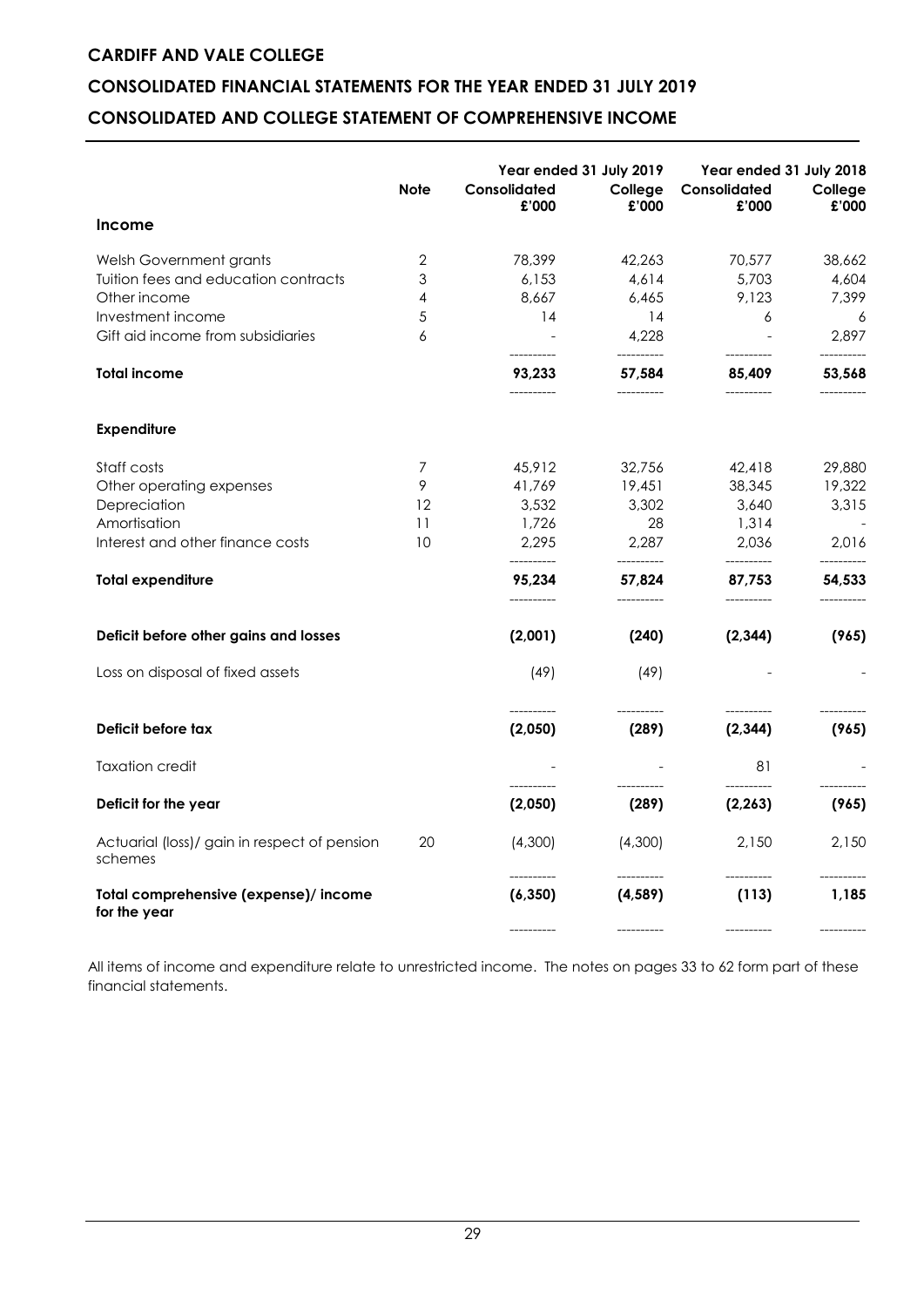# **CONSOLIDATED FINANCIAL STATEMENTS FOR THE YEAR ENDED 31 JULY 2019**

# **CONSOLIDATED AND COLLEGE STATEMENT OF CHANGES IN RESERVES**

|                                                                     | Income and expenditure<br>reserve<br><b>Unrestricted</b><br><b>Restricted</b><br>(see note 25) |                    | <b>Revaluation</b><br>reserve | <b>Total reserves</b> |  |
|---------------------------------------------------------------------|------------------------------------------------------------------------------------------------|--------------------|-------------------------------|-----------------------|--|
| Group                                                               | £'000                                                                                          | £'000              | £'000                         | £'000                 |  |
| <b>Balance as at 1 August 2018</b>                                  | 1,525                                                                                          | 6,632              | 9,898                         | 18,055                |  |
| Deficit for the year<br>Other comprehensive expenditure             |                                                                                                | (2,050)<br>(4,300) |                               | (2,050)<br>(4,300)    |  |
| Total comprehensive expenditure for the<br>year                     |                                                                                                | (6,350)            |                               | (6,350)               |  |
| Transfers between income and<br>expenditure and revaluation reserve |                                                                                                | 134                | (134)                         |                       |  |
| Balance as at 31 July 2019                                          | ----------<br>1,525                                                                            | -----------<br>416 | -----------<br>9,764          | -----------<br>11,705 |  |
| College                                                             |                                                                                                |                    |                               |                       |  |
| <b>Balance as at 1 August 2018</b>                                  | 1,525                                                                                          | 9,462              | 9,898                         | 20,885                |  |
| Deficit for the year<br>Other comprehensive expenditure             |                                                                                                | (289)<br>(4,300)   |                               | (289)<br>(4,300)      |  |
| Total comprehensive expenditure for the<br>year                     |                                                                                                | (4, 589)           |                               | (4, 589)              |  |
| Transfers between income and<br>expenditure and revaluation reserve |                                                                                                | 134                | (134)                         |                       |  |
| <b>Balance as at 31 July 2019</b>                                   | 1,525                                                                                          | 5,007              | 9,764                         | 16,296                |  |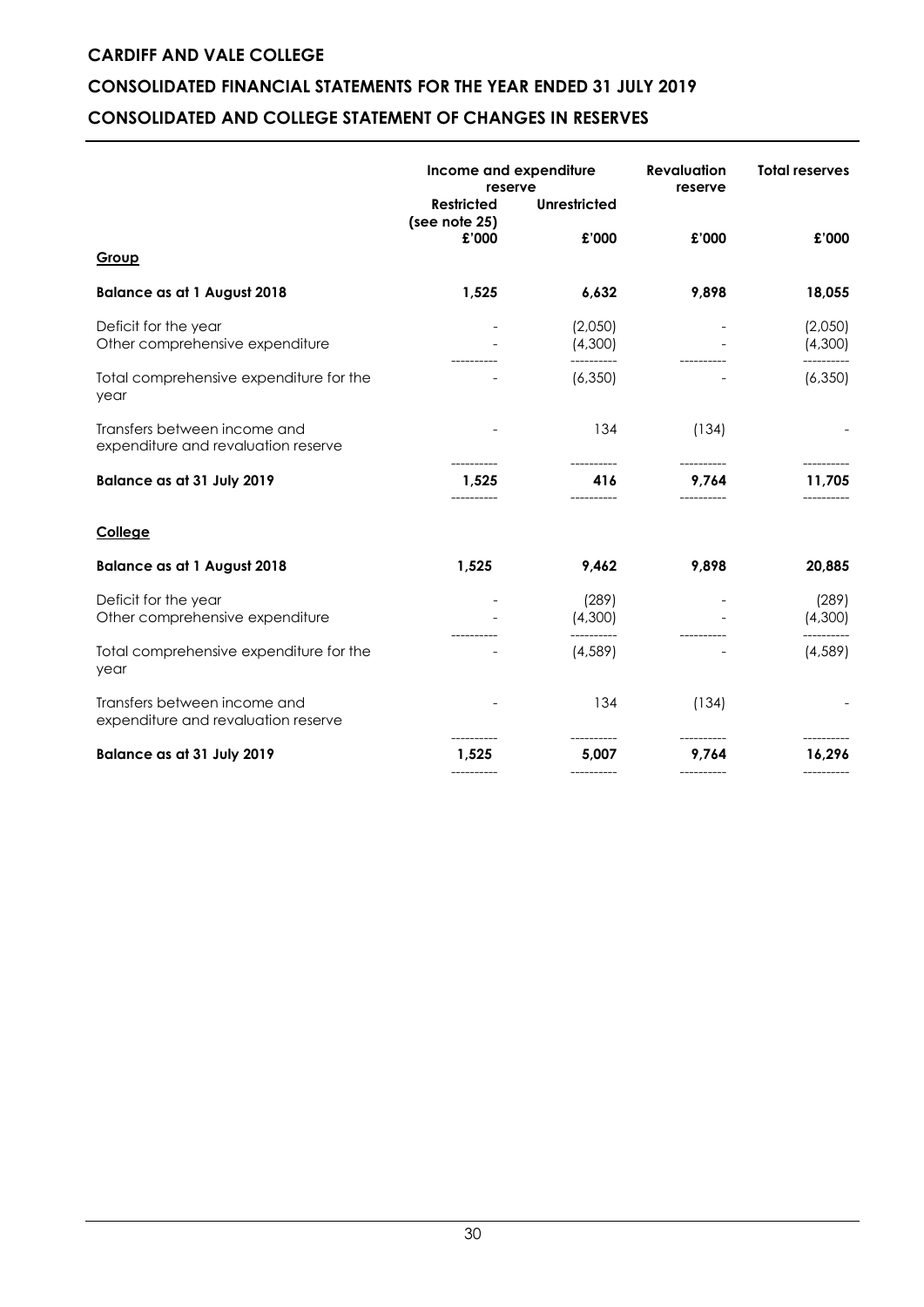# **CONSOLIDATED FINANCIAL STATEMENTS FOR THE YEAR ENDED 31 JULY 2019**

# **CONSOLIDATED AND COLLEGE BALANCE SHEETS**

|                                                                      | <b>Note</b>    | As at 31 July 2019<br>Consolidated<br>£'000 | College<br>£'000             | Consolidated<br>£'000        | As at 31 July 2018<br>College<br>£'000 |
|----------------------------------------------------------------------|----------------|---------------------------------------------|------------------------------|------------------------------|----------------------------------------|
| <b>Fixed assets</b>                                                  |                |                                             |                              |                              |                                        |
| Intangible assets and goodwill<br>Tangible assets<br>Investments     | 11<br>12<br>13 | 11,669<br>81,257                            | 811<br>79,945<br>16,857      | 11,112<br>68,703             | 67,391<br>15,712                       |
|                                                                      |                | --------                                    | --------                     |                              |                                        |
|                                                                      |                | 92,926<br>--------                          | 97,613<br>-------            | 79,815<br>-------            | 83,103<br>-------                      |
| <b>Current assets</b>                                                |                |                                             |                              |                              |                                        |
| Stock                                                                |                | 53                                          | 11                           | 50                           | $\overline{\phantom{a}}$               |
| Trade and other receivables<br>Cash and cash equivalents             | 14             | 10,063<br>2,913                             | 7,301<br>2,272               | 11,694<br>6,114              | 7,464<br>5,717                         |
|                                                                      |                | -------<br>13,029                           | -------<br>9,584             | <br>17,858                   | <br>13,181                             |
| Creditors - amounts falling due within one year                      | 15             | (16, 421)<br>-------                        | (13, 738)<br>$- - - - - - -$ | (15,953)<br>-------          | (12,798)<br>-------                    |
| Net current (liabilities)/ assets                                    |                | (3, 392)                                    | (4, 154)                     | 1,905                        | 383<br>.                               |
| <b>Total assets less current liabilities</b>                         |                | 89,534                                      | 93,459                       | 81,720                       | 83,486                                 |
| Creditors - amounts falling due after<br>more than one year          | 16             | (56, 174)                                   | (56, 174)                    | (48, 141)                    | (48, 135)                              |
| <b>Provisions</b>                                                    |                |                                             |                              |                              |                                        |
| Pension provisions<br>Other provisions                               | 20<br>21       | (20, 390)<br>(1, 265)                       | (20, 390)<br>(599)           | (13,970)<br>(1, 554)         | (13,970)<br>(496)                      |
| <b>Total net assets</b>                                              |                | <br>11,705                                  | 16.296                       | <br>18.055                   | 20,885                                 |
| <b>Restricted reserves</b>                                           |                | ---------                                   | ---------                    | ---------                    |                                        |
| Income and expenditure reserve - restricted                          | 25             | 1,525                                       | 1,525                        | 1,525                        | 1,525                                  |
| Unrestricted reserves                                                |                |                                             |                              |                              |                                        |
| Income and expenditure reserve - unrestricted<br>Revaluation reserve |                | 416<br>9,764                                | 5,007<br>9,764               | 6,632<br>9,898               | 9,462<br>9,898                         |
| <b>Total reserves</b>                                                |                | -------<br>11,705<br>-------                | -------<br>16,296<br>------- | -------<br>18,055<br>------- | -------<br>20,885<br>-------           |

The financial statements were approved by the members of the Cardiff and Vale Further Education Corporation on 11 December 2019 and were signed on its behalf by:



Mr G D Evans MBE Mr M James Mr M G Roberts

Chair of the Governing Body Group Chief Executive Group Chief Operating Officer

The notes on pages 33 to 62 form part of these financial statements.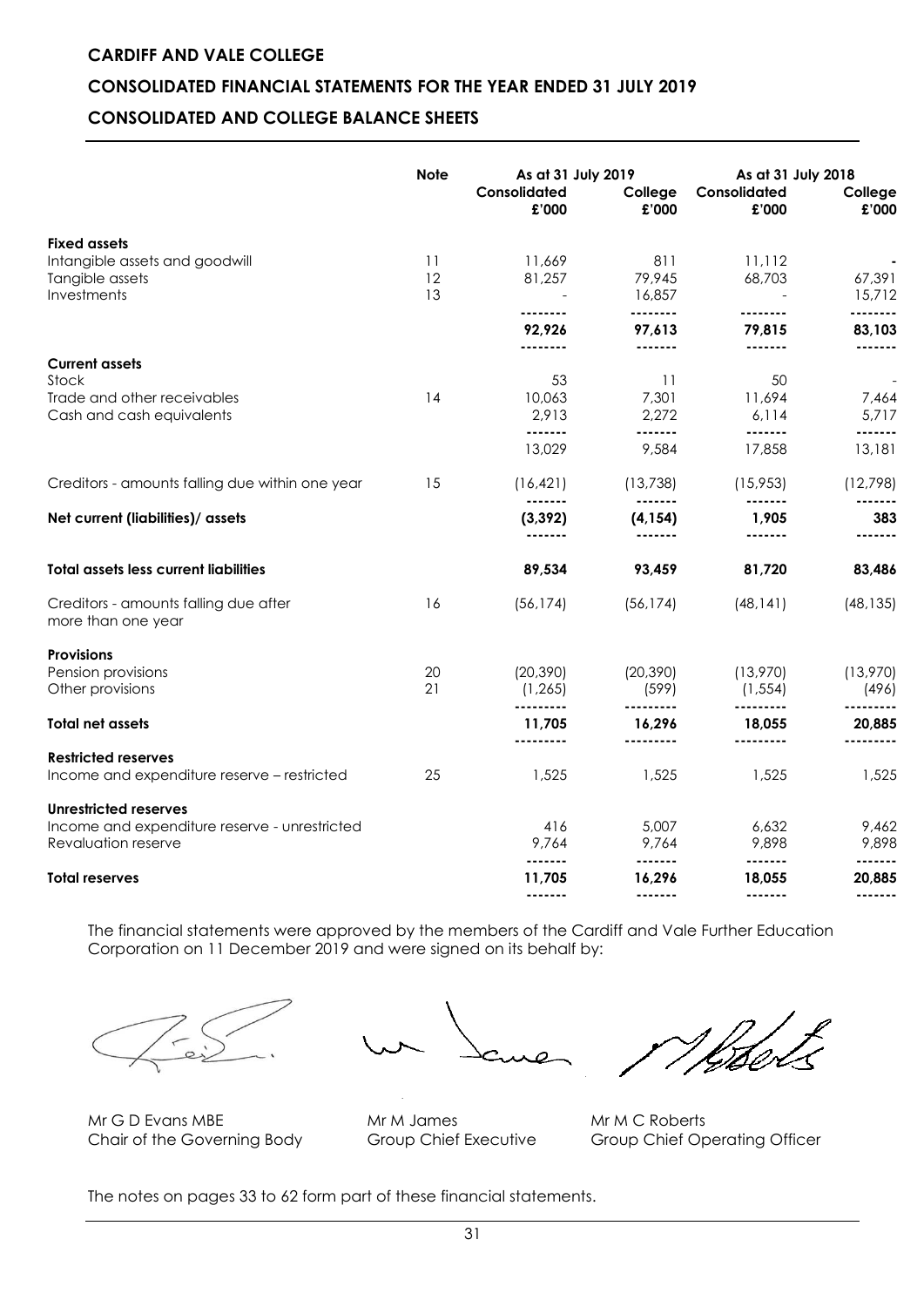# **CONSOLIDATED FINANCIAL STATEMENTS FOR THE YEAR ENDED 31 JULY 2019**

# **CONSOLIDATED STATEMENT OF CASH FLOWS**

|                                                                                                    | Year ended<br>31 July 2019<br>£'000 | Year ended<br>31 July 2018<br>£'000 |
|----------------------------------------------------------------------------------------------------|-------------------------------------|-------------------------------------|
| Cash flow from operating activities<br>Deficit for the year                                        | (2,050)                             | (2, 263)                            |
|                                                                                                    |                                     |                                     |
| Adjustment for non-cash items<br>Depreciation and amortisation                                     | 5,258                               | 4,956                               |
| Amortisation of capital grants                                                                     | (822)                               | (787)                               |
| (Increase)/ Decrease in stock                                                                      | (3)                                 | 2                                   |
| Decrease in debtors                                                                                | 1,631                               | 290                                 |
| Decrease in provisions                                                                             | (289)                               | (360)                               |
| (Decrease)/ Increase in creditors                                                                  | (638)                               | 1,552                               |
| Pension costs less contributions payable                                                           | 1,750                               | 940                                 |
| Adjustment for investing or financing activities                                                   |                                     |                                     |
| Pension finance cost                                                                               | 370                                 | 360                                 |
| Investment income                                                                                  | (14)                                | (6)                                 |
| Interest payable                                                                                   | 1,807                               | 1,676                               |
| Loss on disposal of fixed assets                                                                   | 49                                  |                                     |
| Net cash inflow from operating activities                                                          | 7,049                               | 6,360                               |
|                                                                                                    |                                     |                                     |
| Cash flows from investing activities                                                               |                                     |                                     |
| Proceeds from sales of fixed assets                                                                |                                     |                                     |
| Investment income                                                                                  | 14                                  | 6                                   |
| Payments made to acquire fixed assets                                                              | (16,974)                            | (3,665)                             |
| Acquisition of subsidiary undertakings (see note 13)                                               | (2, 412)                            | (1,654)                             |
| Capital grants received                                                                            | 652<br>.                            |                                     |
|                                                                                                    | (18, 720)                           | (5, 313)                            |
| <b>Cash flows from financing activities</b>                                                        | -------                             |                                     |
| Interest paid                                                                                      | (1,785)                             | (1,634)                             |
| Interest element of finance lease rental payment                                                   | (22)                                | (42)                                |
| New loans secured                                                                                  | 12,780                              | 3,500                               |
| Repayments of amounts borrowed                                                                     | (2,044)                             | (1, 918)                            |
| Capital element of finance lease rental payment                                                    | (459)                               | (611)                               |
|                                                                                                    | 8,470                               | (705)                               |
|                                                                                                    |                                     |                                     |
|                                                                                                    |                                     |                                     |
| (Decrease)/ increase in cash and cash equivalents in the year                                      | (3, 201)                            | 342                                 |
|                                                                                                    |                                     |                                     |
| Cash and cash equivalents at beginning of the year<br>Cash and cash equivalents at end of the year | 6,114<br>2,913                      | 5,772<br>6,114                      |

The notes on pages 33 to 62 form part of these financial statements.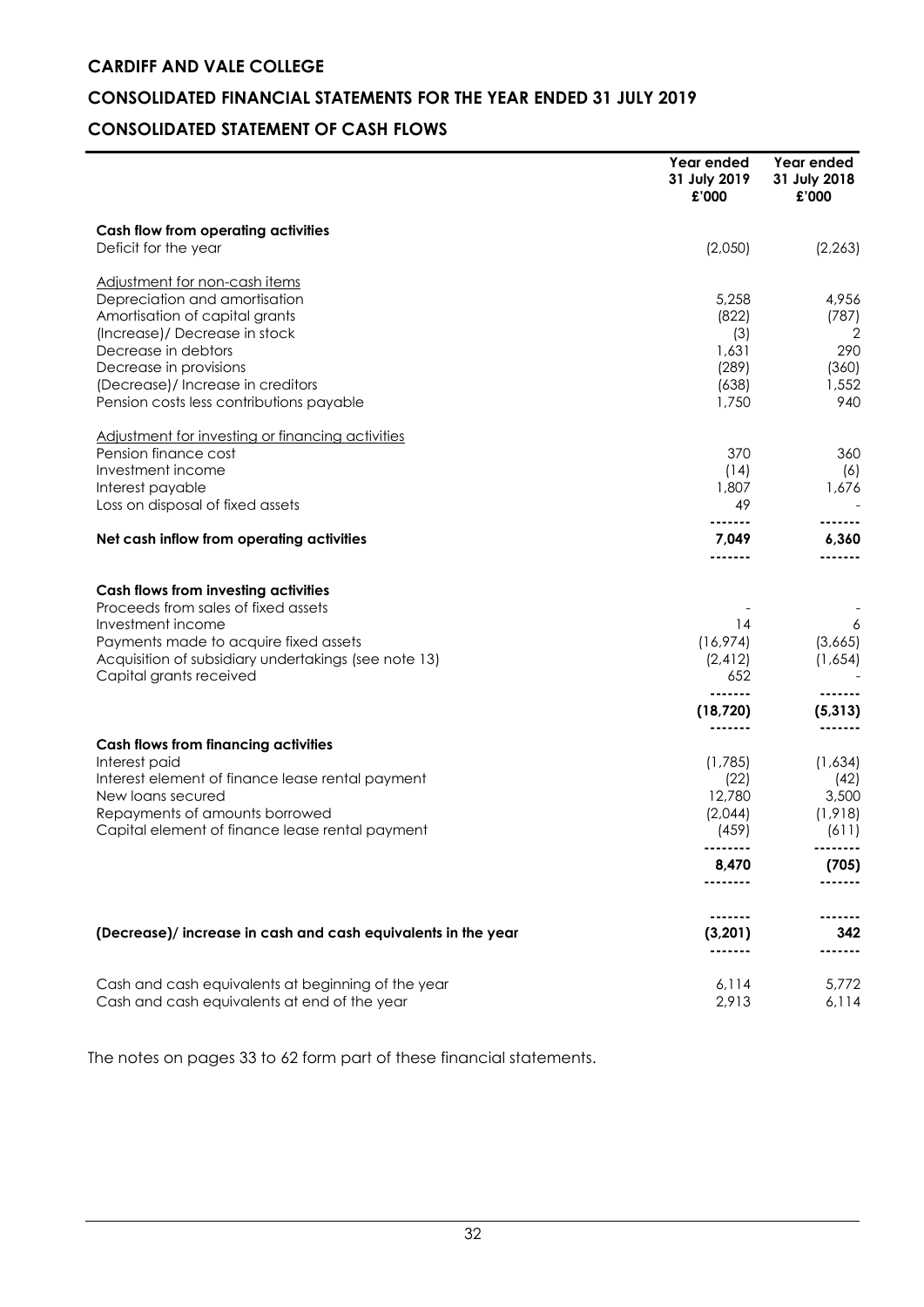# **CARDIFF AND VALE COLLEGE CONSOLIDATED FINANCIAL STATEMENTS FOR THE YEAR ENDED 31 JULY 2019 NOTES TO THE FINANCIAL STATEMENTS**

# **1 STATEMENT OF ACCOUNTING POLICIES**

### **Period of account**

These financial statements have been prepared for the year from 1 August 2018 to 31 July 2019.

#### **Basis of preparation**

These financial statements have been prepared in accordance with United Kingdom Generally Accepted Accounting Practice, with the 2015 Statement of Recommended Practice – Accounting for Further and Higher Education ("the SORP"), with the Accounts Direction 2018/19 issued by the Welsh Government and in accordance with Financial Reporting Standard 102 – "The Financial Reporting Standard applicable in the United Kingdom and Republic of Ireland" (FRS 102). The College is a public benefit entity and has applied the public benefit entity provisions of FRS 102. A summary of the more important accounting policies which have been consistently applied are set out below.

The College has opted for an early adoption of the FRS 102 changes published in December 2017 applicable for periods commencing on or after 1 January 2019.

#### **Basis of accounting**

The financial statements are prepared in accordance with the historical cost convention modified by the revaluation of certain fixed assets.

#### **Going concern**

The activities of the College together with the factors likely to affect its future development and performance are set out in the report of the Governing Body. The financial position of the College, its cash flow, liquidity and borrowings are described in the financial statements.

The deficit for the year ended 31 July 2019 of £2,050,000 (2018 – £2,263,000) included a £1,750,000 noncash charge relating to the defined benefit scheme (see note 20), and £1,698,000 of goodwill amortisation in relation to the investment in ACT and ALS (see note 11), as well as a number of other non-recurring costs. Accordingly, the deficit for the year is not expected to adversely affect the College's future performance. The College's forecasts and financial projections (including cash flows) indicate it has sufficient resources to be able to operate for the foreseeable future.

In light of the above factors, the financial statements have been prepared on a going concern basis.

#### **Basis of consolidation**

The consolidated financial statements include the College and its subsidiaries ICAT Limited, CF10 Retail Limited, Element Skills Training Limited, Associated Community Training Limited, Apprenticeship Learning Solutions Limited, ACT (Holdings) Limited, and South East Wales City Region ATA Limited. The results of any subsidiaries acquired or disposed of during the year are included in the consolidated income and expenditure account from the date of acquisition or up to the date of disposal. Intragroup sales and profits are eliminated fully on consolidation. The activities of the student union have not been consolidated because the College does not control these activities.

#### **Stocks**

Stocks are stated at the lower of cost and net realisable value. Where necessary, provision is made for obsolete, slow moving or defective stock.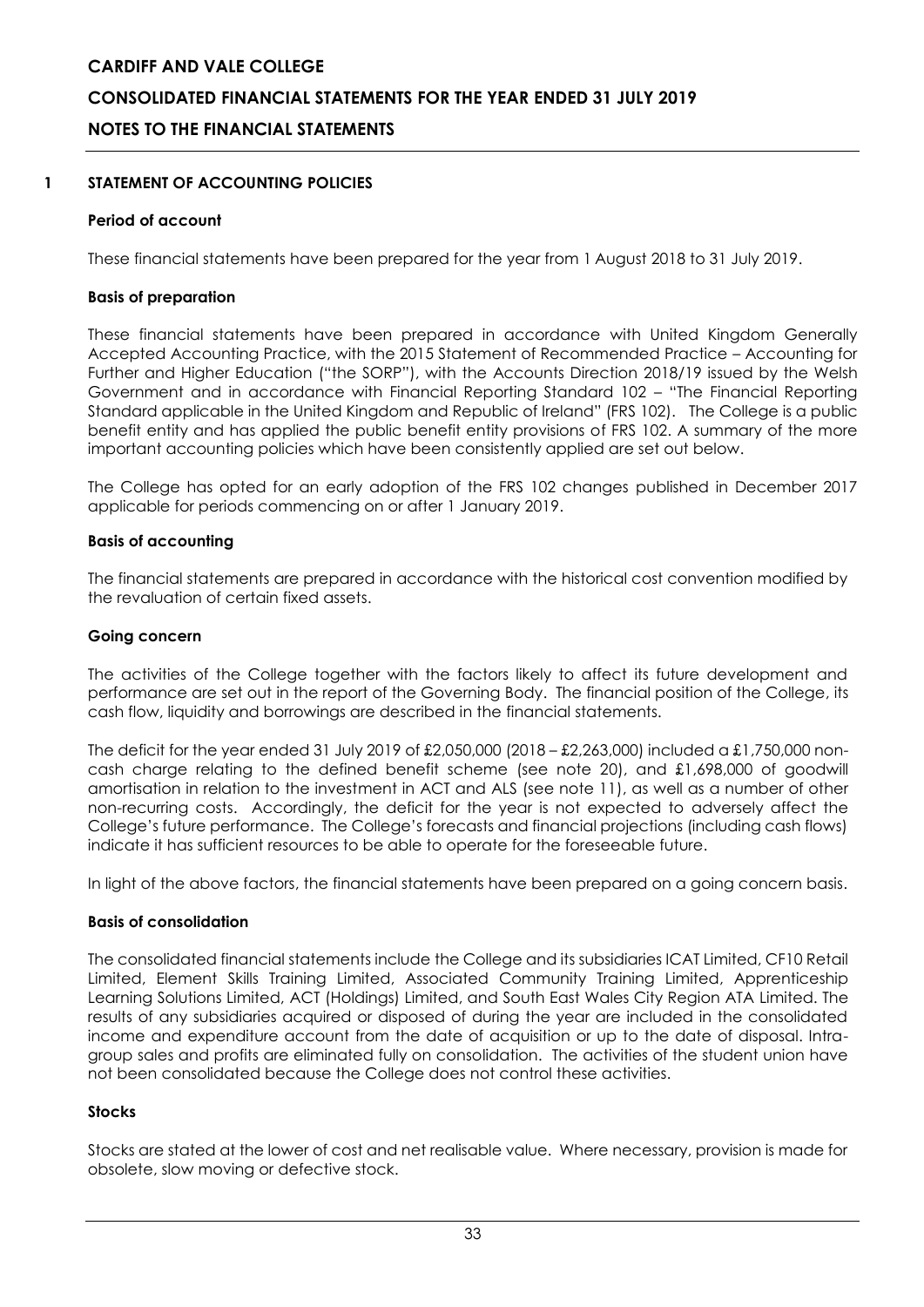# **CARDIFF AND VALE COLLEGE CONSOLIDATED FINANCIAL STATEMENTS FOR THE YEAR ENDED 31 JULY 2019 NOTES TO THE FINANCIAL STATEMENTS**

# **1 STATEMENT OF ACCOUNTING POLICIES (continued)**

### **Cash and cash equivalents**

Cash and cash equivalents comprise cash balances at the bank and in hand, and short term, highly liquid investments with a maturity of 3 months or less from the date of acquisition

#### **Recognition of income**

Income from Work-based Learning grants, other non-capital Government grants, contracts, tuition fees and other services rendered is included to the extent of the completion of the contract or service concerned. For certain academic contracts, income is recognised only to the extent that learners have completed the appropriate assessment process for the qualification they are following, in accordance with external funding guidance to which these contracts are linked. All income from short term deposits is credited to the income and expenditure account in the year in which it is earned. The annual recurrent allocation from the Welsh Government which is intended to meet recurrent costs is credited direct to the income and expenditure account, while European Social Fund grants are accounted for when it is reasonably certain they will be received.

Government capital grants are held as deferred income and recognised over the expected economic life of the asset purchased in accordance with the "accrual method" permitted by FRS 102. In accordance with the requirements of the 2015 FE HE SORP any grants used for the purchase of land or received from a non-Government sources are recognised in income when the College is entitled to the funds and any performance related conditions have been met.

#### **Post-employment benefits**

#### Defined benefit scheme

The College's employees belong to two principal pension schemes, the Cardiff and Vale of Glamorgan Pension Fund (C&VPF) a scheme operating under the Local Government Pension Scheme (LGPS) (administration and support staff) and the Teachers' Pension Scheme (TPS) (academic staff). Both these schemes are defined benefit schemes.

Contributions to the TPS are charged to income and expenditure so as to spread the cost of pensions over employees' working lives with the College in such a way that the pension costs are a substantially level percentage of current and future pensionable payroll. The contributions are determined by qualified actuaries on the basis of quinquennial valuations using a prospective benefit method.

The TPS is a multi-employer scheme and the College is unable to identify its share of the underlying assets and liabilities of the scheme on a consistent and reasonable basis. The TPS is therefore treated as a defined contribution scheme and the contributions recognised as they are paid each year.

The assets of the LGPS are measured using closing fair values. LGPS liabilities are measured using the projected unit method and discounted at the current rate of return on a high quality corporate bond of equivalent term and currency to the liabilities. Actuarial valuations are undertaken at least triennially and are updated at each balance sheet date. The amounts charged to operating surplus are the current service costs and the costs of scheme introductions, benefit changes, settlements and curtailments. They are included within staff costs as incurred. Net interest on the defined benefit liability/asset is also recognised in the Statement of Comprehensive Income and comprises the interest cost on the defined benefit obligation and interest income on the scheme assets, calculated by multiplying the fair value of the scheme assets at the beginning of the period by the rate used to discount the benefit obligations. The difference between the interest income on the scheme assets and the actual return on the scheme assets is recognised in the profit and loss account. Actuarial gains and losses are recognised immediately in other comprehensive income.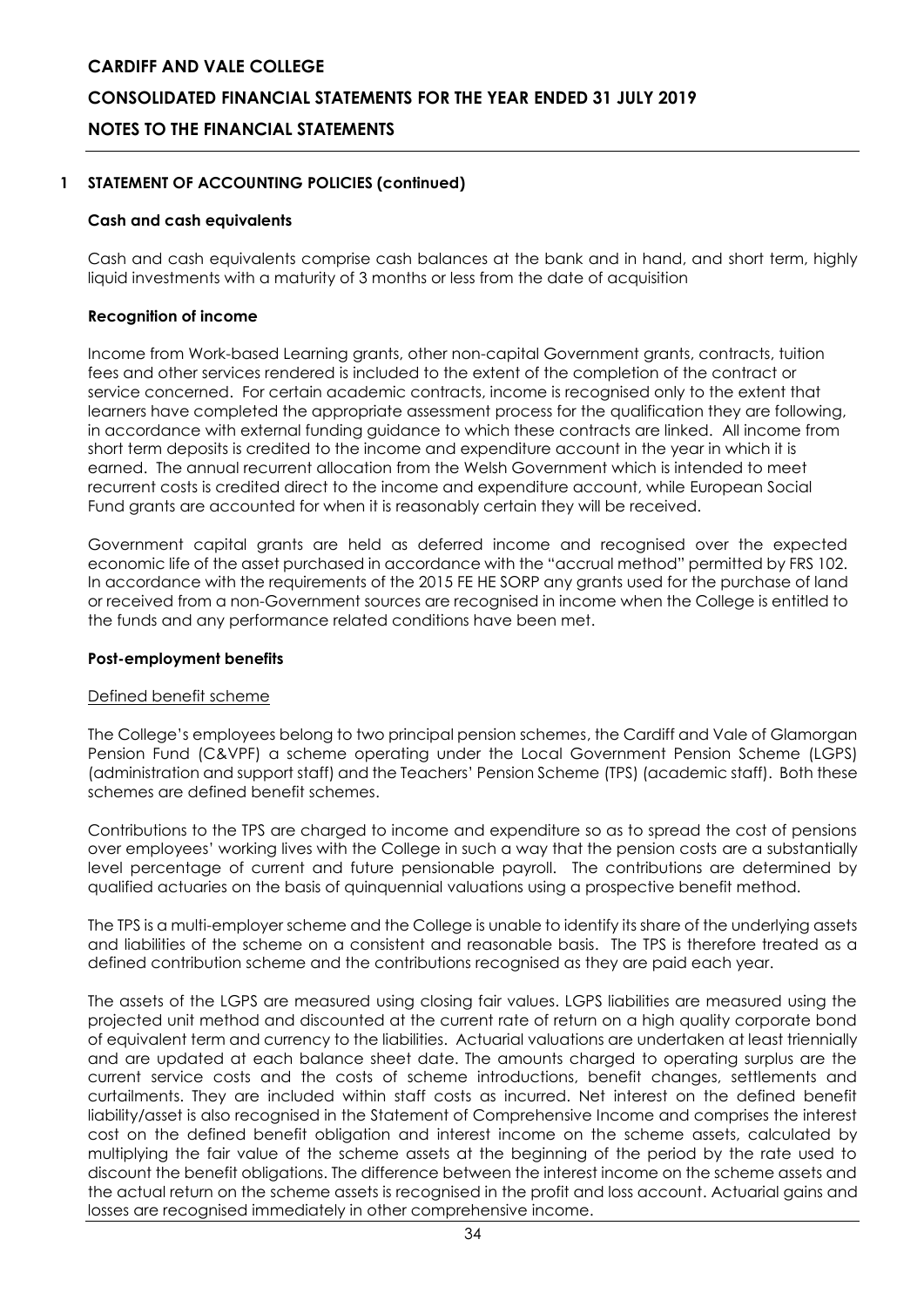# **CONSOLIDATED FINANCIAL STATEMENTS FOR THE YEAR ENDED 31 JULY 2019**

# **NOTES TO THE FINANCIAL STATEMENTS**

### **1 STATEMENT OF ACCOUNTING POLICIES (continued)**

#### **Post-employment benefits (continued)**

#### Defined contribution schemes

The Group operates three defined contribution schemes for employees of subsidiary companies. Contributions payable to the Group's defined contribution pension schemes are charged to profit or loss in the period to which they relate.

#### **Short term employment benefits**

Short term employment benefits such as salaries and compensated absences (holiday pay) are recognised as an expense in the year in which the employees render service to the College. Any unused benefits are accrued and measured as the additional amount the College expects to pay as a result of the unused entitlement.

#### **Enhanced pensions**

The actual cost of any enhanced ongoing pension to a former member of staff is paid by the College annually. An estimate of the expected future cost of any enhancement to the ongoing pension of a former member of staff is charged in full to the College's income and expenditure account in the year that the member of staff retires. In subsequent years a charge is made to provisions in the balance sheet using the methodology directed by the Welsh Government.

#### **Non-current assets - tangible fixed assets**

#### Freehold land

As permitted under FRS 102 first-time adoption rules, certain of the College's freehold land assets were revalued as at 1 August 2014 and are stated in the balance sheet at deemed cost following that revaluation. All other freehold land assets are included in the balance sheet at cost. Freehold land is not depreciated.

#### Buildings

The College's buildings are specialised and, therefore, it is not appropriate to value them on the basis of open market value. Buildings inherited from the Local Education Authority are stated in the balance sheet on the basis of depreciated replacement cost at the date of transfer to the legacy colleges on incorporation on 1 April 1993.

Buildings acquired since incorporation of the legacy colleges are included in the balance sheet at cost, less accumulated depreciation.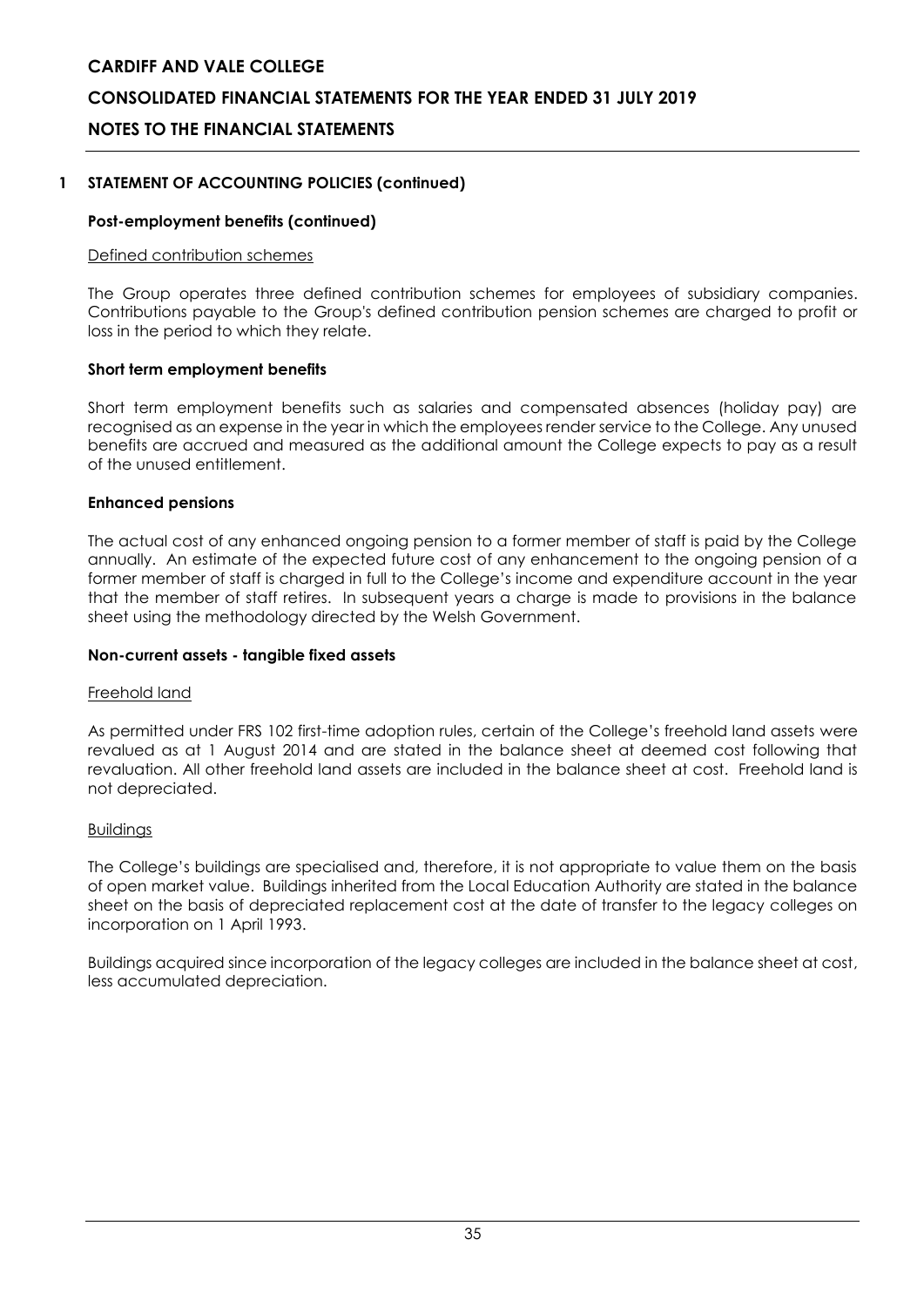# **CONSOLIDATED FINANCIAL STATEMENTS FOR THE YEAR ENDED 31 JULY 2019**

# **NOTES TO THE FINANCIAL STATEMENTS**

### **1 STATEMENT OF ACCOUNTING POLICIES (continued)**

#### **Non-current assets - tangible fixed assets (continued)**

Freehold buildings are depreciated on a straight line basis to their anticipated residual values over the expected useful economic life of the main components of the building:

- Older buildings where the main components have not been separately identified: 40-60 years;
- Newer buildings:

|                                  | Years      |
|----------------------------------|------------|
| <b>Building shell</b>            | $80 - 110$ |
| <b>Building finishes</b>         | $15 - 36$  |
| <b>Building envelope</b>         | $36 - 86$  |
| <b>Building services systems</b> | $25 - 47$  |
| Fixed equipment                  | $5 - 20$   |

Building adaptations are depreciated over periods of between 5 and 25 years dependent upon the nature of the work.

Assets in the course of construction at the balance sheet date are not depreciated and remain undepreciated until the asset is brought into use. Borrowing costs to finance the construction of buildings are capitalised during the construction period of the asset.

#### **Equipment**

Equipment costing less than £1,000 per individual item is charged to the income and expenditure account in the period of acquisition. In addition, groups of items that individually cost less than £1,000, but collectively are in excess of that limit and are considered, as a group, to represent an asset that is used over a number of years, are capitalised. All other equipment is capitalised at cost less any provision for impairment. Capitalised assets and groups of assets are depreciated on a straight line basis over their useful economic life as follows:

| Teaching equipment                   | 10%/20% or 25% per annum |
|--------------------------------------|--------------------------|
| Motor vehicles and general equipment | 25% per annum            |
| IT equipment                         | 25% per annum            |
| Fixtures and fittings                | 10% per annum            |

A review for impairment of a fixed asset is carried out if events or changes in circumstances indicate that the carrying amount of any fixed asset may not be recoverable.

#### **Capital grants received from Government**

Where buildings or equipment are acquired with the aid of specific grants from Government agencies they are capitalised and depreciated in accordance with the policy as above. The related grants are held within creditors and are released to comprehensive income over the useful economic life of the related asset on a basis consistent with the depreciation policy. Where such grants are provided to facilitate the purchase of land they are taken to the Statement of Comprehensive Income, in full, immediately any performance conditions are met.

#### **Maintenance of premises**

The cost of routine corrective maintenance is charged to the income and expenditure account in the period it is incurred, unless it increases the future benefits to the College, in which case it is capitalised and depreciated on the relevant basis.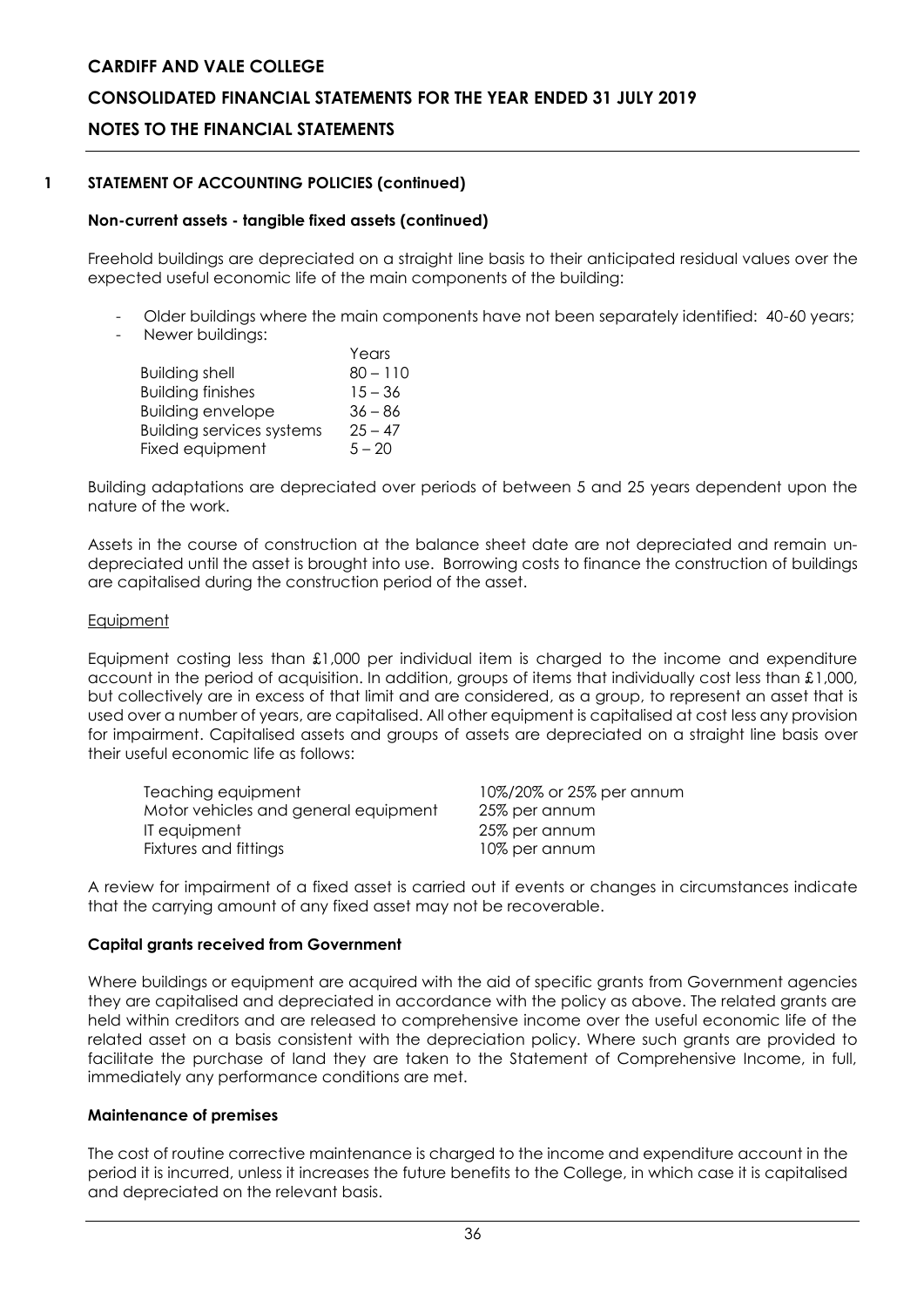# **CARDIFF AND VALE COLLEGE CONSOLIDATED FINANCIAL STATEMENTS FOR THE YEAR ENDED 31 JULY 2019 NOTES TO THE FINANCIAL STATEMENTS**

# **1 STATEMENT OF ACCOUNTING POLICIES (continued)**

### **Leased assets**

Costs in respect of operating leases are charged on a straight-line basis over the lease term. Leasing arrangements which transfer to the Group substantially all the benefits and risks of ownership of an asset are treated as if the asset has been purchased outright. The fair value of the assets is included in fixed assets and the capital elements of the leasing commitments are shown as obligations under finance leases. The lease rentals are treated as consisting of capital and interest elements. The capital element is applied to reduce the outstanding obligations and the interest element is charged to the income and expenditure account in proportion to the reducing capital element outstanding. Assets held under finance leases are depreciated over the shorter of the lease term or the useful economic lives of equivalent owned assets. Assets which are held under hire purchase contracts, which have the characteristics of finance leases, are treated in the same way and depreciated over their useful lives.

#### **Intangible assets**

Intangible assets are stated at cost less accumulated amortisation and accumulated impairment losses. Amortisation is calculated, using the straight-line method, to allocate the depreciable amount of the assets to their residual values over their estimated useful life as follows:

|                                    | Years         |
|------------------------------------|---------------|
| Contractual customer relationships | 10            |
| ACT brand                          | 10            |
| Goodwill                           | 10            |
| Systems development (see note 11)  | $\mathcal{L}$ |

Where market factors indicate that residual value or useful life have changed, the residual value, useful life or amortisation rate are amended prospectively to reflect the new circumstances. The assets are reviewed for impairment if the above factors indicate that the carrying amount may be impaired.

#### **Financial assets**

#### *Trade and other debtors/creditors*

Trade and other debtors are recognised initially at transaction price less attributable transaction costs. Trade and other creditors are recognised initially at transaction price plus attributable transaction costs. Subsequent to initial recognition they are measured at amortised cost using the effective interest method, less any impairment losses in the case of trade debtors.

#### *Interest-bearing borrowings classified as basic financial instruments*

Interest-bearing borrowings are recognised initially at the present value of future payments discounted at a market rate of interest. Subsequent to initial recognition, interest-bearing borrowings are stated at amortised cost using the effective interest method.

#### *Investments in subsidiaries*

Investments in subsidiaries are carried at cost less impairment.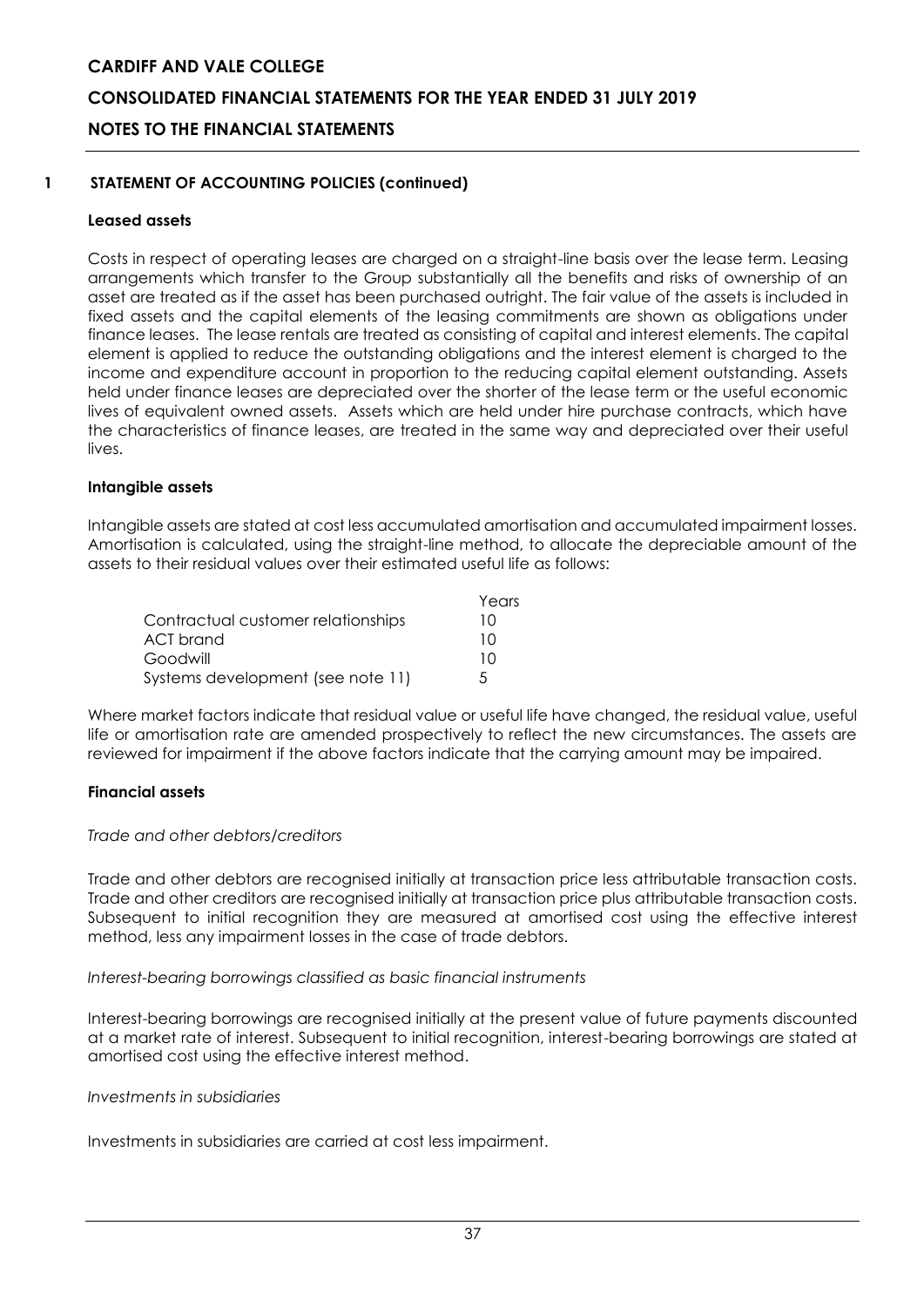# **CONSOLIDATED FINANCIAL STATEMENTS FOR THE YEAR ENDED 31 JULY 2019**

# **NOTES TO THE FINANCIAL STATEMENTS**

# **1 STATEMENT OF ACCOUNTING POLICIES (continued)**

### **Borrowing costs**

Borrowing costs are recognised as expenditure in the period in which they are incurred. Borrowing costs incurred during, and directly attributable to, the acquisition, construction or production of a qualifying asset are capitalised.

# **Reserves**

Reserves are classified as restricted or unrestricted. Restricted reserves include balances where the donor has designated a specific purpose and therefore the College is restricted in the use of these funds.

# **Judgements in applying accounting policies and key sources of estimation uncertainty**

In preparing these financial statements, management have made the following judgements:

- Determine whether leases entered into by the College either as a lessor or a lessee are operating or finance leases. These decisions depend on an assessment of whether the risks and rewards of ownership have been transferred from the lessor to the lessee on a lease by lease basis.
- Determine whether there are indicators of impairment of the group's tangible assets. Factors taken into consideration in reaching such a decision include the economic viability and expected future financial performance of the asset and, where it is a component of a larger cash-generating unit, the viability and expected future performance of that unit.

Other key sources of estimation uncertainty are as follows:

# *Tangible fixed assets*

Tangible fixed assets are depreciated over their useful lives taking into account residual values, where appropriate. The actual lives of the assets and residual values are assessed annually and may vary depending on a number of factors. In re-assessing asset lives, factors such as technological innovation and maintenance programmes are taken into account. Residual value assessments consider issues such as future market conditions, the remaining life of the asset and projected disposal values.

# *Local Government Pension Scheme*

The present value of the Local Government Pension Scheme defined benefit liability depends on a number of factors that are determined on an actuarial basis using a variety of assumptions. The assumptions used in determining the net cost/(income) for pensions include the discount rate. Any changes in these assumptions, which are disclosed in note 20, will impact the carrying amount of the pension liability. Furthermore, a roll forward approach which projects results from the latest full actuarial valuation performed at 31 March 2016 has been used by the actuary in valuing the pensions liability at 31 July 2019. Any differences between the figures derived from the roll forward approach and a full actuarial valuation would impact on the carrying amount of the pension liability.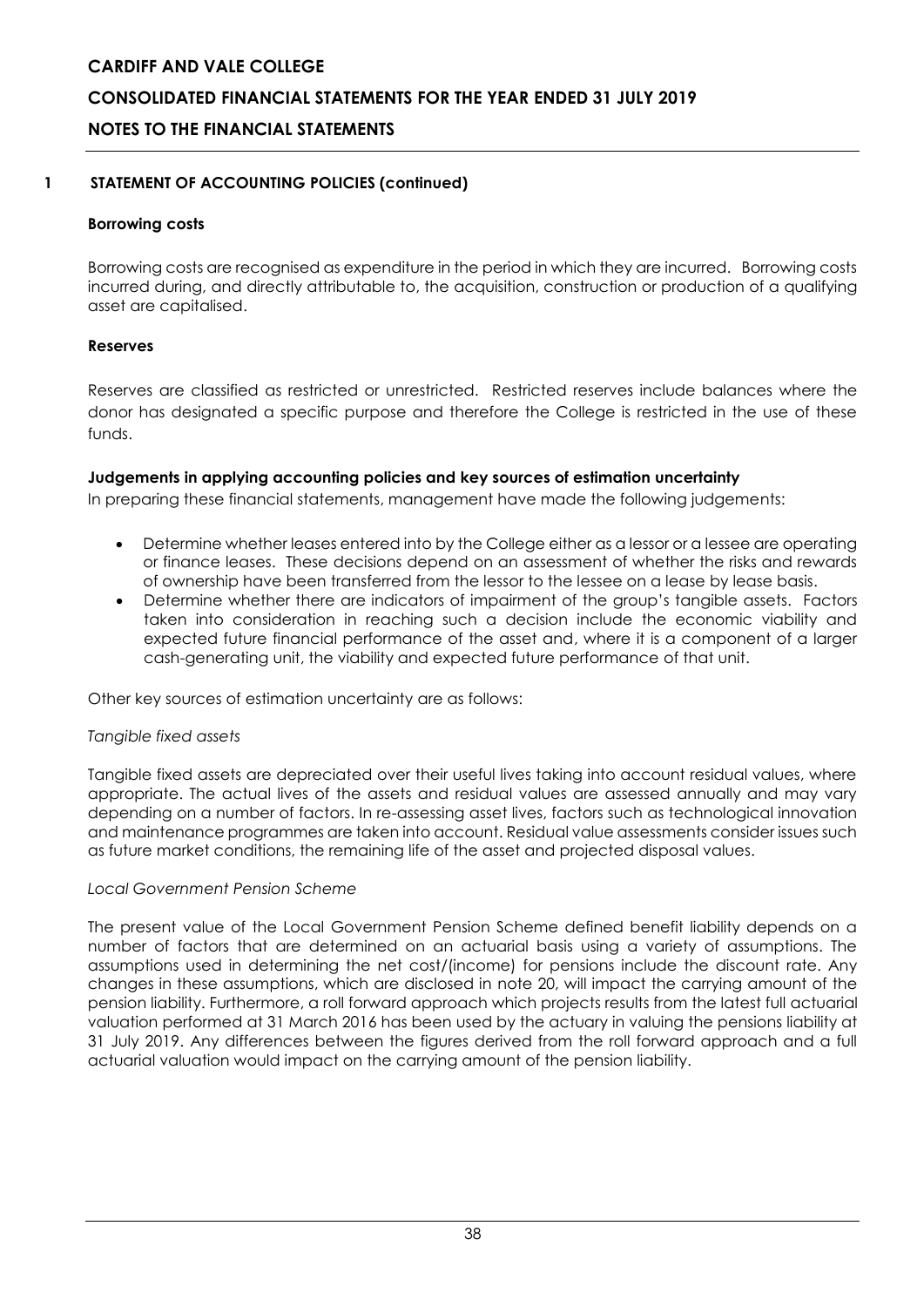# **CARDIFF AND VALE COLLEGE CONSOLIDATED FINANCIAL STATEMENTS FOR THE YEAR ENDED 31 JULY 2019 NOTES TO THE FINANCIAL STATEMENTS**

# **1 STATEMENT OF ACCOUNTING POLICIES (continued)**

# **Judgements in applying accounting policies and key sources of estimation uncertainty (continued)**

#### *Impairment of debtors*

The College makes an estimate of the recoverable value of trade and other debtors. When assessing impairment of trade and other debtors, management considers factors including the ageing profile of the debtors, historical experience and the financial circumstances of the counterparty. See note 14 for the net carrying amount of debtors.

#### *Fair value of intangible assets acquired*

The fair value of tangible and intangible assets acquired on the acquisition of ACT (Holdings) Limited (see note 13 for further details) involved the use of valuation techniques and the estimation of future cash flows to be generated over a number of years. In addition, the estimation of the contingent consideration payable required estimation of the level of profitability of the business acquired. The use of discount rates and determination of the useful life of the intangible asset also requires judgement.

#### *Fair value of Eastern Community Campus*

The Eastern Community Campus has been included in the financial statements at fair value, which has been calculated by reference to the estimated construction cost of the building that was declared at the outset of the project, multiplied by the College's percentage ownership of the campus.

#### *Fair value of other provisions*

The value of the provision for the repayment of funding should the College be unable to provide appropriate evidence of the learning activity in relation to the College's activities in England has been included in the financial statements at the mid-point of the College's estimate of the likely range of outcomes.

# **Taxation**

The College is considered to pass the tests set out in Paragraph 1 Schedule 6 Finance Act 2010 and therefore it meets the definition of a charitable company for UK corporation tax purposes. Accordingly, the College is potentially exempt from taxation in respect of income or capital gains received within categories covered by Chapter 3 Part 11 Corporation Tax Act 2010 or Section 256 of the Taxation of Chargeable Gains Act 1992, to the extent that such income or gains are applied exclusively to charitable purposes.

Full provision is made for deferred taxation resulting from timing differences between the recognition of gains and losses in the financial statements and their recognition for tax purposes. Deferred taxation is calculated on an un-discounted basis at the tax rates which are expected to apply in the periods when the timing differences will reverse.

The College is partially exempt in respect of Value Added Tax, so that it can only recover a minor element of VAT charged on its inputs. Irrecoverable VAT on inputs is included in the costs of such inputs and added to the cost of tangible fixed assets as appropriate, where the inputs themselves are tangible fixed assets by nature. The College's subsidiary companies are subject to corporation tax and VAT in the same way as any commercial organisation.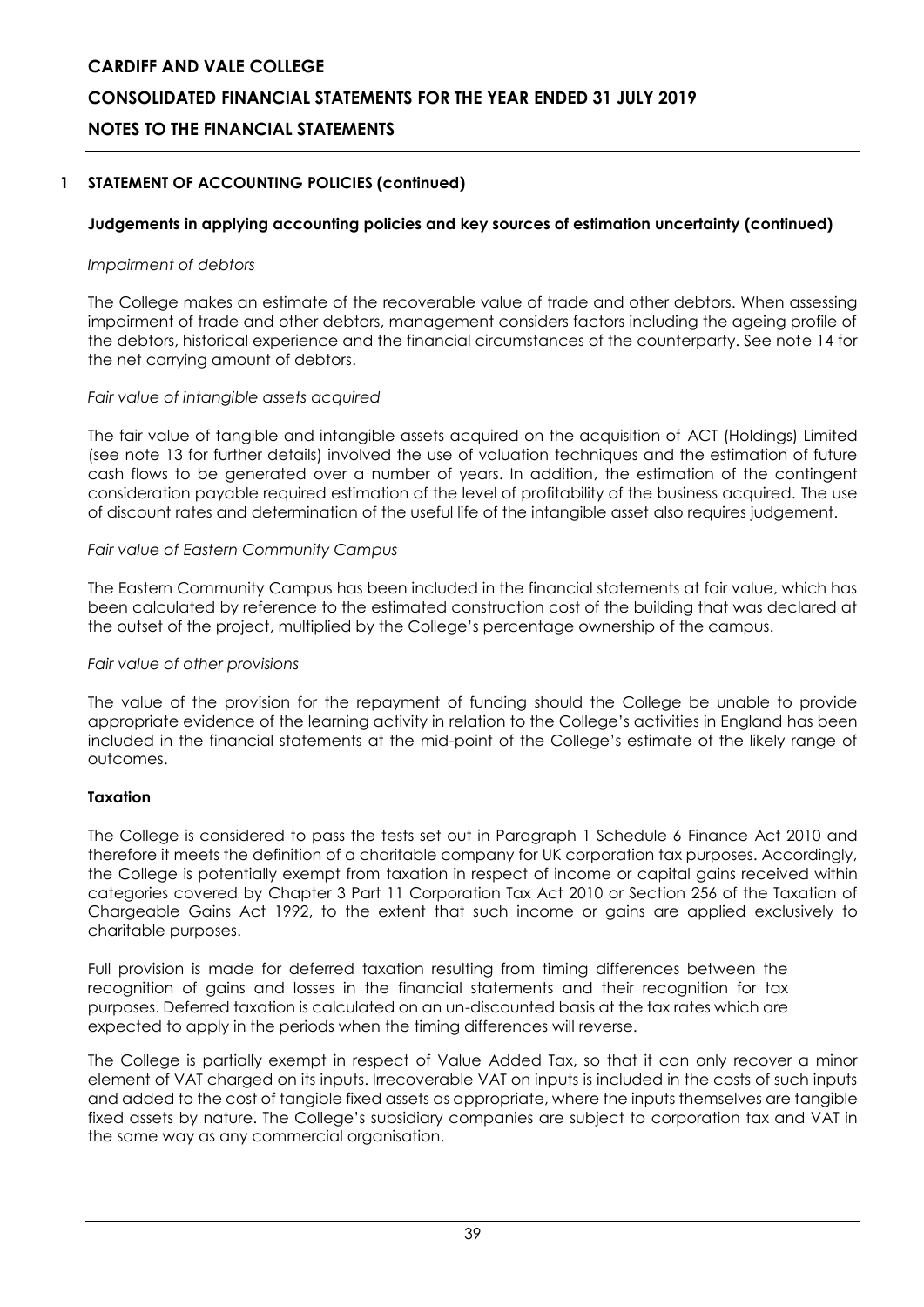# **CONSOLIDATED FINANCIAL STATEMENTS FOR THE YEAR ENDED 31 JULY 2019**

# **NOTES TO THE FINANCIAL STATEMENTS**

# **1 STATEMENT OF ACCOUNTING POLICIES (continued)**

#### **Provisions**

Provisions are recognised when the College has a present legal or constructive obligation as a result of a past event, it is probable that a transfer of economic benefit will be required to settle the obligation and a reliable estimate can be made of the amount of the obligation.

# **Agency costs**

The College acts as an agent in the collection and repayment of financial contingency funds, the Young Recruits Programme and the Apprenticeship Employer Incentive Programme. Related payments received from the Welsh Government and subsequent disbursements to students are excluded from the income and expenditure account and shown separately in note 24.

### **2 WELSH GOVERNMENT GRANTS**

|                               | Year ended 31 July 2019 |                  | Year ended 31 July 2018 |                  |
|-------------------------------|-------------------------|------------------|-------------------------|------------------|
|                               | Consolidated<br>£'000   | College<br>£'000 | Consolidated<br>£'000   | College<br>£'000 |
| Recurrent grant               | 28,995                  | 28,995           | 28,113                  | 28,113           |
| Work-based learning grant     | 40,723                  | 7,145            | 36,805                  | 7,434            |
| Other Welsh Government grants | 7,859                   | 5,301            | 4,872                   | 2,328            |
| Amortisation of capital grant | 822                     | 822              | 787                     | 787              |
|                               |                         |                  |                         |                  |
|                               | 78,399                  | 42,263           | 70.577                  | 38,662           |
|                               |                         |                  |                         |                  |

# **3 TUITION FEES AND EDUCATION CONTRACTS**

|                                       | Year ended 31 July 2019<br>Consolidated | College | Year ended 31 July 2018<br>Consolidated | College |
|---------------------------------------|-----------------------------------------|---------|-----------------------------------------|---------|
| Tuition fees and charges              | £'000                                   | £'000   | £'000                                   | £'000   |
| UK and EU – Further Education         | 359                                     | 359     | 376                                     | 376     |
| UK and EU - Higher Education          | 1,944                                   | 1,944   | 1,807                                   | 1,807   |
| Non EU – Further Education            | 913                                     | 913     | 953                                     | 953     |
|                                       |                                         |         |                                         |         |
|                                       | 3,216                                   | 3,216   | 3,136                                   | 3,136   |
| Education contracts                   |                                         |         |                                         |         |
| 14-19 learning pathways               | 1.676                                   | 137     | 1.254                                   | 155     |
| Other education contracts – UK and EU | 1.261                                   | 1,261   | 1,313                                   | 1,313   |
|                                       |                                         |         |                                         | ------  |
|                                       | 2,937                                   | 1,398   | 2,567                                   | 1,468   |
|                                       | 6,153                                   | 4,614   | 5,703                                   | 4,604   |
|                                       |                                         |         |                                         |         |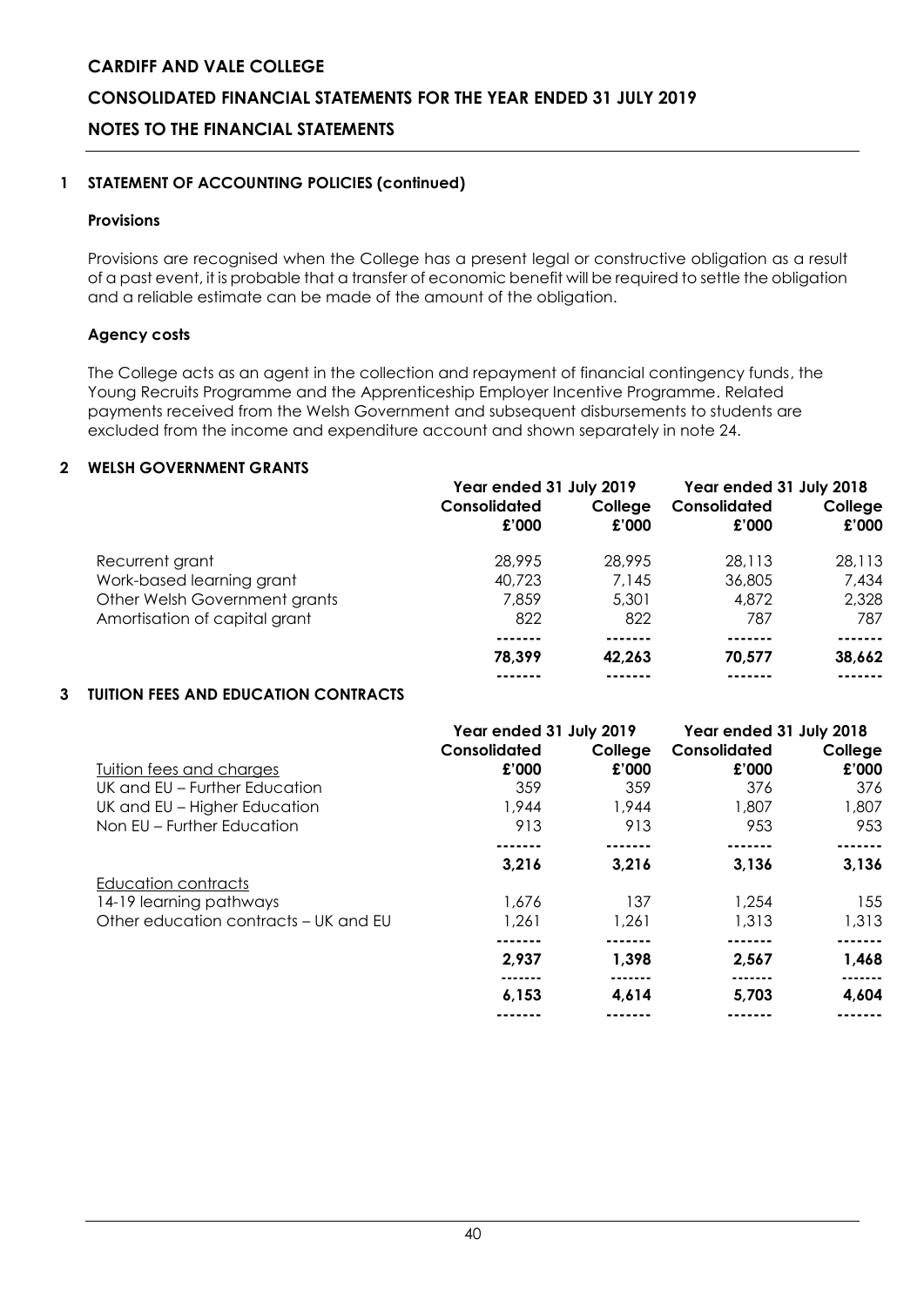# **CARDIFF AND VALE COLLEGE CONSOLIDATED FINANCIAL STATEMENTS FOR THE YEAR ENDED 31 JULY 2019 NOTES TO THE FINANCIAL STATEMENTS**

# **4 OTHER INCOME**

|                                                          | Year ended 31 July 2019<br>Consolidated<br>£'000 | College<br>£'000 | Year ended 31 July 2018<br>Consolidated<br>£'000 | College<br>£'000 |
|----------------------------------------------------------|--------------------------------------------------|------------------|--------------------------------------------------|------------------|
| Residencies, catering and conferences                    | 527                                              |                  | 577                                              | 497              |
| Other income-generating activities<br>Other grant income | 5,749<br>870                                     | 4,398<br>870     | 6,753<br>626                                     | 5,373<br>626     |
| Other income                                             | 1,521                                            | 1,197            | 1.167                                            | 903              |
|                                                          | 8.667                                            | 6.465            | 9.123                                            | 7,399            |
|                                                          |                                                  |                  |                                                  |                  |

### **5 INVESTMENT INCOME**

|                         |              |         | Year ended 31 July 2019 Year ended 31 July 2018 |         |
|-------------------------|--------------|---------|-------------------------------------------------|---------|
|                         | Consolidated |         | College Consolidated                            | College |
|                         | £'000        | £'000   | £'000                                           | £'000   |
| Other interest received | 14           | 14      | -6                                              |         |
|                         | -------      | ------- |                                                 | ------- |

# **6 GIFT AID INCOME FROM SUBSIDIARIES**

|                                                | Consolidated<br>£'000    | Year ended 31 July 2019<br>College<br>£'000 | Year ended 31 July 2018<br>Consolidated<br>£'000 | College<br>£'000 |
|------------------------------------------------|--------------------------|---------------------------------------------|--------------------------------------------------|------------------|
| From Associated Community Training Limited     | $\overline{\phantom{a}}$ | 3,482                                       |                                                  | 2,443            |
| From Apprenticeship Learning Solutions Limited | -                        | 746                                         |                                                  | 454              |
|                                                |                          |                                             |                                                  |                  |
|                                                | $\blacksquare$           | 4.228                                       | ۰.                                               | 2.897            |
|                                                |                          |                                             |                                                  |                  |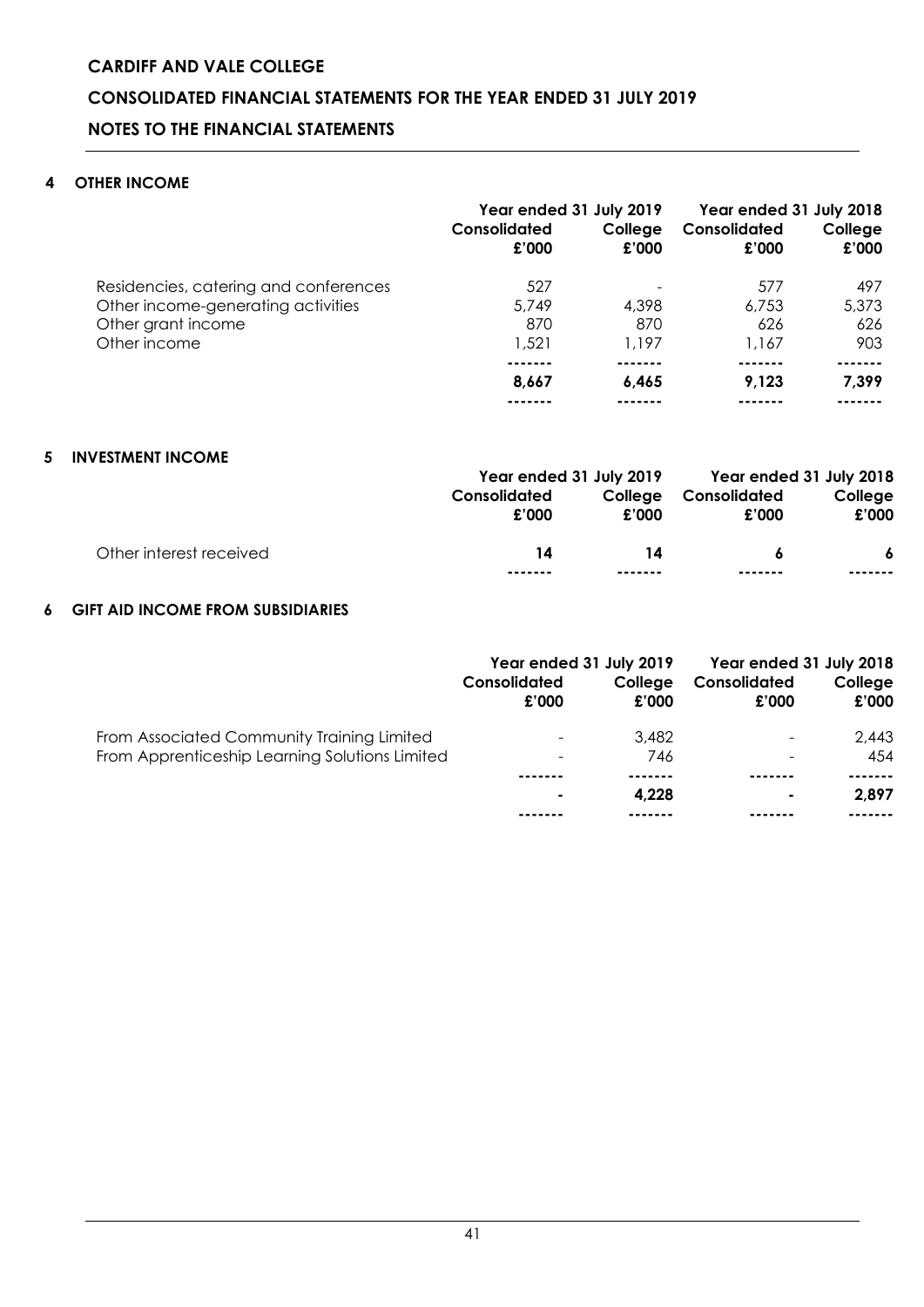# **CARDIFF AND VALE COLLEGE CONSOLIDATED FINANCIAL STATEMENTS FOR THE YEAR ENDED 31 JULY 2019 NOTES TO THE FINANCIAL STATEMENTS**

# **7 STAFF COSTS**

|                                             | Year ended 31 July 2019<br>Consolidated<br>£'000 | College<br>£'000 | Year ended 31 July 2018<br>Consolidated<br>£'000 | College<br>£'000 |
|---------------------------------------------|--------------------------------------------------|------------------|--------------------------------------------------|------------------|
| Teaching and learning departments           | 27,050                                           | 22,218           | 24,158                                           | 19,908           |
| Teaching and learning support services      | 2.740                                            | 2,082            | 3.025                                            | 1,938            |
| Other support services                      | 1,067                                            | 880              | 928                                              | 780              |
| Administration and central services         | 8,589                                            | 4,157            | 8,018                                            | 3,856            |
| Premises                                    | 1,245                                            | 990              | 1.191                                            | 962              |
| Other income-generating activities          | 5,058                                            | 2,270            | 4,977                                            | 2,315            |
| Enhanced pension charge/(credit) (note 21)) | 31                                               | 31               | (15)                                             | (15)             |
| Voluntary redundancy costs                  | 132                                              | 128              | 136                                              | 136              |
|                                             |                                                  |                  |                                                  |                  |
|                                             | 45,912                                           | 32,756           | 42,418                                           | 29,880           |
|                                             |                                                  |                  |                                                  |                  |

|                                 | Year ended 31 July 2019 |                  | Year ended 31 July 2018 |                  |
|---------------------------------|-------------------------|------------------|-------------------------|------------------|
|                                 | Consolidated<br>£'000   | College<br>£'000 | Consolidated<br>£'000   | College<br>£'000 |
| Wages and salaries              | 36,793                  | 25,096           | 34,386                  | 23,212           |
| Social security costs           | 3.214                   | 2,187            | 3,182                   | 2,192            |
| Pension costs (see note 20)     | 5,729                   | 5,301            | 4,694                   | 4,320            |
| Increase in holiday pay accrual | 44                      | 44               | 20                      | 20               |
| Voluntary redundancy costs      | 132                     | 128              | 136                     | 136              |
|                                 |                         |                  |                         |                  |
|                                 | 45.912                  | 32.756           | 42,418                  | 29,880           |
|                                 |                         |                  |                         |                  |

The average monthly number of persons (including senior post-holders) employed by the College during the year, expressed as full time equivalents, was:

|                                        | 2019                |                |                     | 2018           |
|----------------------------------------|---------------------|----------------|---------------------|----------------|
|                                        | Consolidated<br>No. | College<br>No. | Consolidated<br>No. | College<br>No. |
| Teaching and learning departments      | 665                 | 478            | 612                 | 442            |
| Teaching and learning support services | 67                  | 41             | 98                  | 40             |
| Other support services                 | 69                  | 59             | 63                  | 54             |
| Administration and central services    | 199                 | 59             | 213                 | 59             |
| Premises                               | 38                  | 26             | 39                  | 26             |
| Other income-generating activities     | 162                 | 43             | l 54                | 47             |
|                                        |                     |                |                     |                |
|                                        | 1,200               | 706            | 1.179               | 668            |
|                                        |                     |                |                     |                |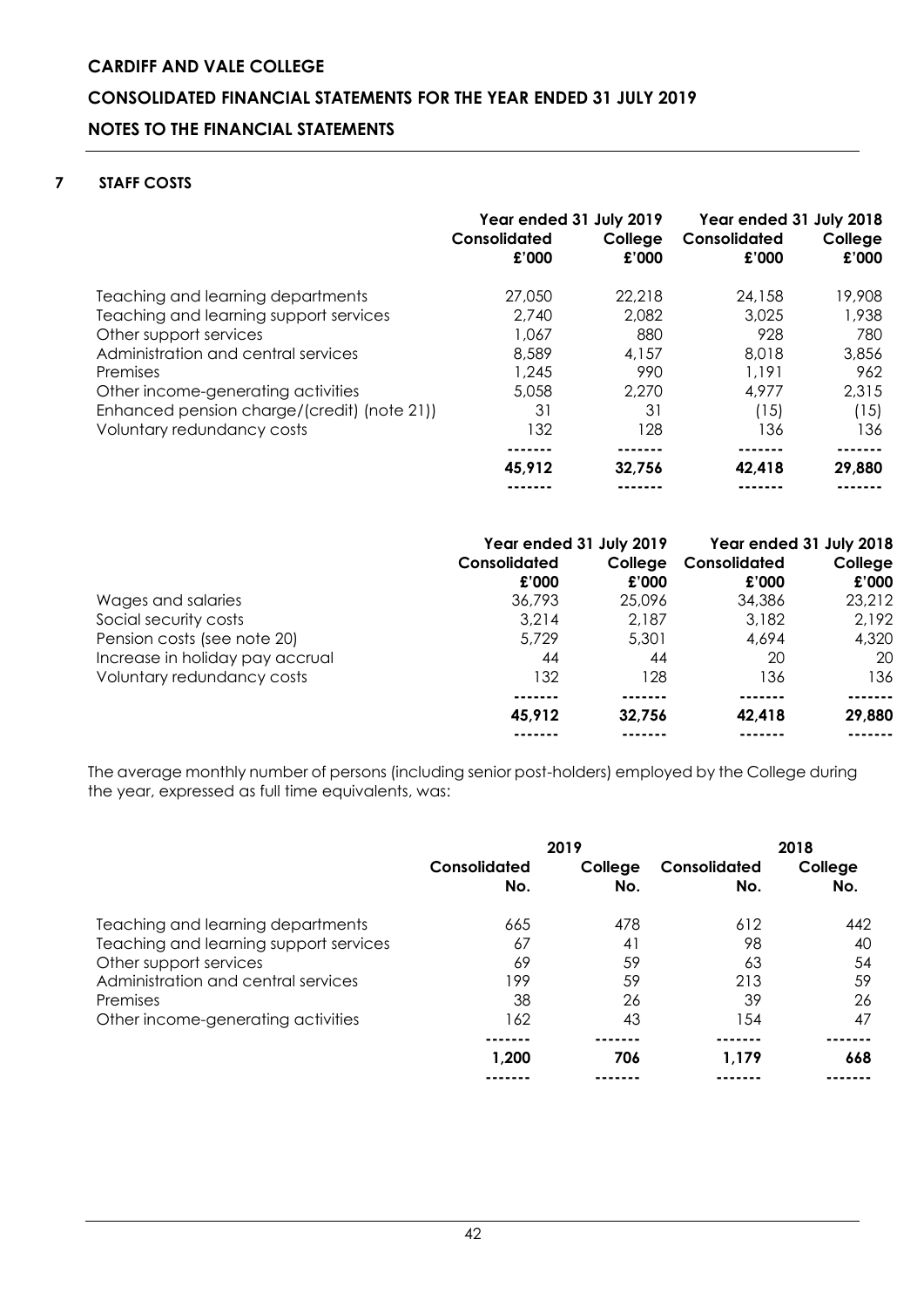# **CONSOLIDATED FINANCIAL STATEMENTS FOR THE YEAR ENDED 31 JULY 2019**

# **NOTES TO THE FINANCIAL STATEMENTS**

#### **8 HIGHER-PAID STAFF**

The number of higher-paid staff, including the Chief Executive, who received emoluments in the following ranges are shown below. Emoluments are calculated on a per annum basis, including remuneration and benefits in kind but excluding employer pension contributions.

|                      | 2019<br>No. | 2018<br>No.    |
|----------------------|-------------|----------------|
| £60,001 to £70,000   |             | 8              |
| £70,001 to £80,000   |             | 5              |
| £80,001 to £90,000   | 2           | 3              |
| £90,001 to £100,000  |             | $\overline{2}$ |
| £120,001 to £130,000 | 2           | 3              |
| £130,001 to £140,000 |             |                |
| £210,001 to £220,000 |             |                |
| £220,001 to £230,000 |             |                |
|                      |             |                |
|                      | 21          | 22             |
|                      |             |                |

#### **Compensation for loss of office payable to former higher-paid employees**

In 2018, as part of changes to the Executive and Directorate teams, one higher-paid employee took voluntary redundancy and received a voluntary redundancy payment totalling £40,320. This payment was based on the same scheme as that available to all staff who received voluntary redundancy payments during the year. During 2019 there were no such payments made to higher paid staff.

#### **Higher paid staff emoluments (including the Group Chief Executive)**

|                                                                           | 2019<br>£'000     | 2018<br>£'000     |
|---------------------------------------------------------------------------|-------------------|-------------------|
| Salaries<br>Payments in lieu of pension contributions<br>Benefits in kind | 1,824<br>29<br>22 | 1,760<br>21<br>20 |
|                                                                           |                   |                   |
| Pension costs                                                             | 1,875<br>246      | 1,801<br>252      |
|                                                                           |                   |                   |
|                                                                           | 2,121             | 2,053             |
|                                                                           |                   |                   |

The pension costs in respect of the Group Chief Executive and higher-paid staff employed by the College are in respect of employer's contributions to the Teachers' or Local Government Pension Schemes and are paid at the same rate as for other employees.

The members of the Corporation, other than the Group Chief Executive and other staff governors, received payments of £1,851(2018: £1,034) from the College for travel and subsistence expenses incurred in the course of their duties.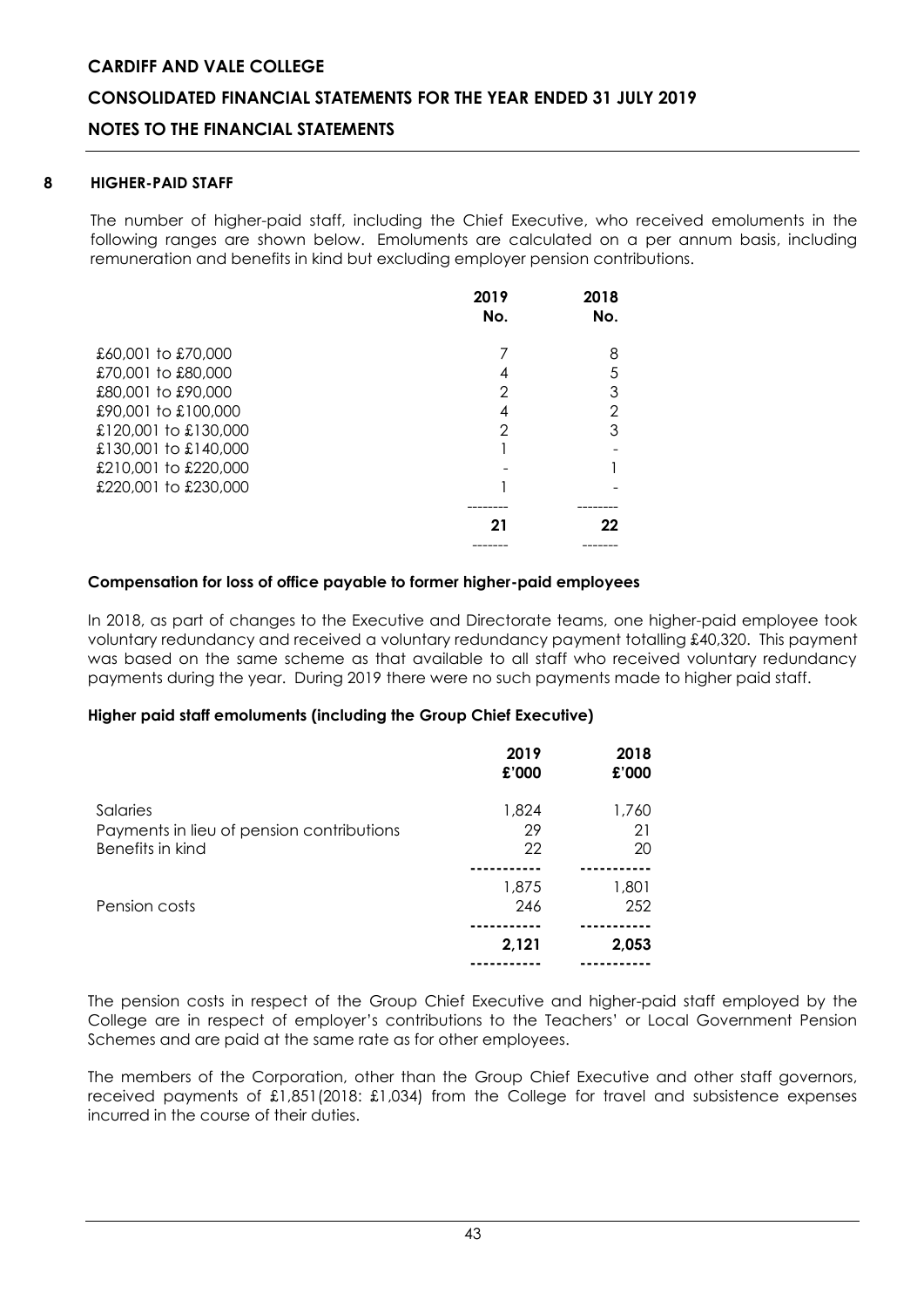# **CONSOLIDATED FINANCIAL STATEMENTS FOR THE YEAR ENDED 31 JULY 2019**

# **NOTES TO THE FINANCIAL STATEMENTS**

# **8 HIGHER-PAID STAFF (continued)**

#### **Group Chief Executive emoluments**

|                                                                         | 2019              | 2018              |
|-------------------------------------------------------------------------|-------------------|-------------------|
|                                                                         | £                 | £                 |
| Salary<br>Payments in lieu of pension contributions<br>Benefits in kind | 198,900<br>28,678 | 195,000<br>20,082 |
|                                                                         |                   |                   |
| Pension costs                                                           | 227,578           | 215,082<br>8,034  |
|                                                                         |                   |                   |
|                                                                         | 227,578           | 223,116           |
|                                                                         |                   |                   |

# **9 OTHER OPERATING EXPENSES**

|                                              | Year ended 31 July 2019<br>Consolidated<br>£'000 | College<br>£'000 | Year ended 31 July 2018<br>Consolidated<br>£'000 | College<br>£'000 |
|----------------------------------------------|--------------------------------------------------|------------------|--------------------------------------------------|------------------|
| Teaching departments                         | 2,366                                            | 1,616            | 2,251                                            | 1,342            |
| Teaching support services                    |                                                  |                  |                                                  |                  |
| <b>Examination fees</b><br>$\bullet$         | 1,878                                            | 1,341            | 1,627                                            | 1,032            |
| Learner transport<br>$\bullet$               | 120                                              | 100              | 474                                              | 432              |
| Other teaching support services<br>$\bullet$ | 1,466                                            | 282              | 1,657                                            | 250              |
| Other support services                       | 45                                               | 45               | 54                                               | 54               |
| Catering costs                               | 533                                              | 133              | 575                                              | 520              |
| Marketing                                    | 592                                              | 514              | 412                                              | 310              |
| Administration and central services          | 2,716                                            | 1,221            | 2,163                                            | 890              |
| Income generation costs                      | 2,776                                            | 2,705            | 1,834                                            | 2,111            |
| Premises costs                               | 5,888                                            | 4,032            | 6,477                                            | 5,156            |
| Subcontracted provision                      |                                                  |                  |                                                  |                  |
| Work-based learning<br>$\bullet$             | 18,719                                           | 4,667            | 17,127                                           | 5,039            |
| Franchised courses<br>$\bullet$              | 576                                              | 576              | 457                                              | 457              |
| Other subcontracts<br>$\bullet$              | 4,094                                            | 2,219            | 3,237                                            | 1,729            |
|                                              | 41,769                                           | 19,451           | 38,345                                           | 19,322           |
|                                              |                                                  |                  |                                                  |                  |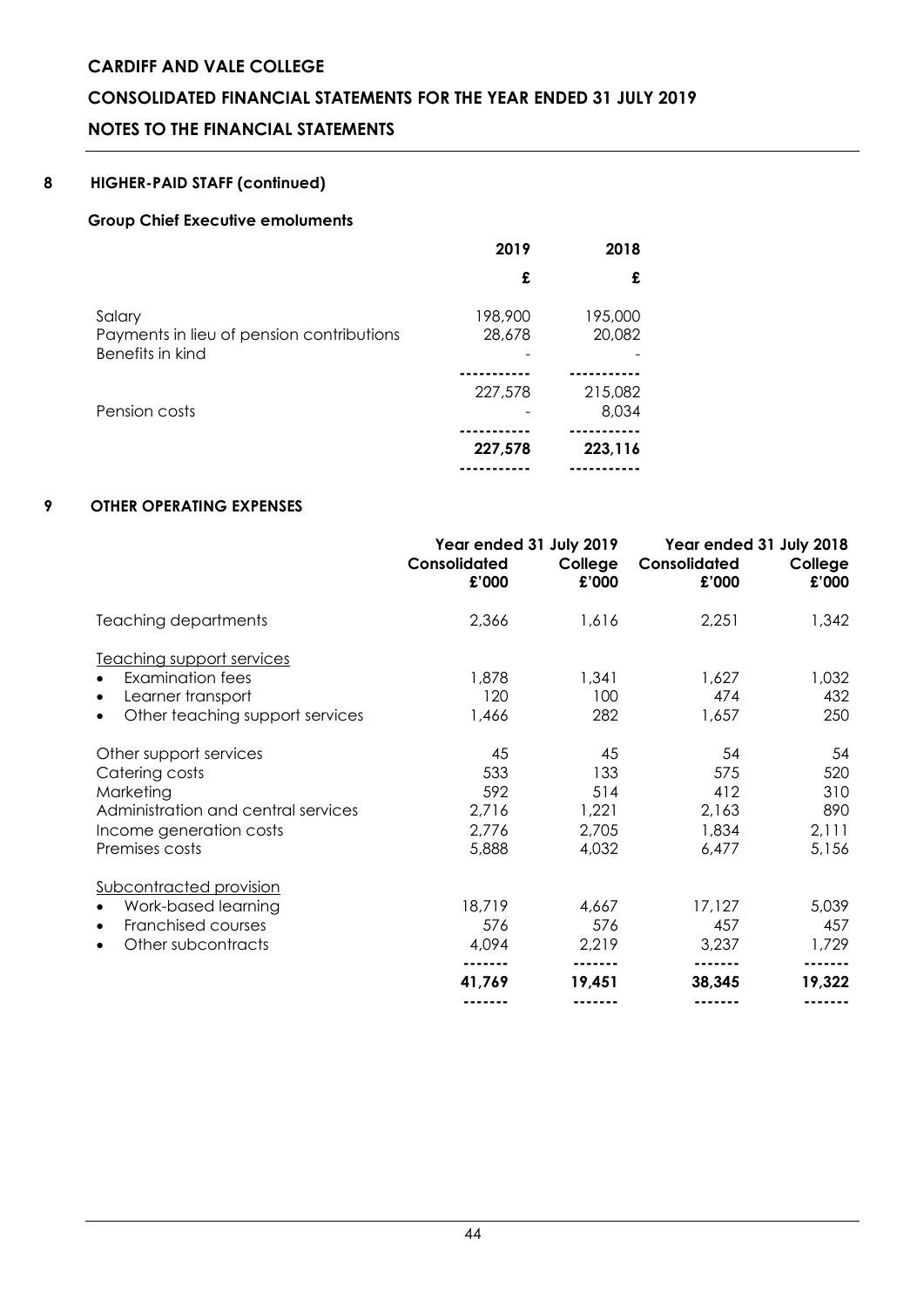# **CONSOLIDATED FINANCIAL STATEMENTS FOR THE YEAR ENDED 31 JULY 2019**

# **NOTES TO THE FINANCIAL STATEMENTS**

# **9 OTHER OPERATING EXPENSES (continued)**

# **Other operating expenses include:**

|                                                                   | <b>Consolidated and College</b> |               |  |
|-------------------------------------------------------------------|---------------------------------|---------------|--|
|                                                                   | 2019<br>£'000                   | 2018<br>£'000 |  |
| Auditors' remuneration                                            |                                 |               |  |
| External auditors                                                 |                                 |               |  |
| Audit of the financial statements                                 | 46                              | 44            |  |
| Audit of the subsidiary financial statements<br>$\qquad \qquad -$ | 46                              | 48            |  |
| Other services provided by external auditor                       | 13                              | 12            |  |
|                                                                   |                                 |               |  |
|                                                                   | 105                             | 104           |  |
| Internal auditors                                                 |                                 |               |  |
| Internal audit                                                    | 26                              | 36            |  |
| Other services provided by internal auditor                       | 13                              | 50            |  |
|                                                                   |                                 |               |  |
|                                                                   | 39                              | 86            |  |
| Operating lease rental                                            |                                 |               |  |
| Land and buildings                                                | 639                             | 1.073         |  |
| Other                                                             | 136                             | 323           |  |

# **10 INTEREST AND OTHER FINANCE COSTS**

|                                             | 2019                  |                  | 2018                  |                  |
|---------------------------------------------|-----------------------|------------------|-----------------------|------------------|
|                                             | Consolidated<br>£'000 | College<br>£'000 | Consolidated<br>£'000 | College<br>£'000 |
| Bank loans and overdrafts<br>Finance leases | 1,785<br>22           | 1,780<br>19      | 1,363<br>42           | 1,363<br>22      |
| Pension finance costs (note 20)             | 370                   | 370              | 360                   | 360              |
| Enhanced pension provision (note 21)        | 8                     | 8                | 15                    | 15               |
| Finance charge on deferred consideration    | 110                   | 110              | 256                   | 256              |
|                                             |                       |                  |                       |                  |
|                                             | 2.295                 | 2.287            | 2.036                 | 2,016            |
|                                             |                       |                  |                       |                  |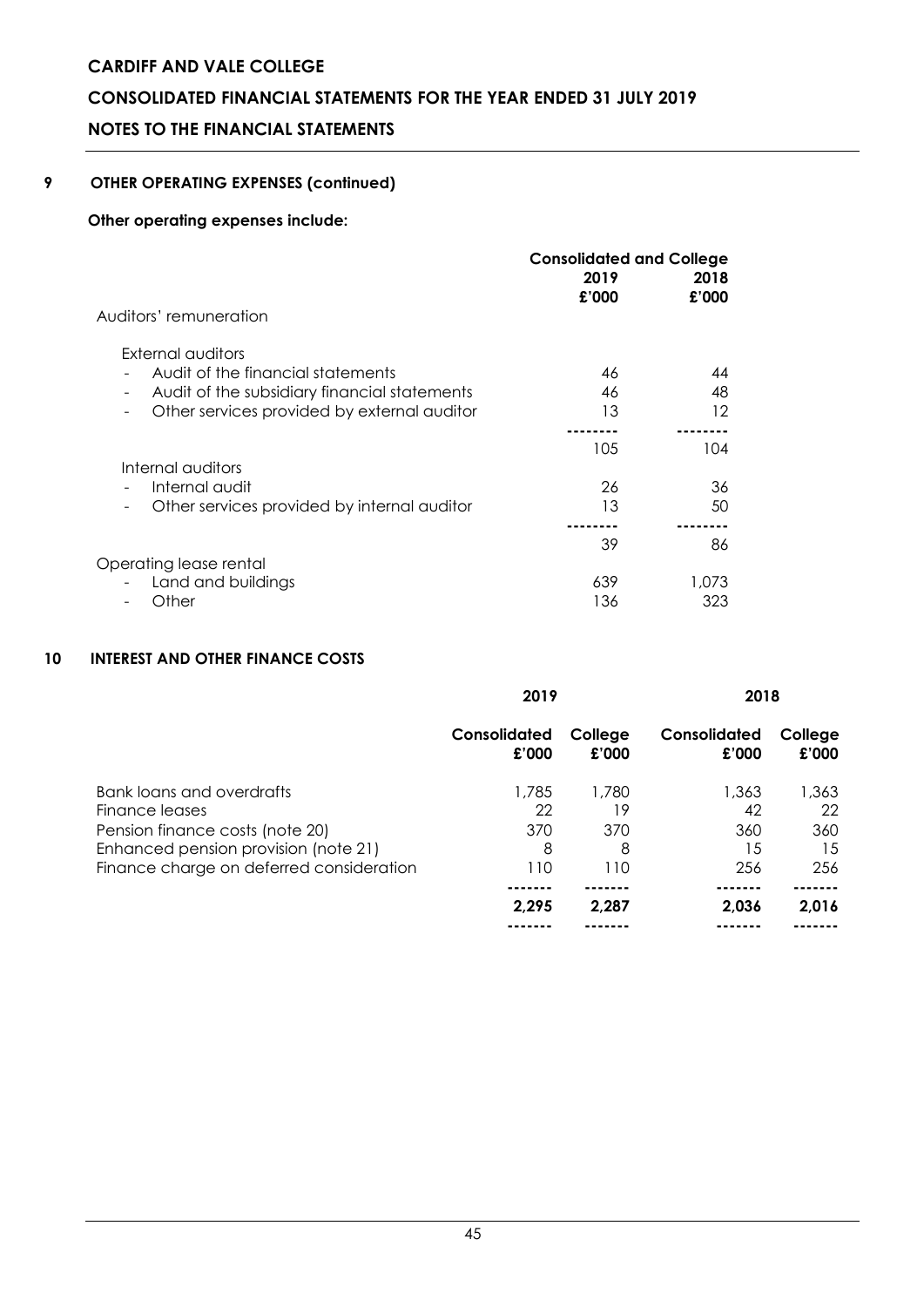# **CONSOLIDATED FINANCIAL STATEMENTS FOR THE YEAR ENDED 31 JULY 2019**

# **NOTES TO THE FINANCIAL STATEMENTS**

# **11 INTANGIBLE ASSETS AND GOODWILL**

| Consolidated                                     | Contractual<br>customer<br>relationships | <b>ACT</b><br>brand | Goodwill | <b>Systems</b><br>development | <b>Total</b> |
|--------------------------------------------------|------------------------------------------|---------------------|----------|-------------------------------|--------------|
|                                                  | £'000                                    | £'000               | £'000    | £'000                         | £'000        |
| Cost                                             |                                          |                     |          |                               |              |
| At 1 August 2018                                 | 8,307                                    | 1,600               | 3,448    |                               | 13,355       |
| Additions                                        |                                          |                     |          | 145                           | 145          |
| Adjustment to value of<br>deferred consideration |                                          |                     | 1,444    |                               | 1,444        |
| Transferred from assets<br>under construction    |                                          |                     |          | 694                           | 694          |
|                                                  |                                          |                     |          |                               |              |
| At 31 July 2019                                  | 8,307                                    | 1,600               | 4,892    | 839                           | 15,638       |
|                                                  |                                          |                     |          |                               |              |
| <b>Amortisation and</b><br>impairment            |                                          |                     |          |                               |              |
| At 1 August 2018                                 | 1,453                                    | 281                 | 509      |                               | 2,243        |
| Amortisation charge                              | 1,052                                    | 202                 | 444      | 28                            | 1,726        |
|                                                  |                                          |                     |          |                               |              |
| At 31 July 2019                                  | 2,505                                    | 483                 | 953      | 28                            | 3,969        |
|                                                  |                                          |                     |          |                               |              |
| Net book value                                   |                                          |                     |          |                               |              |
| At 31 July 2019                                  | 5,802                                    | 1,117               | 3,939    | 811                           | 11,669       |
| At 31 July 2018                                  | 6,854                                    | 1,319               | 2,939    |                               | 11,112       |

The balances presented above relating to contractual customer relationships, ACT brand and goodwill arose on acquisition of the ACT Group and Apprenticeship Learning Solutions Limited. See note 13 for further information.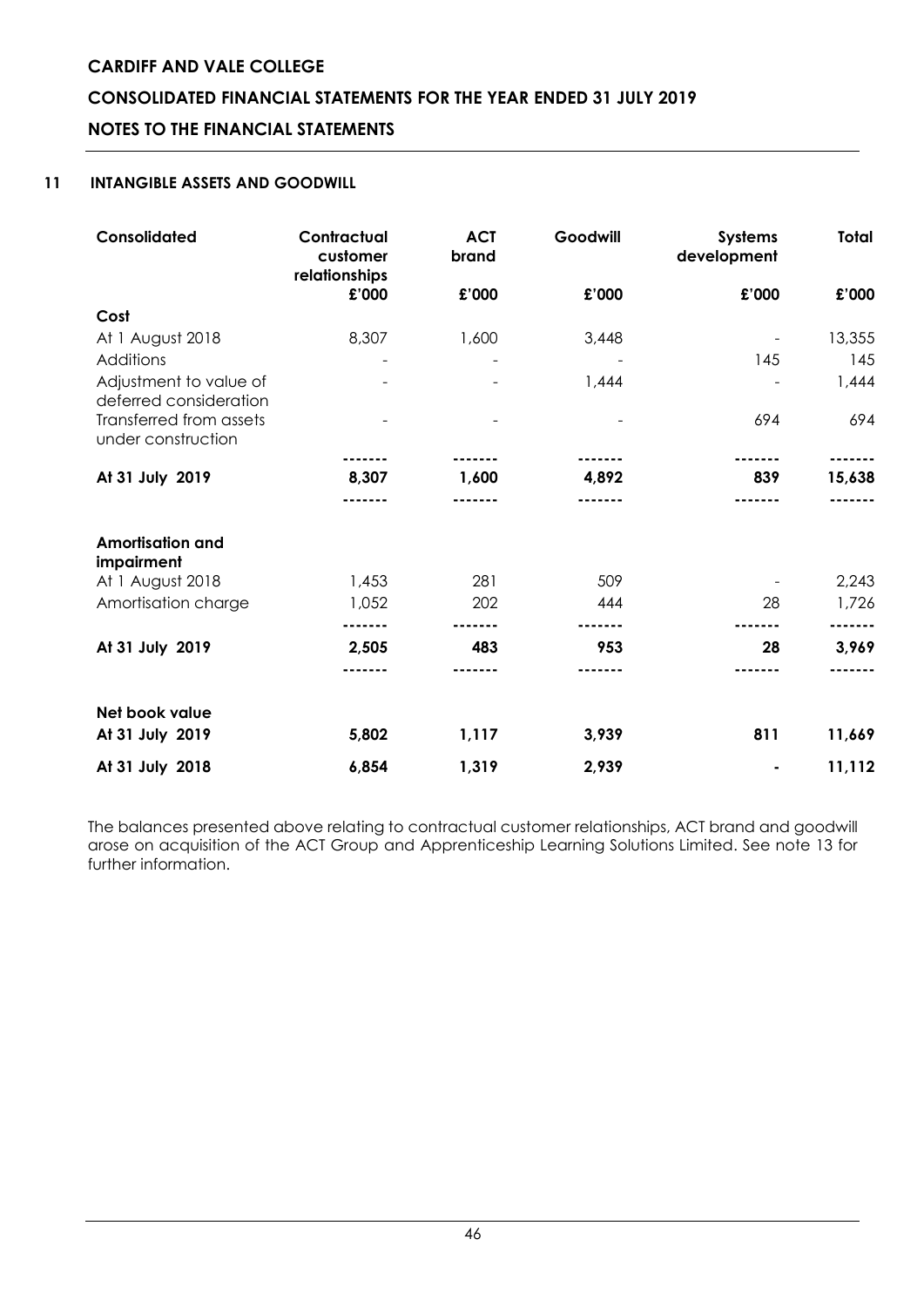# **CONSOLIDATED FINANCIAL STATEMENTS FOR THE YEAR ENDED 31 JULY 2019**

**NOTES TO THE FINANCIAL STATEMENTS** 

# **11 INTANGIBLE ASSETS AND GOODWILL (continued)**

| College                                    | <b>Systems</b><br>development | Total |
|--------------------------------------------|-------------------------------|-------|
|                                            | £'000                         | £'000 |
| Cost                                       |                               |       |
| At 1 August 2018                           |                               |       |
| Transferred from assets under construction | 694                           | 694   |
| Additions                                  | 145                           | 145   |
|                                            |                               |       |
| At 31 July 2019                            | 839                           | 839   |
|                                            |                               |       |
| <b>Amortisation and impairment</b>         |                               |       |
| At 1 August 2018                           |                               |       |
| Amortisation charge                        | 28                            | 28    |
|                                            |                               |       |
| At 31 July 2019                            | 28                            | 28    |
|                                            |                               |       |
| Net book value                             |                               |       |
| At 31 July 2019                            | 811                           | 811   |
| At 31 July 2018                            |                               |       |

The balances presented above relate to the Learner Journey project; an overarching review of the College's business processes from the first stages of student contact, through recruitment and enrolment, to studying at the College, receiving support during studies and then onto progressing on to higher education or employment.

This project resulted in a number of IT system developments which have been capitalised as an intangible asset, including:

- A new College website;
- The creation of staff and student portals;
- A new Electronic Individual Learning Plan system to provide better tracking and monitoring of learner performance; and
- The roll out of a solution to capture all contact from employers to enhance student employability and provide more a more focused training provision.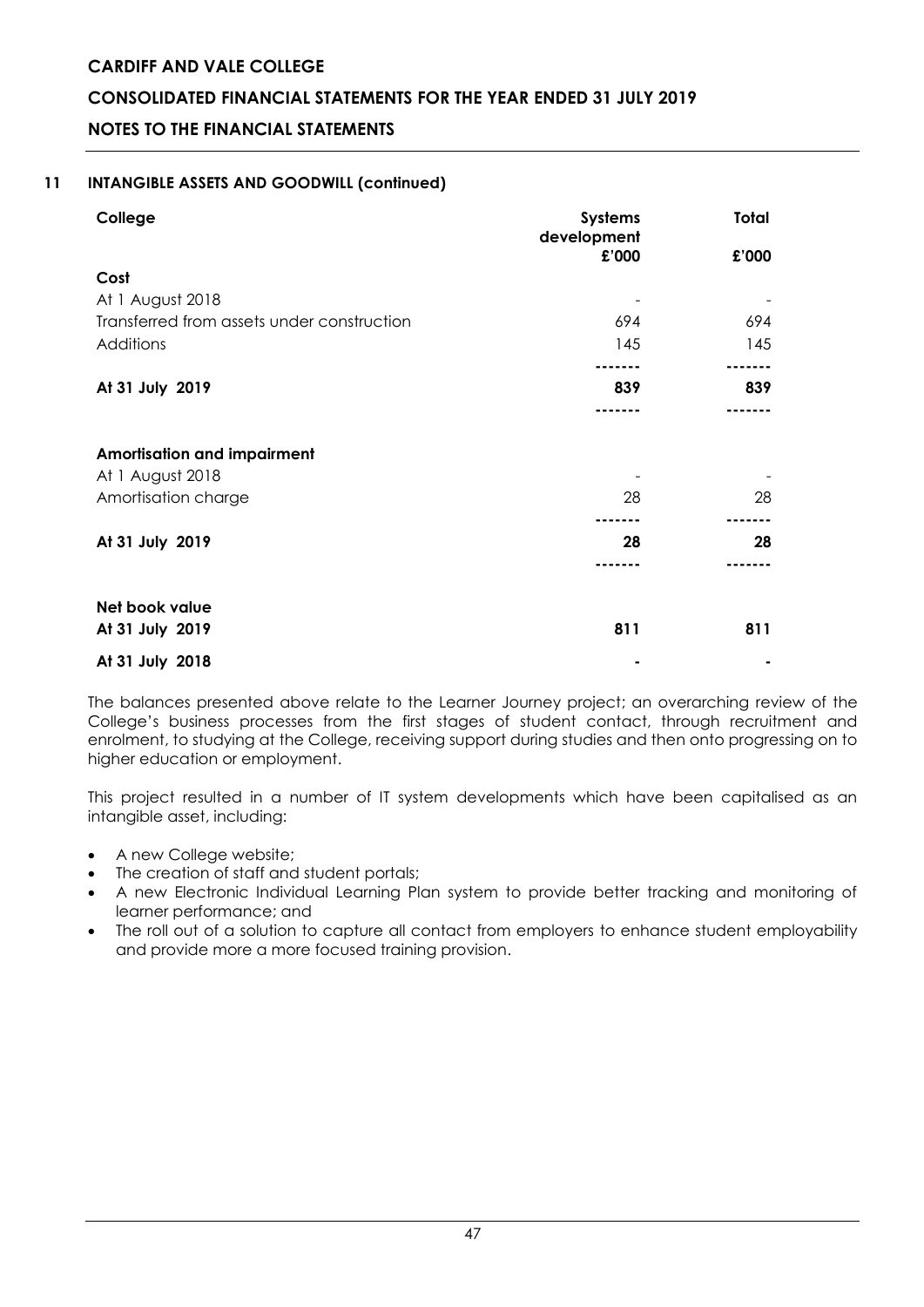# **CARDIFF AND VALE COLLEGE CONSOLIDATED FINANCIAL STATEMENTS FOR THE YEAR ENDED 31 JULY 2019 NOTES TO THE FINANCIAL STATEMENTS**

# **12 TANGIBLE ASSETS**

| Consolidated                | Freehold<br>land &<br>buildings | Plant,<br>equipment &<br>vehicles | Computers & IT | Assets in the<br>course of<br>construction | Total   |
|-----------------------------|---------------------------------|-----------------------------------|----------------|--------------------------------------------|---------|
|                             | £'000                           | £'000                             | £'000          | £'000                                      | £'000   |
| Cost                        |                                 |                                   |                |                                            |         |
| At 1 August 2018            | 76,373                          | 9,845                             | 6,076          | 817                                        | 93,111  |
| Additions                   | 15,916                          | 644                               | 255            | 14                                         | 16,829  |
| Disposals                   | (81)                            | (122)                             | (1, 540)       |                                            | (1,743) |
| <b>Transfers</b>            | 109                             | (3)                               |                | (800)                                      | (694)   |
|                             | -----                           | -------                           |                |                                            |         |
| At 31 July 2019             | 92,317                          | 10,364                            | 4,791          | 31                                         | 107,503 |
|                             |                                 |                                   |                |                                            |         |
| Accumulated<br>depreciation |                                 |                                   |                |                                            |         |
| At 1 August 2018            | 14,058                          | 5,652                             | 4,698          |                                            | 24,408  |
| Charge for the year         | 1,886                           | 945                               | 701            |                                            | 3,532   |
| Disposals                   | (36)                            | (118)                             | (1, 540)       |                                            | (1,694) |
|                             |                                 |                                   |                |                                            |         |
| At 31 July 2019             | 15,908                          | 6,479                             | 3,859          |                                            | 26,246  |
|                             |                                 |                                   |                |                                            |         |
| Net book value              |                                 |                                   |                |                                            |         |
| At 31 July 2019             | 76,409                          | 3,885                             | 932            | 31                                         | 81,257  |
| At 31 July 2018             | 62,315                          | 4,193                             | 1,378          | 817                                        | 68,703  |

Freehold land and buildings include a cost of £40,113,000 for the City Centre Campus, which was partly funded through a grant from the Welsh Government. The terms of this grant places restrictions on the use of the campus and any potential disposal would require the approval of the Welsh Government.

The net book value of equipment includes an amount of £397,000 (2018 - £1,071,000) in respect of assets held under finance leases. The depreciation charge on these assets for the year was £387,000 (2018 - £409,000).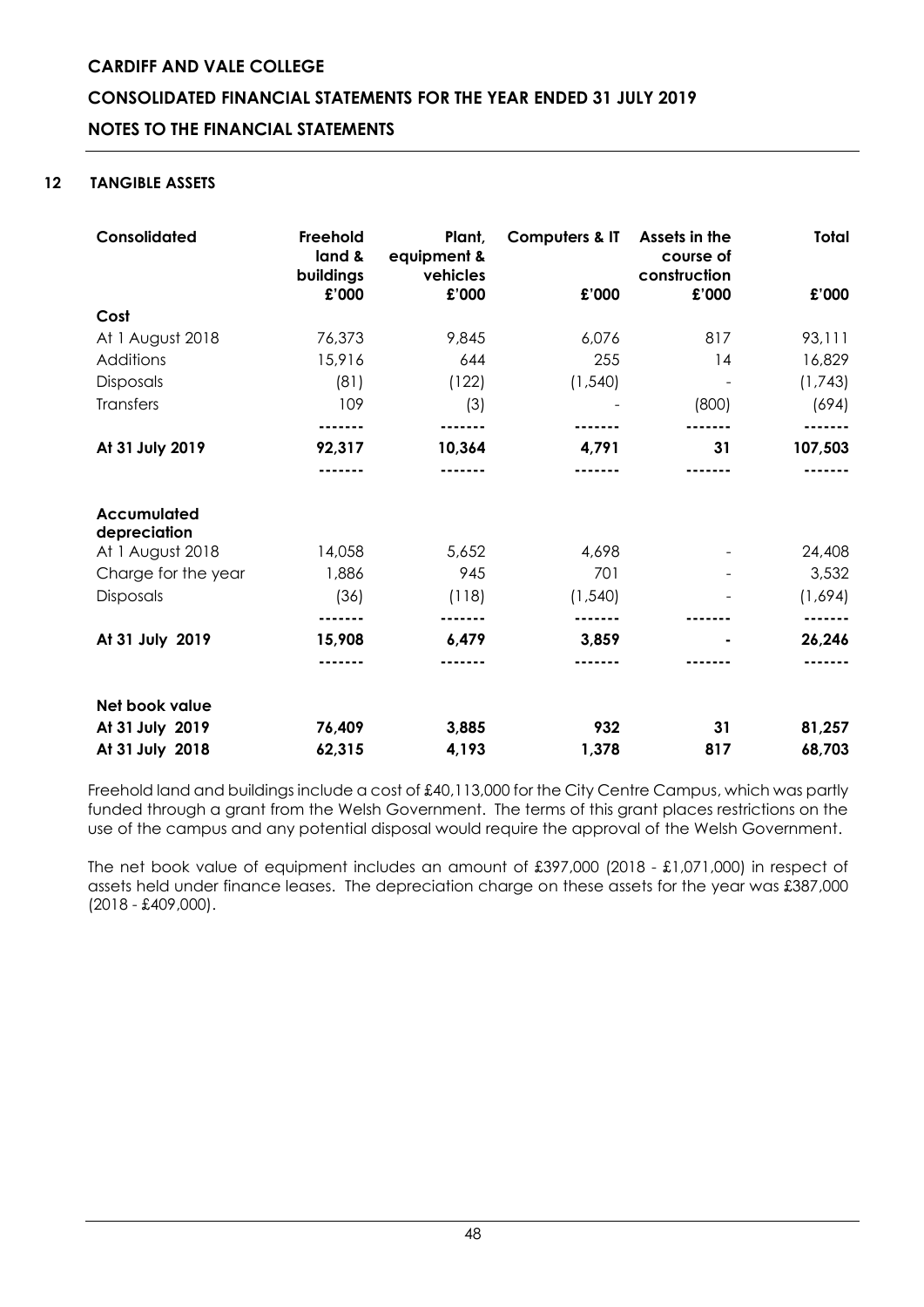# **CONSOLIDATED FINANCIAL STATEMENTS FOR THE YEAR ENDED 31 JULY 2019**

# **NOTES TO THE FINANCIAL STATEMENTS**

# **12 TANGIBLE ASSETS (continued)**

| College                     | Land &<br>buildings | Plant,<br>equipment &<br>vehicles | <b>Computers &amp; IT</b> | Assets in the<br>course of<br>construction | Total   |
|-----------------------------|---------------------|-----------------------------------|---------------------------|--------------------------------------------|---------|
|                             | £'000               | £'000                             | £'000                     | £'000                                      | £'000   |
| Cost                        |                     |                                   |                           |                                            |         |
| At 1 August 2018            | 75,573              | 7,250                             | 6,075                     | 817                                        | 89,715  |
| Additions                   | 15,880              | 451                               | 255                       | 14                                         | 16,600  |
| <b>Transfers</b>            | 103                 | 3                                 |                           | (800)                                      | (694)   |
| Disposals                   | (82)                | (122)                             | (1, 540)                  |                                            | (1,744) |
|                             |                     |                                   |                           |                                            |         |
| At 31 July 2019             | 91,474              | 7,582                             | 4,790                     | 31                                         | 103,877 |
|                             |                     |                                   |                           |                                            |         |
| Accumulated<br>depreciation |                     |                                   |                           |                                            |         |
| At 1 August 2018            | 13,573              | 4,052                             | 4,699                     |                                            | 22,324  |
| Charge for the year         | 1,841               | 760                               | 701                       |                                            | 3,302   |
| <b>Disposals</b>            | (36)                | (118)                             | (1, 540)                  |                                            | (1,694) |
|                             |                     |                                   |                           |                                            |         |
| At 31 July 2019             | 15,378              | 4,694                             | 3,860                     |                                            | 23,932  |
|                             |                     |                                   |                           |                                            |         |
| Net book value              |                     |                                   |                           |                                            |         |
| At 31 July 2019             | 76,096              | 2,888                             | 930                       | 31                                         | 79,945  |
| At 31 July 2018             | 62,000              | 3,198                             | 1,376                     | 817                                        | 67,391  |

Freehold land and buildings include a cost of £40,113,000 for the City Centre Campus, which was partly funded through a grant from the Welsh Government. The terms of this grant places restrictions on the use of the campus and any potential disposal would require the approval of the Welsh Government.

The net book value of equipment includes an amount of £393,000 (2018 - £700,000) in respect of assets held under finance leases. The depreciation charge on these assets for the year was £352,000 (2018 - £309,000).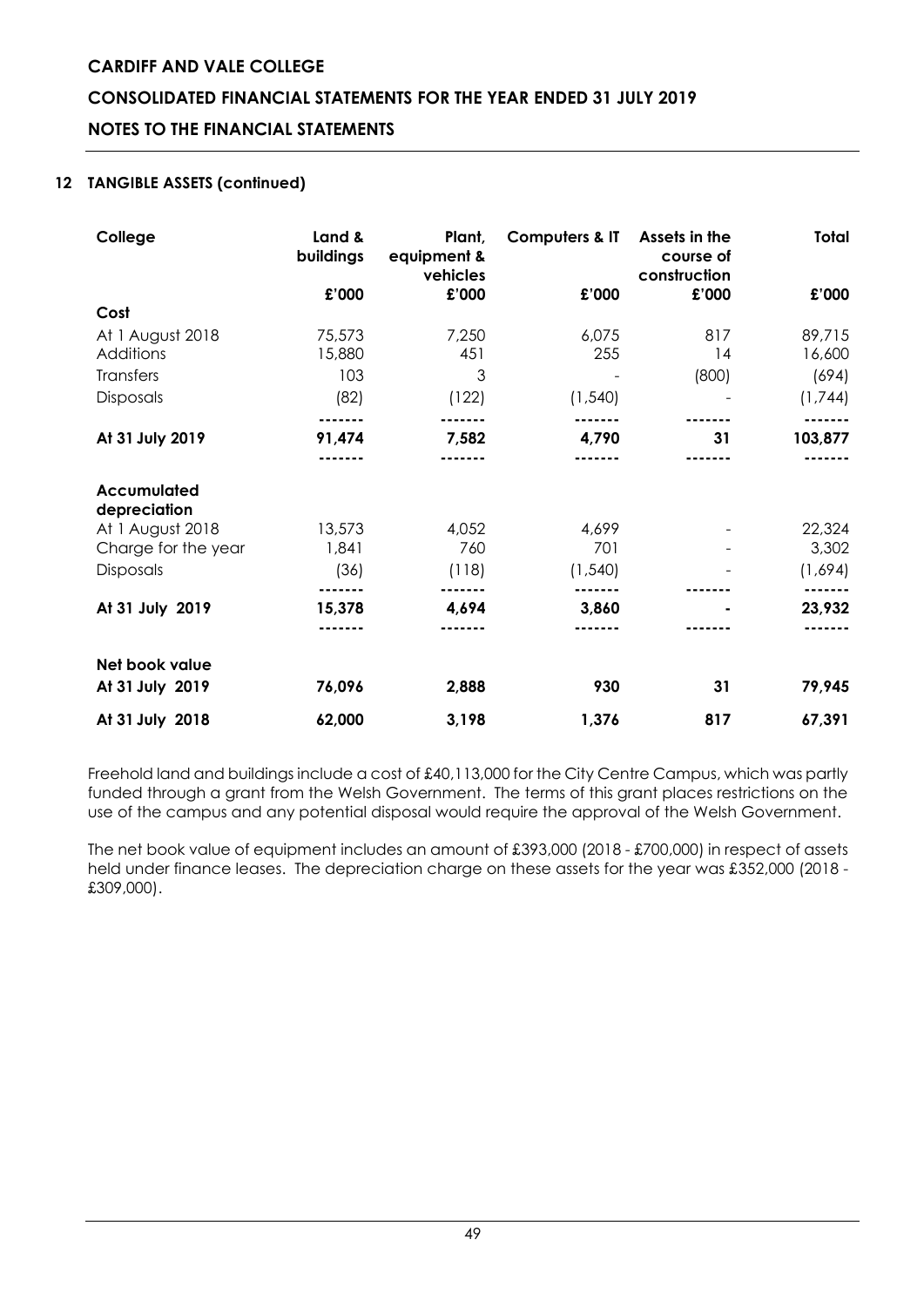# **CONSOLIDATED FINANCIAL STATEMENTS FOR THE YEAR ENDED 31 JULY 2019**

# **NOTES TO THE FINANCIAL STATEMENTS**

#### **13 INVESTMENTS**

The College owns 100% of the issued ordinary £1 shares of the following companies, all incorporated in Great Britain.

- ICAT Limited, whose principal business activity is the provision of customised training;
- CF10 Retail Limited, whose principal business activity is the provision of retail services;
- International Centre for Aerospace Training Limited (dormant);
- Cardiff College Enterprises Limited (dormant);
- Element Skills Training Limited, whose principal business activity is the provision of training and professional development services;
- South East Wales City Region ATA Limited whose principal business activity is to offer employers a low risk, easy to use apprenticeship model; and
- ACT (Holdings) Limited. ACT (Holdings) Limited owns 100% of the share capital of Associated Community Training Limited. Associated Community Training Limited owns 100% of the share capital of Apprenticeship Learning Solutions Limited ("ALS"). Together these entities form the ACT Group.

#### Investment in the ACT Group

The cost of the investment in the ACT group of £16,857,000 (2018: £15,712,000) includes an adjustment of £1,343,000 (2018: £174,000) made during 2018/19 to reflect additional deferred consideration which it is now considered likely will be payable due to performance conditions being met in the period, and a further adjustment of £101,000 relating to interest paid on deferred consideration. This has resulted in a corresponding increase to goodwill (see note 11).

# Cash flows

The cash flows shows a total cash outflow of £2,412,000 (2018: £1,654,000) in respect of the acquisition of subsidiary undertakings. This comprises:

- £2,217,000 cash payments made in respect of ACT Limited contingent consideration (2018: £1,350,000); and
- £195,000 cash payments made in respect of ALS Limited contingent consideration.

All of these payments were fully funded by gift aid received by the College from the relevant subsidiary.

#### **14 TRADE AND OTHER RECEIVABLES**

|                                          | As at 31 July 2019    |                  | As at 31 July 2018    |                  |
|------------------------------------------|-----------------------|------------------|-----------------------|------------------|
|                                          | Consolidated<br>£'000 | College<br>£'000 | Consolidated<br>£'000 | College<br>£'000 |
| Amounts falling due within one year:     |                       |                  |                       |                  |
| Trade receivables                        | 6.486                 | 1,585            | 7.157                 | 1,342            |
| Prepayments and accrued income           | 3.577                 | 2,283            | 4,537                 | 3,334            |
| Amounts due from subsidiary undertakings | $\qquad \qquad$       | 3.433            |                       | 2,788            |
|                                          |                       |                  |                       |                  |
|                                          | 10,063                | 7.301            | 11.694                | 7,464            |
|                                          |                       |                  |                       |                  |

The trade receivables balance presented above includes a provision for doubtful debt of £88,000 (2018: nil).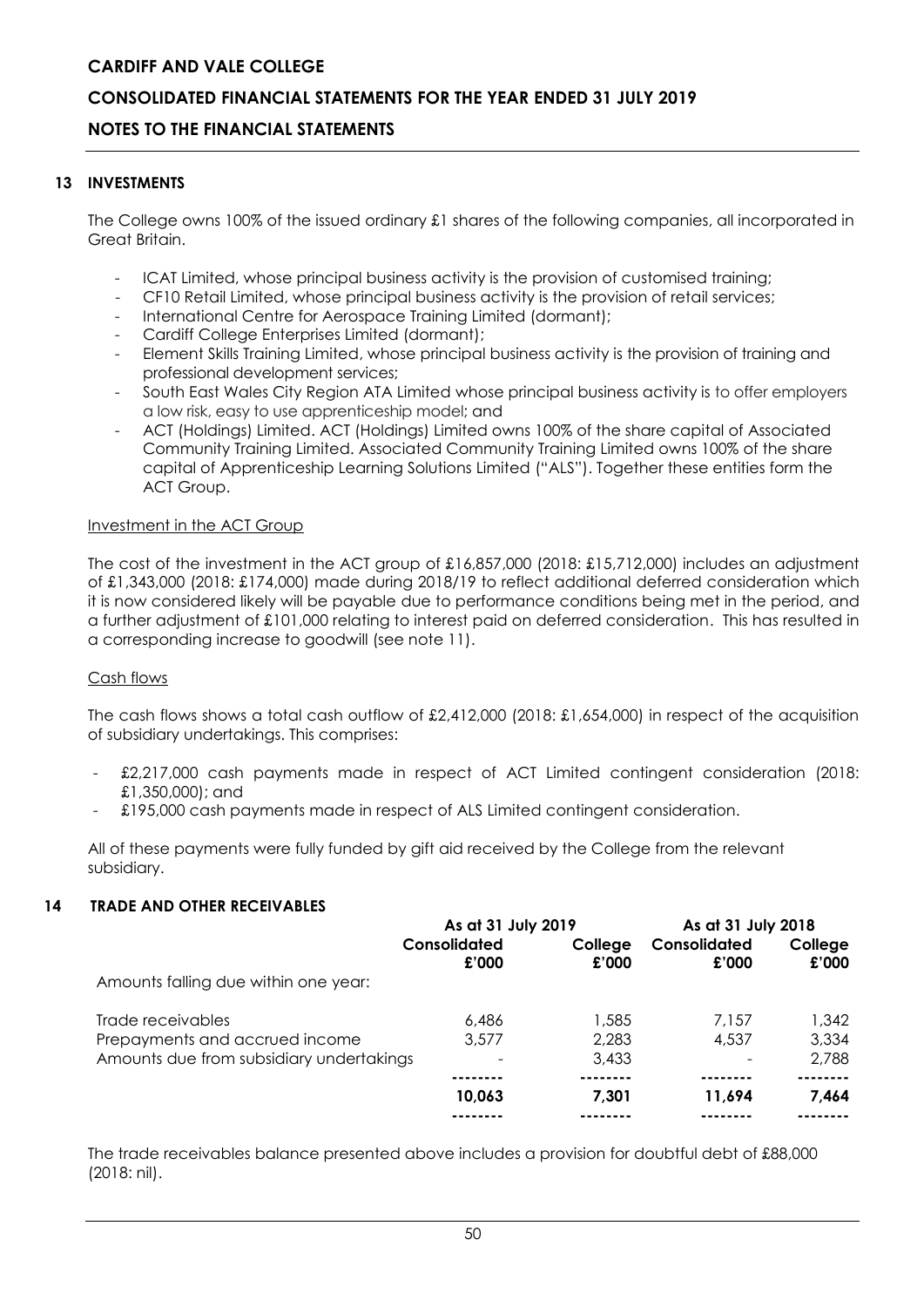# **CONSOLIDATED FINANCIAL STATEMENTS FOR THE YEAR ENDED 31 JULY 2019**

# **NOTES TO THE FINANCIAL STATEMENTS**

# **15 CREDITORS- AMOUNTS FALLING DUE WITHIN ONE YEAR**

|                                    | As at 31 July 2019    |                  | As at 31 July 2018    |                  |
|------------------------------------|-----------------------|------------------|-----------------------|------------------|
|                                    | Consolidated<br>£'000 | College<br>£'000 | Consolidated<br>£'000 | College<br>£'000 |
| Bank loans (see note 17)           | 2,230                 | 2,230            | 1,565                 | 1,565            |
| Obligations under finance leases   | 181                   | 176              | 410                   | 370              |
| Trade payables                     | 3,438                 | 2,234            | 3,883                 | 2,381            |
| Other taxation and social security | 1,374                 | 1,005            | 1,400                 | 1,053            |
| Accruals and deferred income       | 4,442                 | 3,737            | 4,037                 | 3,019            |
| Holiday pay accrual                | 695                   | 695              | 651                   | 651              |
| Government capital grants          | 873                   | 873              | 770                   | 770              |
| Other grants                       | 395                   | 395              | 328                   | 328              |
| Contingent consideration           | 2,692                 | 2,393            | 2,301                 | 2,106            |
| Other creditors                    | 101                   |                  | 608                   | 555              |
|                                    |                       |                  |                       |                  |
|                                    | 16,421                | 13,738           | 15,953                | 12,798           |
|                                    |                       |                  |                       |                  |

Contingent consideration is the net present value of potential future consideration payments relating to the acquisition of the ACT Group, including ALS (see note 13). The liability will only fall due in the event that the ACT Group achieves agreed financial performance targets, and this arrangement is structured so that any liability falling due in this regard will be fully funded from the related additional surpluses generated by the ACT Group. The College liability relates to the deferred consideration in respect of ACT Limited. The consolidated liability also includes the deferred consideration in respect of ALS Limited, as this will be payable by ACT.

# **Deferred Income**

Included with accruals and deferred income are the following items of income which have been deferred until specific performance-related conditions have been met.

|                 | As at 31 July 2019    |                  | As at 31 July 2018    |                  |
|-----------------|-----------------------|------------------|-----------------------|------------------|
|                 | Consolidated<br>£'000 | College<br>£'000 | Consolidated<br>£'000 | College<br>£'000 |
| Deferred income | 1.313                 | 1.313            | 757                   | 757              |
|                 | --------<br>1,313     | ------<br>1.313  | 757                   | 757              |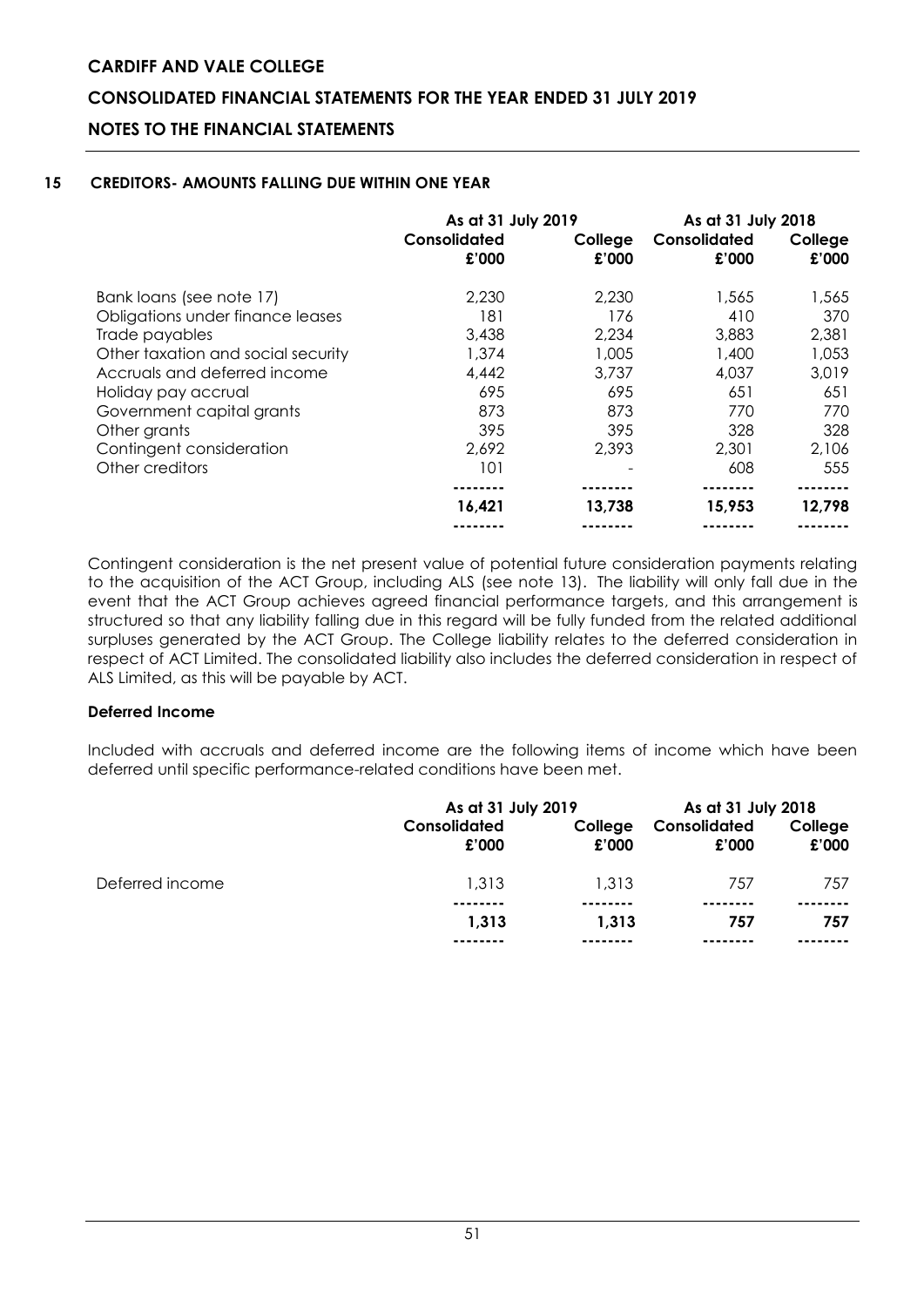# **CONSOLIDATED FINANCIAL STATEMENTS FOR THE YEAR ENDED 31 JULY 2019**

# **NOTES TO THE FINANCIAL STATEMENTS**

# **16 CREDITORS- AMOUNTS FALLING DUE AFTER MORE THAN ONE YEAR**

|                                  | As at 31 July 2019    |                  | As at 31 July 2018    |                  |
|----------------------------------|-----------------------|------------------|-----------------------|------------------|
|                                  | Consolidated<br>£'000 | College<br>£'000 | Consolidated<br>£'000 | College<br>£'000 |
| Bank loans (see note 17)         | 39.205                | 39.205           | 29,134                | 29,134           |
| Obligations under finance leases | 194                   | 194              | 304                   | 299              |
| Government capital grants        | 16,775                | 16,775           | 17,048                | 17,047           |
| Other grants                     |                       |                  | 390                   | 390              |
| Contingent consideration         |                       |                  | 1,265                 | 1,265            |
|                                  |                       |                  |                       |                  |
|                                  | 56,174                | 56,174           | 48,141                | 48,135           |
|                                  |                       |                  |                       |                  |

The movement of government capital grants during the year is broken down as follows:

|                                                                                      | 2019<br>£'000          | 2018<br>£'000   |
|--------------------------------------------------------------------------------------|------------------------|-----------------|
| At 1 August<br>New grants received during the year<br>Grant released during the year | 17,818<br>652<br>(822) | 18,605<br>(787) |
| At 31 July                                                                           | 17,648                 | 17,818          |

# **17 BORROWINGS**

# **Bank loans**

Bank loans are repayable as follows:

|                                  | As at 31 July 2019    |                  | As at 31 July 2018    |                  |
|----------------------------------|-----------------------|------------------|-----------------------|------------------|
|                                  | Consolidated<br>£'000 | College<br>£'000 | Consolidated<br>£'000 | College<br>£'000 |
| Due within one year or on demand | 2,230                 | 2.230            | 1,565                 | 1,565            |
| Due between one and two years    | 5,758                 | 5.758            | 1.591                 | 1,591            |
| Due between two and five years   | 6.992                 | 6.992            | 8.470                 | 8,470            |
| Due in five years or more        | 26,455                | 26,455           | 19.073                | 19,073           |
|                                  | .                     |                  |                       | .                |
| Total                            | 41,435                | 41,435           | 30,699                | 30,699           |
|                                  |                       |                  |                       |                  |

The College had two unsecured bank loans during the year, both with Santander.

The first is split into two £10million tranches. Each tranche comprises a three-year revolving credit facility which commenced on 9 August 2013, followed by term loans of seven and thirteen years respectively. Capital repayments on both loan tranches commenced in October 2016, with a repayment profile based on a 22-year repayment period. The interest rates relating to both tranches have been fixed at rates between 4.54% and 5.47%.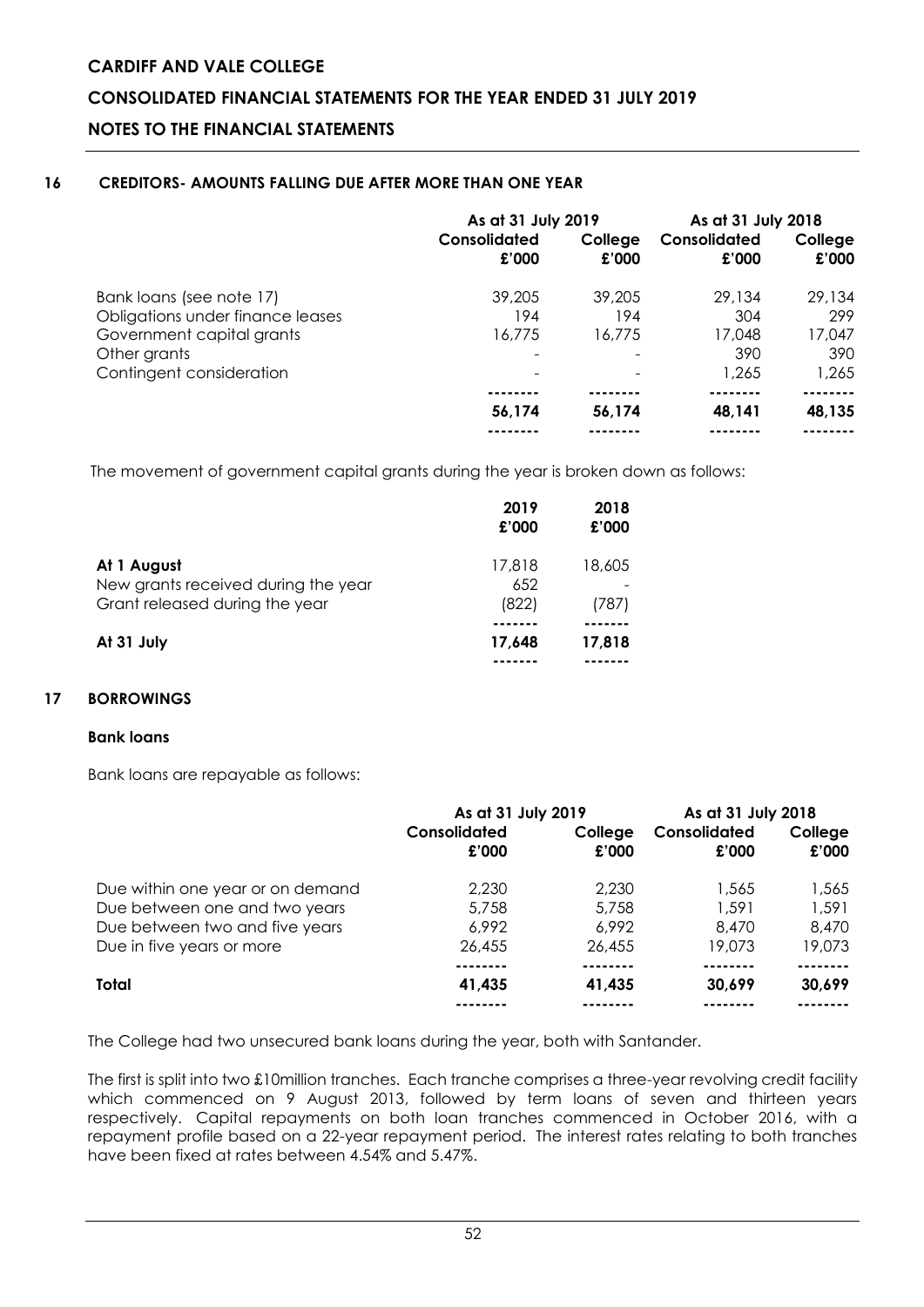# **CONSOLIDATED FINANCIAL STATEMENTS FOR THE YEAR ENDED 31 JULY 2019**

# **NOTES TO THE FINANCIAL STATEMENTS**

#### **17 BORROWINGS (continued)**

#### **Bank loans (continued)**

The second loan was entered into on 14 October 2016, and totals £10million repayable over 10 years at a fixed rate of interest of 3.702%. As part of this agreement the covenants relating to the existing facilities agreement were amended to incorporate the revised accounting treatments set out in FRS 102 and the SORP.

The third loan, also with Santander, was entered into on 23 August 2018, and totals £12.78million. The loan has a repayment profile based on a 20-year repayment period, and incurs interest at a fixed rate of 4.01%. The loan was used to fund the purchase of the freehold property One Canal Parade, a newly constructed office block situated on Dumballs Road, next to the City Centre Campus, and the loan is secured on this property.

In addition to the bank loans described above, on 23 July 2018 the College secured a £3.5million revolving credit facility with Santander. This facility is repayable after three years, although with the option to extend for up to a total of five years, and incurs interest at a rate of one-month LIBOR + 1.5%.

#### **Finance leases**

The net finance lease obligations to which the College is committed are:

|                            | 31 July 2019          |                  | 31 July 2018          |                  |  |
|----------------------------|-----------------------|------------------|-----------------------|------------------|--|
|                            | Consolidated<br>£'000 | College<br>£'000 | Consolidated<br>£'000 | College<br>£'000 |  |
| In one year or less        | 181                   | 176              | 410                   | 370              |  |
| Between two and five years | 194                   | 194              | 304                   | 299              |  |
|                            |                       |                  |                       |                  |  |
| Total                      | 375                   | 370              | 714                   | 669              |  |
|                            |                       |                  |                       |                  |  |

#### **18 CONSOLIDATED RECONCILIATION OF NET DEBT**

|                          | At 1 August<br>2018 | <b>Cash flows</b> | loan<br>movement | Non cash New finance At 31 July<br>leases | 2019      |
|--------------------------|---------------------|-------------------|------------------|-------------------------------------------|-----------|
|                          | £'000               | £'000             | £'000            | £'000                                     | £'000     |
| Cash at bank and in hand | 6.114               | (3,201)           |                  |                                           | 2,913     |
| Debt due after one year  | (29, 134)           | (12, 141)         | 2,070            | Ξ.                                        | (39, 205) |
| Debt due within one year | (1, 565)            | 1,405             | (2,070)          | -                                         | (2,230)   |
| Finance leases           | (714)               | 459               |                  | (120)                                     | (375)     |
|                          | (25, 299)           | (13, 478)         | ٠                | (120)                                     | (38, 897) |
|                          |                     |                   |                  |                                           |           |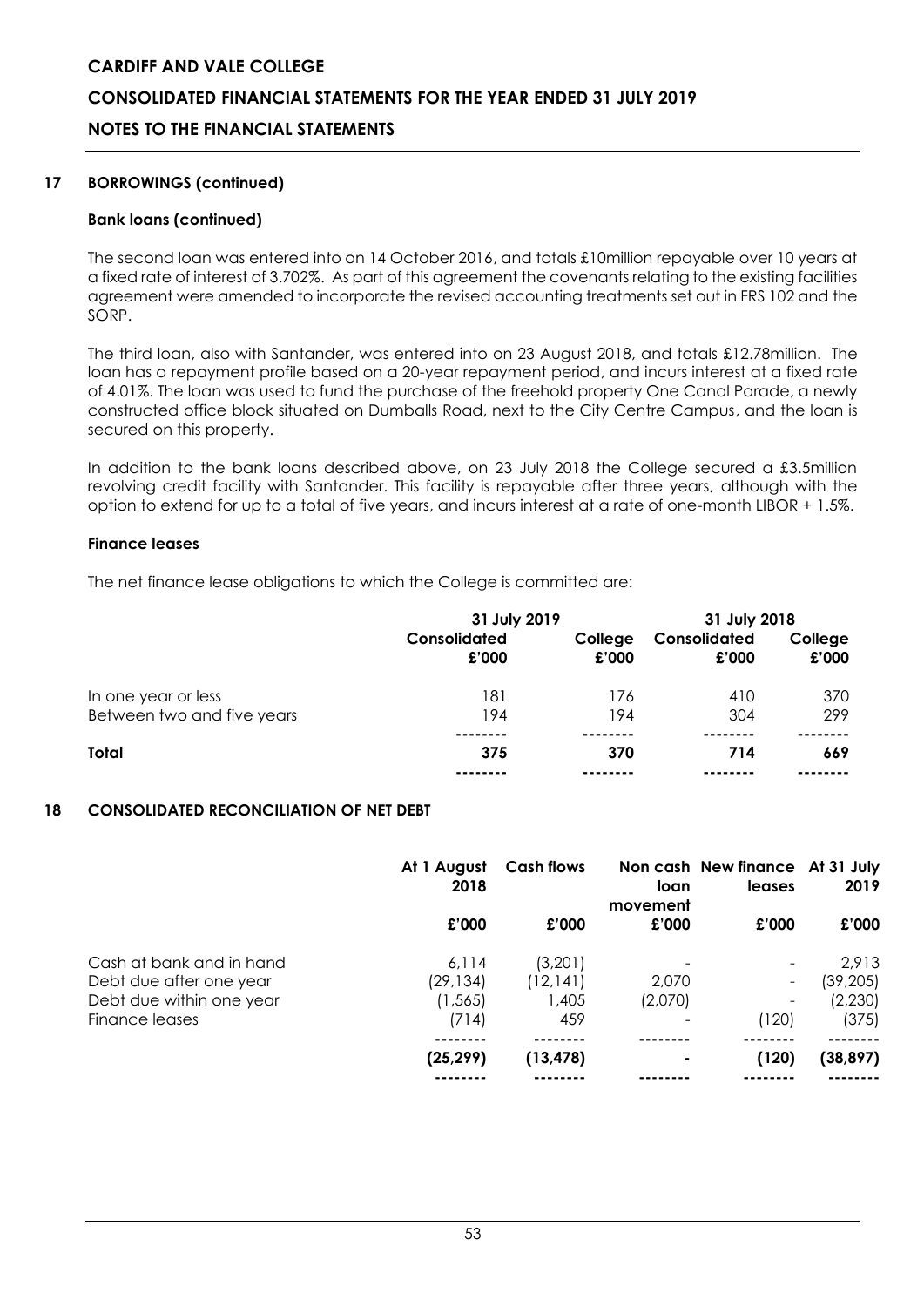# **CONSOLIDATED FINANCIAL STATEMENTS FOR THE YEAR ENDED 31 JULY 2019**

# **NOTES TO THE FINANCIAL STATEMENTS**

# **19 LEASE OBLIGATIONS**

At 31 July the College had total minimum lease payments under non-cancellable operating leases as follows:

|                                                   |                       | 2019             |                       |                  |  |
|---------------------------------------------------|-----------------------|------------------|-----------------------|------------------|--|
|                                                   | Consolidated<br>£'000 | College<br>£'000 | Consolidated<br>£'000 | College<br>£'000 |  |
| Land and buildings                                |                       |                  |                       |                  |  |
| Not later than one year                           | 1,457                 | 596              | 1,406                 | 607              |  |
| Later than one year and not later than five years | 4,227                 | 2,012            | 4,614                 | 2,306            |  |
| Later than five years                             | 8,584                 | 5,176            | 9,052                 | 5,470            |  |
|                                                   |                       |                  |                       |                  |  |
|                                                   | 14,268                | 7,784            | 15,072                | 8,383            |  |
|                                                   |                       |                  |                       |                  |  |
| Other                                             |                       |                  |                       |                  |  |
| Not later than one year                           | 115                   | 115              | 94                    | 94               |  |
| Later than one year and not later than five years | 169                   | 169              | 229                   | 229              |  |
|                                                   |                       |                  |                       |                  |  |
|                                                   | 284                   | 284              | 323                   | 323              |  |
|                                                   |                       |                  |                       |                  |  |

# **20 PENSION PROVISIONS**

The Group operates the following pension schemes:

- the Cardiff and Vale of Glamorgan Pension Fund ("C&VPF"), a defined benefit scheme operating under the Local Government Pension Scheme ("LGPS");
- the Teachers' Pension Scheme ("TPS"), a defined benefit scheme;
- the National Employment Savings Trust ("NEST") pension scheme, a defined contribution scheme;
- the Zurich pension scheme, a defined contribution scheme; and
- the St James's Place Wealth Management scheme, a defined contribution scheme.

# **Consolidated**

|                                                                               | £'000          | 2019<br>£'000 | £'000        | 2018<br>£'000 |
|-------------------------------------------------------------------------------|----------------|---------------|--------------|---------------|
| Teachers' Pension Scheme: contributions paid                                  |                | 1,960         |              | 1,845         |
| Local Government Pension Scheme:<br>Contributions paid<br>FRS 102 (28) charge | 1,560<br>1,750 | 3,310         | 1,550<br>940 | 2,490         |
| Enhanced pension credit (see note 21)                                         |                | 31            |              | (15)          |
| Defined contribution schemes: contributions paid                              |                | 428           |              | 374           |
| Total pension cost for the year within staff costs                            |                | 5.729         |              | 4,694         |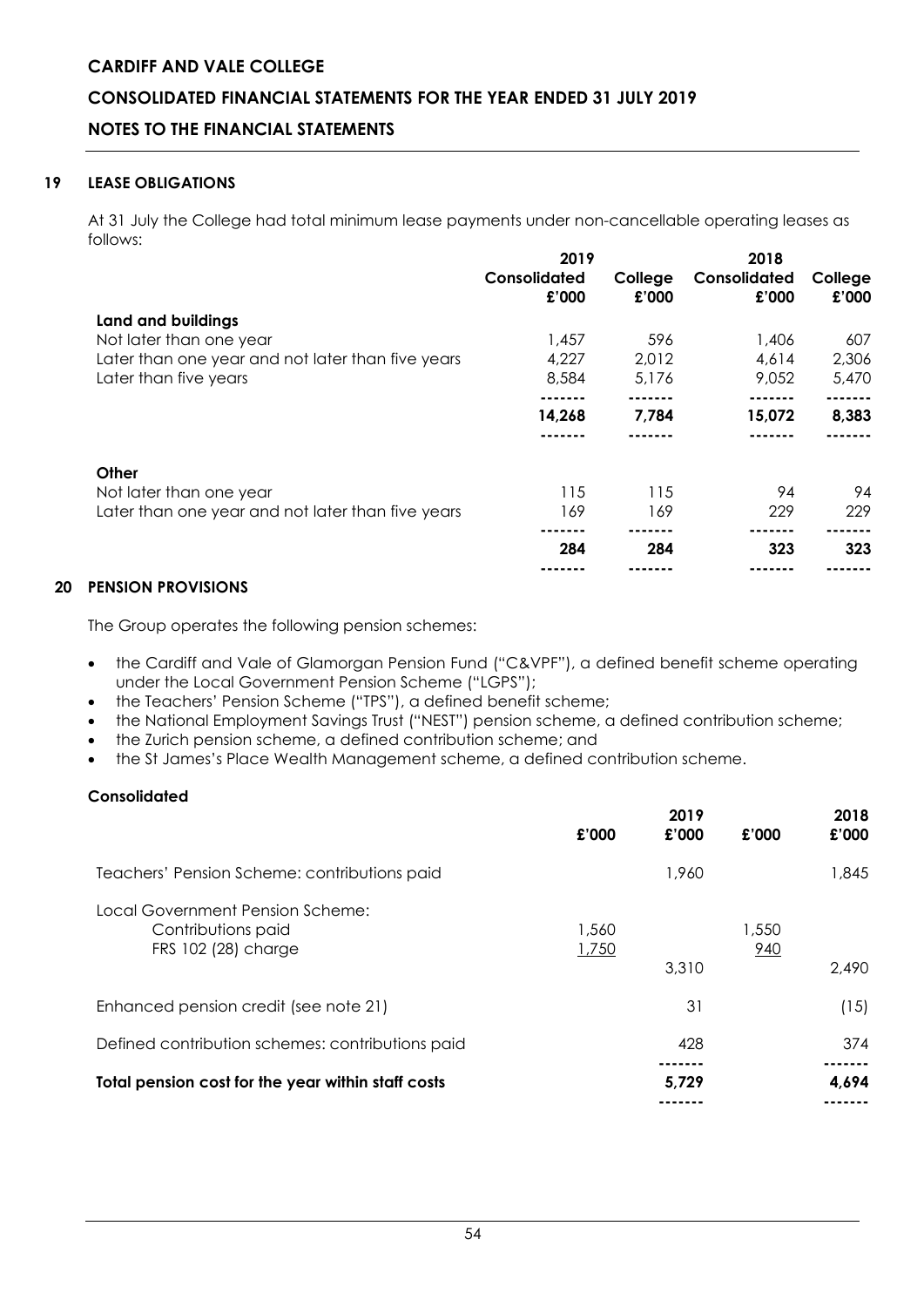# **CONSOLIDATED FINANCIAL STATEMENTS FOR THE YEAR ENDED 31 JULY 2019**

# **NOTES TO THE FINANCIAL STATEMENTS**

# **20 PENSION PROVISIONS (continued)**

# **College**

|                                                                               | £'000          | 2019<br>£'000 | £'000        | 2018<br>£'000 |
|-------------------------------------------------------------------------------|----------------|---------------|--------------|---------------|
| Teachers' Pension Scheme: contributions paid                                  |                | 1,960         |              | 1,845         |
| Local Government Pension Scheme:<br>Contributions paid<br>FRS 102 (28) charge | 1,560<br>1,750 | 3,310         | 1,550<br>940 | 2.490         |
| Enhanced pension charge/ (credit) (see note 21)                               |                | 31            |              | (15)          |
| Total pension cost for the year within staff costs                            |                | 5,301         |              | 4,320         |

The pension costs are assessed in accordance with the advice of independent qualified actuaries. The latest formal actuarial valuations of the TPS was 31 March 2016 and the C&VPF 31 March 2016.

At 31 July 2019 contributions amounting to £421,000 (2018 £396,000) were payable to the schemes and are included within creditors.

# **Teachers' Pension Scheme**

# **Overview**

The Teachers' Pension Scheme (TPS or scheme) is a statutory, unfunded, defined benefit occupational scheme, governed by the Teachers' Pensions Regulations 2010 (as amended), and the Teachers' Pension Scheme Regulations 2014 (as amended). These regulations apply to teachers in schools and other educational establishments, including academies, in England and Wales that are maintained by local authorities. In addition, teachers in many independent and voluntary-aided schools and teachers and lecturers in some establishments of further and higher education may be eligible for membership. Membership is automatic for full-time teachers and lecturers and, from 1 January 2007, automatic too for teachers and lecturers in part-time employment following appointment or a change of contract. Teachers and lecturers are able to opt out of the TPS.

# The Teachers' Pension Budgeting and Valuation Account

Although members may be employed by various bodies, their retirement and other pension benefits are set out in regulations made under the Superannuation Act (1972) and Public Service Pensions Act (2013) and are paid by public funds provided by Parliament. The TPS is an unfunded scheme and members contribute on a 'pay as you go' basis – contributions from members, along with those made by employers, are credited to the Exchequer under arrangements governed by the above Acts.

The Teachers' Pensions Regulations 2010 require an annual account, the Teachers' Pension Budgeting and Valuation Account, to be kept of receipts and expenditure (including the cost of pension increases). From 1 April 2001, the Account has been credited with a real rate of return, which is equivalent to assuming that the balance in the Account is invested in notional investments that produce that real rate of return.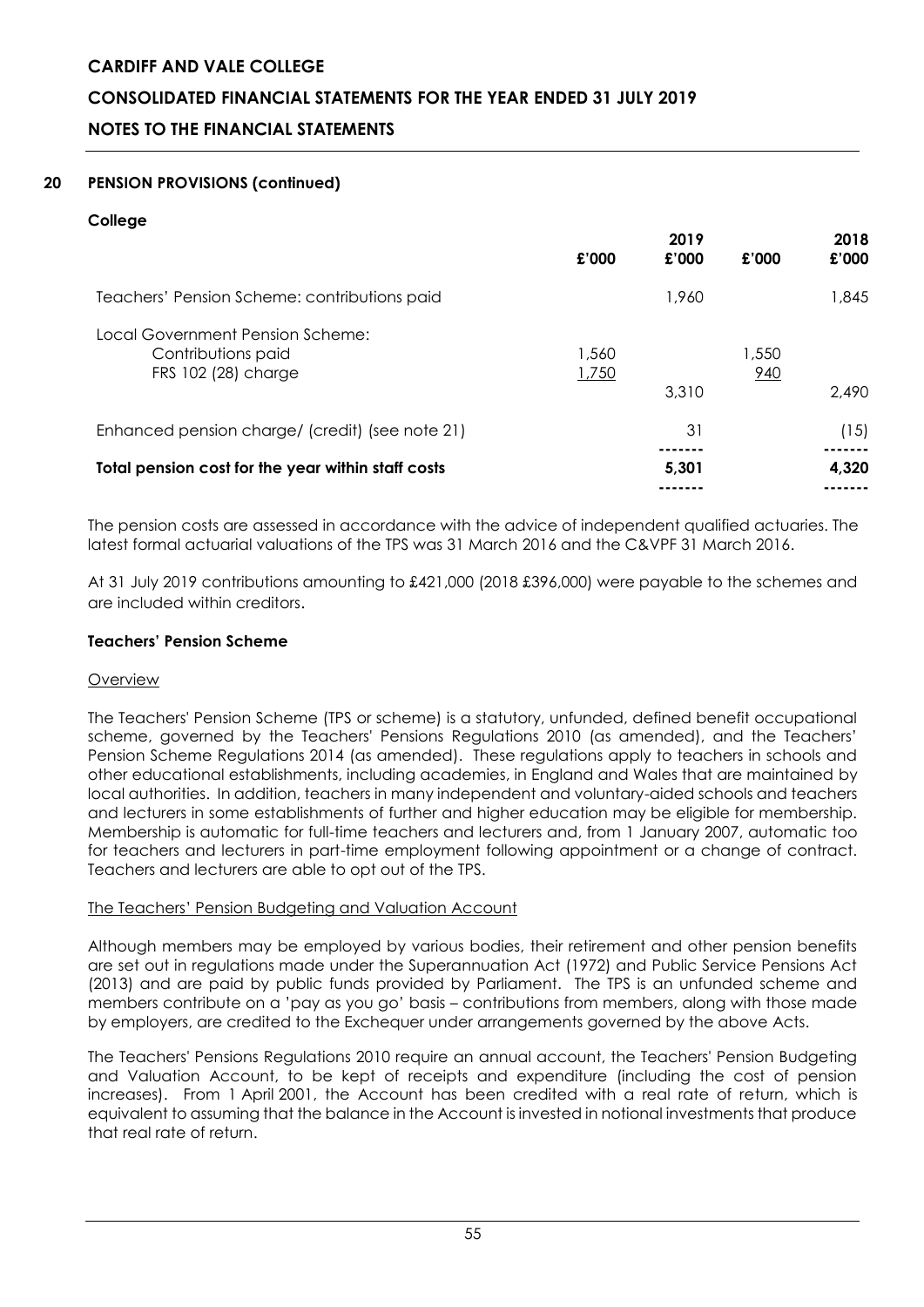# **CONSOLIDATED FINANCIAL STATEMENTS FOR THE YEAR ENDED 31 JULY 2019**

# **NOTES TO THE FINANCIAL STATEMENTS**

#### **20 PENSION PROVISIONS (continued)**

### **Teachers' Pension Scheme (continued)**

#### Valuation of the Teachers' Pension Scheme

The latest valuation of the Teachers' Pension Scheme has now taken place, in line with directions issued by HM Treasury and using membership data as at 31 March 2016. As a result of this valuation TPS employers now pay an increased contribution rate of 23.68% from September 2019 (this includes the administration levy of 0.8%). The timing of the implementation is to align its introduction with employers' budget planning cycles. Until then, employers paid at a rate of 16.48%.

#### Scheme changes

The arrangements for a reformed Teachers' Pension Scheme, in line with the recommendations made by Lord Hutton, in particular the introduction of a Career Average Revalued Earnings (CARE) scheme, were implemented from 1 April 2015.

In December 2018, the Court of Appeal held that transitional protection provisions contained in the reformed judicial and firefighter pension schemes, introduced as part of public service pension reforms in 2015, gave rise to direct age discrimination and were therefore unlawful. The Supreme Court, in a decision made in June 2019, has rejected the Government's application for permission to appeal the Court of Appeal's ruling. The case will now be referred to an Employment Tribunal for a decision regarding the remedy which will need to be offered to those members of the two schemes who were subject of the age discrimination.

HM Treasury are clear that the ruling has implications for the other public service schemes, including the Teachers' Pension Scheme. Those implications are currently being considered and any impact on scheme costs is expected to be looked at within the next scheme valuation, which is currently scheduled to be based on April 2020 data and implemented in April 2023.

The pension costs paid to TPS in the year amounted to £1,960,000 (2018: £1,845,000).

#### FRS 102 (28)

Under the definitions set out in FRS 102 (28.11), the TPS is a multi-employer pension scheme. The College is unable to identify its share of the underlying assets and liabilities of the scheme.

Accordingly, the College has taken advantage of the exemption in FRS 102 and has accounted for its contributions to the scheme as if it were a defined-contribution scheme. The College has set out above the information available on the scheme and the implications for the College in terms of the anticipated contribution rates.

# **Cardiff and Vale of Glamorgan Pension Fund (C&VPF)**

The C&VPF is a funded defined benefit scheme, operating under the Local Government Pension Scheme (LGPS) with the assets held in separate trustee-administered funds. The following information is based upon a full actuarial valuation of the fund at 31 March 2016 updated to 31 July 2019 by a qualified independent actuary.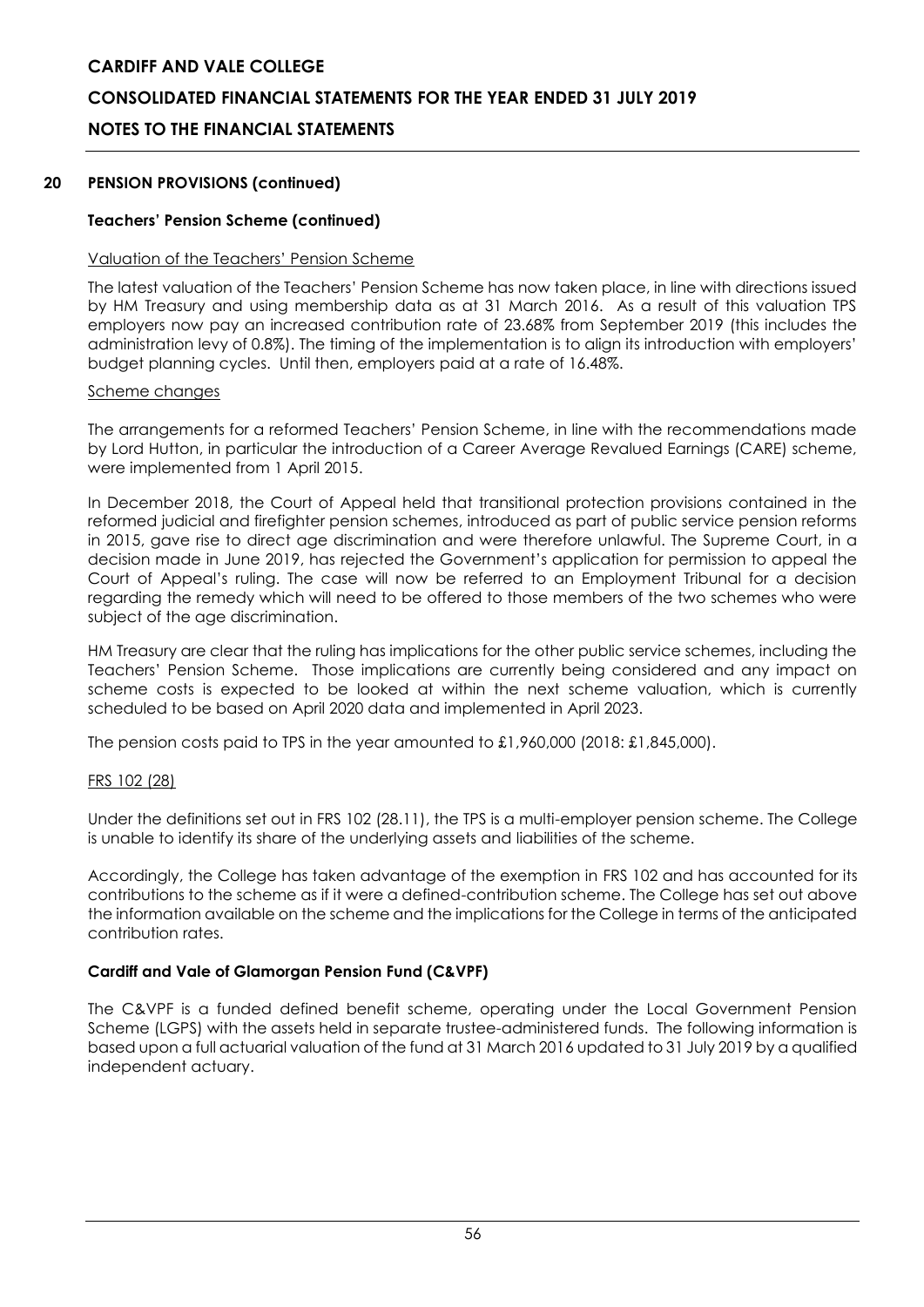# **CONSOLIDATED FINANCIAL STATEMENTS FOR THE YEAR ENDED 31 JULY 2019**

# **NOTES TO THE FINANCIAL STATEMENTS**

# **20 PENSION PROVISIONS (continued)**

#### **Cardiff and Vale of Glamorgan Pension Fund (C&VPF) (continued)**

#### Principal assumptions

The principal assumptions made by the actuaries were:

|                                          |         | 31 July 2019 31 July 2018 |
|------------------------------------------|---------|---------------------------|
| RPI Inflation                            | 3.2%    | $3.2\%$                   |
| CPI Inflation                            | 2.2%    | $2.1\%$                   |
| Rate of increase in salaries             | 3.2%    | $3.1\%$                   |
| Rate of increase for pensions in payment | 2.2%    | $2.1\%$                   |
| Rate of revaluation of pension accounts  | 2.2%    | $2.1\%$                   |
| Rate of increase to deferred pensions    | 2.2%    | $2.1\%$                   |
| Discount rate for liabilities            | $2.2\%$ | 2.8%                      |

#### **Mortality**

The mortality assumptions are based on the SAPS S2N standard mortality tables with allowance for future improvements in line with CMI 2014 core projections with a long term improvement rate of 1.5% pa. The assumed life expectations on retirement at age 65 are:

|                                                                         | 31 July 2019 | 31 July 2018 |
|-------------------------------------------------------------------------|--------------|--------------|
| Retiring today:<br>Male                                                 | 22.1         | 23.1         |
| Female                                                                  | 22.7         | 24.2         |
|                                                                         |              |              |
| Retiring in 20 years:                                                   |              |              |
| Male                                                                    | 24.5         | 25.8         |
| Female                                                                  | 25.6         | 27.2         |
| Asset split as a percentage of total assets                             |              |              |
|                                                                         | 31 July 2019 | 31 July 2018 |
| Equities                                                                | 64.9%        | 65.9%        |
| Property                                                                | 7.2%         | 6.5%         |
| Government bonds                                                        | 9.9%         | 10.5%        |
| Corporate bonds                                                         | 11.0%        | 10.2%        |
| Cash                                                                    | $1.9\%$      | $1.7\%$      |
| Other                                                                   | 5.1%         | 5.2%         |
|                                                                         | 100.0%       | 100.0%       |
| Analysis of the amount charged to the Statement of Comprehensive Income |              |              |
|                                                                         | 31 July 2019 | 31 July 2018 |
| Amounts included in staff costs                                         |              |              |
|                                                                         | £'000        | £'000        |
| Employer current service cost net of employee contributions             | 2,510        | 2,490        |
| Past service cost- pension strain                                       | 20           |              |
| Past service cost- McCloud Judgement                                    | 660          |              |
| Past service cost- GMP indexation                                       | 120          |              |
| Total amount charged to the Statement of Comprehensive Income           | 3,310        | 2,490        |
|                                                                         |              |              |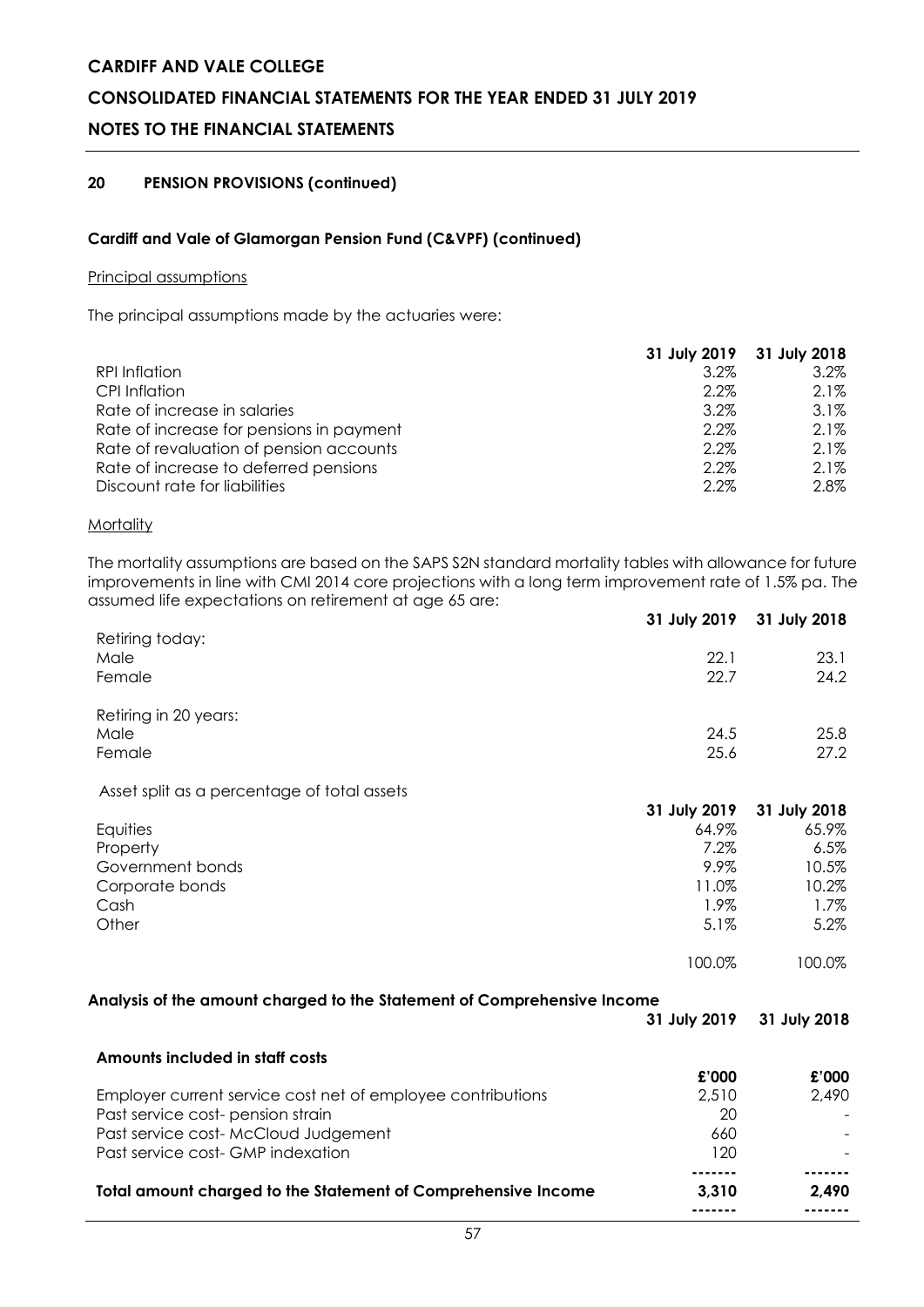# **CONSOLIDATED FINANCIAL STATEMENTS FOR THE YEAR ENDED 31 JULY 2019**

# **NOTES TO THE FINANCIAL STATEMENTS**

#### **20 PENSION PROVISIONS (continued)**

### **Cardiff and Vale of Glamorgan Pension Fund (C&VPF) (continued)**

The cost calculated by the actuary includes estimates for the additional past service cost associated with the following issues:

- **McCloud Judgement (past service cost £660k)-** in December 2018 the Court of Appeal ruled in the 'McCloud/ Sargeant' judgement that the transitional protection arrangements put in place when the Firefighters' and Judges' pension schemes were reformed were age discriminatory. The Government has committed to extending a remedy across all public sector schemes which included similar transitional protection arrangements, which includes the LGPS. The actuary has calculated an approximate past service cost based on a sample of 12 employers with a 31 July 2019 accounting date, using the full membership data that was used in the 2016 valuations.
- **GMP indexation (past service cost £120k)-** A High Court ruling on 28<sup>th</sup> October 2018 determined that pension funds must equalise benefits payable to pension scheme members who have guaranteed minimum pensions (GMPs) as a result of contracted out benefits. The method for calculating GMPs used different retirement ages for men and women, which was later ruled to be unlawful due to the resulting difference in benefit between men and women. The High Court ruling has determined the method that pension schemes should use to equalise these benefits. The actuary has calculated an approximate past service cost based on a sample of 10 typical employers with a 31 July 2019 accounting date.

#### **Amounts included in interest payable**

| Net interest cost                                                                                                     | 31 July 2019<br>£'000<br>370               | 31 July 2018<br>£'000<br>360                |
|-----------------------------------------------------------------------------------------------------------------------|--------------------------------------------|---------------------------------------------|
| Amount recognised in Other Comprehensive Income                                                                       |                                            |                                             |
| Asset gains arising in the year<br>Liability (increase)/ decrease arising in the year                                 | 31 July 2019<br>£'000<br>1,180<br>(5,480)  | 31 July 2018<br>£'000<br>1,370<br>780       |
| <b>Total amount recognised in Other Comprehensive Income</b>                                                          | (4,300)                                    | -------<br>2,150                            |
| Net pension liability recognised on balance sheet                                                                     |                                            |                                             |
| Fair value of College's share of scheme assets<br>Present value of defined benefit obligation relating to the College | 31 July 2019<br>£000<br>41,050<br>(61,440) | 31 July 2018<br>£000<br>37,420<br>(51, 390) |
| Net pension liability applicable to the College                                                                       | (20, 390)                                  | (13,970)                                    |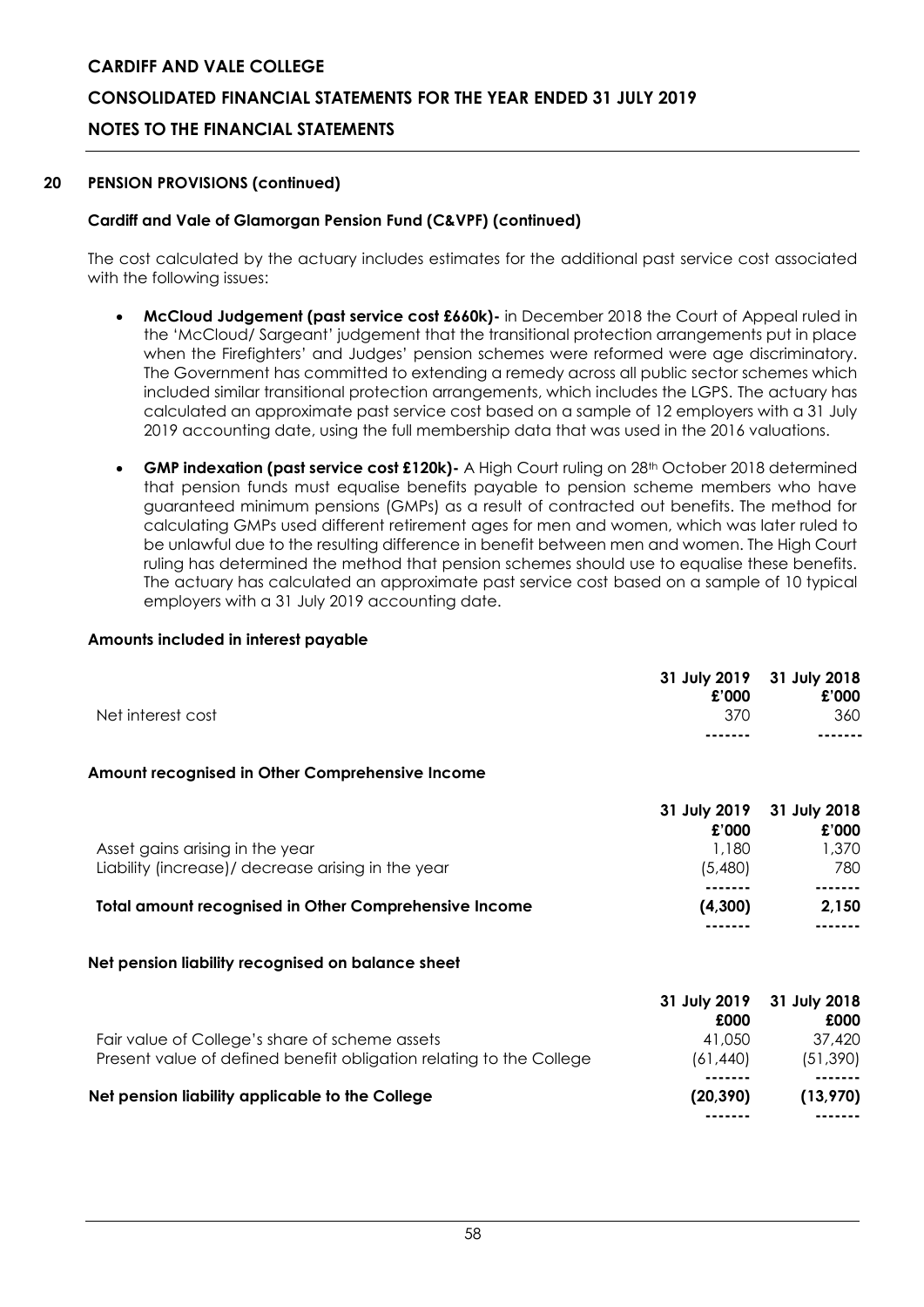# **CONSOLIDATED FINANCIAL STATEMENTS FOR THE YEAR ENDED 31 JULY 2019**

# **NOTES TO THE FINANCIAL STATEMENTS**

#### **20 PENSION PROVISIONS (continued)**

#### **Movement in net pension liability during the year**

|                                                             | 2019<br>£'000    | 2018<br>£'000 |
|-------------------------------------------------------------|------------------|---------------|
| At 1 August                                                 | (13,970)         | (14,820)      |
| Current service cost                                        | (2,510)          | (2,490)       |
| <b>Employer contributions</b>                               | 1,560            | 1,550         |
| Past service cost                                           | (800)            |               |
| Net interest cost on assets                                 | (370)            | (360)         |
| Actuarial (loss)/ gain                                      | (4,300)          | 2,150         |
|                                                             |                  |               |
| At 31 July                                                  | (20, 390)        | (13, 970)     |
|                                                             |                  |               |
| Movement in present value of defined benefit obligation     | 2019             | 2018          |
|                                                             | £'000            | £'000         |
| At 1 August                                                 | 51,390           | 48,780        |
| Current service cost                                        | 2,510            | 2,490         |
| Past service cost                                           | 800              |               |
| Interest expense                                            | 1,440            | 1,260         |
| Remeasurement: actuarial loss/ (gain)*                      | 5,480            | (780)         |
| Contributions by members                                    | 570              | 570           |
| Benefits paid #                                             | (750)            | (930)         |
|                                                             |                  | -------       |
| At 31 July                                                  | 61,440<br>.      | 51,390        |
| Movement in fair value of scheme assets                     |                  |               |
|                                                             |                  |               |
|                                                             | 2019             | 2018          |
|                                                             | £'000            | £'000         |
| At 1 August                                                 | 37,420           | 33,960        |
| Interest income                                             | 1,070            | 900           |
| Remeasurement: return on scheme assets less interest income | 1,180            | 1,370         |
| Contributions by employer                                   | 1,560            | 1,550         |
| Contributions by members                                    | 570              | 570           |
| Benefits paid #                                             | (750)<br>------- | (930)         |
| At 31 July                                                  | 41,050           | 37,420        |
|                                                             | -------          | -------       |

\*Includes changes to the actuarial assumptions.

# Consists of net cash flow out of the fund in respect of the employer, excluding contributions and any death in service lump sums paid, and including an approximate allowance for the expected cost of death in service lump sums.

# **Defined contribution schemes**

The Group operated three defined contribution schemes during the year. Employer contributions paid into these schemes during the year totalled £428,000 (2018 - £374,000). Contributions payable to the Group's defined contribution pension schemes are charged to profit or loss in the period to which they relate.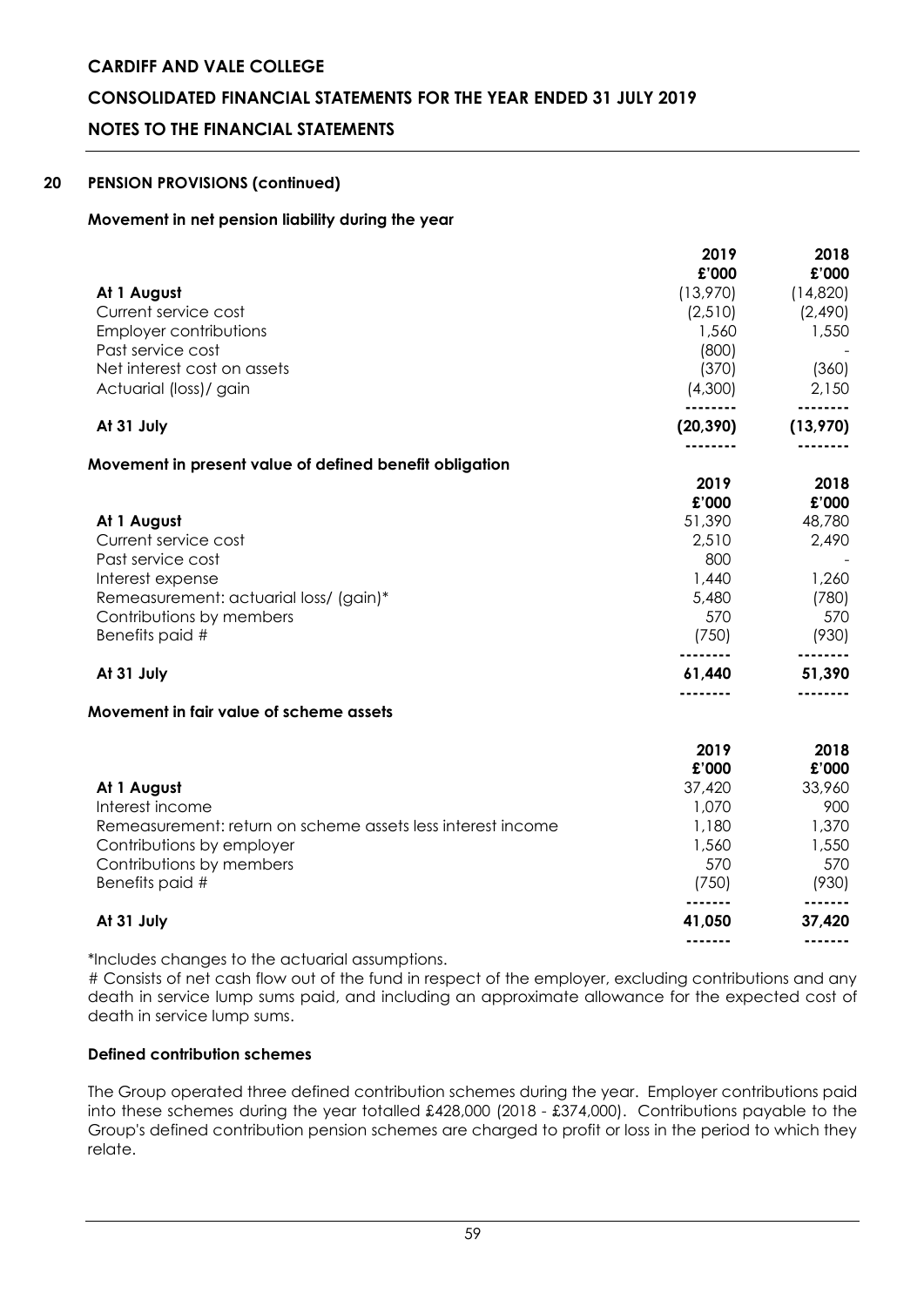# **CONSOLIDATED FINANCIAL STATEMENTS FOR THE YEAR ENDED 31 JULY 2019**

# **NOTES TO THE FINANCIAL STATEMENTS**

### **21 OTHER PROVISIONS**

| Consolidated                            | <b>Enhanced</b><br>pension | Redundancy | <b>Deferred</b><br>tax   | Other | Total |
|-----------------------------------------|----------------------------|------------|--------------------------|-------|-------|
|                                         | £'000                      | £'000      | £'000                    | £'000 | £'000 |
| At 1 August 2018                        | 391                        | 105        | 72                       | 986   | 1,554 |
| Utilised in the year                    | (26)                       | (105)      | $\overline{\phantom{a}}$ | (392) | (523) |
| Interest charged on provision (note 10) | 8                          |            |                          |       | 8     |
| Charge in the year                      | 31                         | 95         | $\overline{\phantom{a}}$ | 100   | 226   |
|                                         |                            |            |                          |       |       |
| At 31 July 2019                         | 404                        | 95         | 72                       | 694   | 1,265 |
|                                         |                            |            |                          |       |       |

| College                                                                                                   | <b>Enhanced</b><br>pension<br>£'000 | Redundancy<br>£'000     | Other<br>£'000                                                       | Total<br>£'000           |
|-----------------------------------------------------------------------------------------------------------|-------------------------------------|-------------------------|----------------------------------------------------------------------|--------------------------|
| At 1 August 2018<br>Utilised in the year<br>Interest charged on provision (note 10)<br>Charge in the year | 391<br>(26)<br>8<br>31              | 105<br>(105)<br>-<br>95 | $\overline{\phantom{a}}$<br>$\qquad \qquad \blacksquare$<br>-<br>100 | 496<br>(131)<br>8<br>226 |
| At 31 July 2019                                                                                           | 404                                 | 95                      | 100                                                                  | 599                      |

The enhanced pension provision represents the actuarial assessment of the future costs of pension enhancements granted for early retirements in 1994 and 1996. The provision will be utilised over the lives of the individuals in receipt of enhanced pensions.

The redundancy provision represents the payments to be made to individuals following the voluntary redundancy exercises.

Other provisions at 31 July 2019 reflect the following:

- Estimated costs associated with the settlement of the ACT Group's involvement, prior to its acquisition by the College, in an Employer-Financed Retirement Benefit Scheme ("EFRBS"). The arrangements in place have been reviewed by specialist tax advisors, and estimates made for the cost associated with winding up the scheme, taking into account the latest information received from HMRC regarding the settlement opportunity for the scheme.
- Estimate of potential future repayment of grant funding.

# **22 CAPITAL COMMITMENTS**

The College had no contractual capital commitments at 31 July 2019 (2018 - £nil).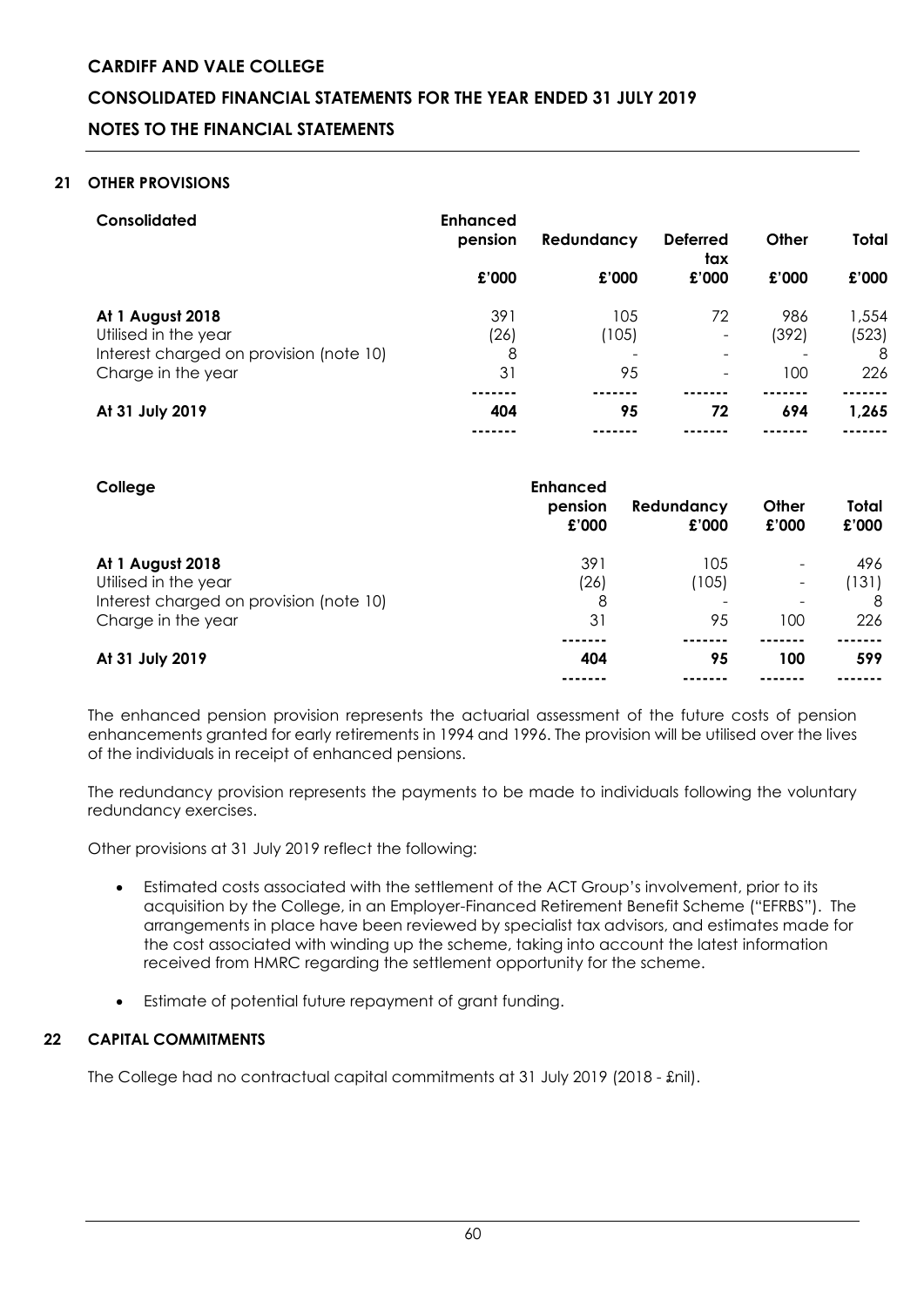# **CONSOLIDATED FINANCIAL STATEMENTS FOR THE YEAR ENDED 31 JULY 2019**

# **NOTES TO THE FINANCIAL STATEMENTS**

# **23 RELATED PARTY TRANSACTIONS**

#### **Group**

During the year the group entered into transactions, in the ordinary course of business, with other related parties. Transactions entered into, and trading balances outstanding at 31 July, are as follows:

Transactions with companies under common control:

| aonono mini oompanios ontaoi oommon oommon           |                           |                           |
|------------------------------------------------------|---------------------------|---------------------------|
|                                                      | Net value of<br>supply in | <b>Balance</b><br>owed at |
|                                                      | year                      | end of year               |
|                                                      | £'000                     | 000'                      |
| Sales of goods and services to related parties       |                           |                           |
| 2019                                                 | 246                       | 40                        |
| 2018                                                 | 227                       | 3                         |
| Purchases of goods and services from related parties |                           |                           |
| 2019                                                 | 1,851                     | 43                        |
| 2018                                                 | 1.841                     | 109                       |
|                                                      |                           |                           |

# **College**

The College has taken advantage of the exemption conferred by FRS 102 not to disclose transactions with its wholly owned subsidiary companies.

Due to the nature of the College's operations and composition of the board of governors (being drawn from local public and private sector organisations) it is inevitable that transactions will take place with organisations in which a member of the board of governors may have an interest. All transactions involving organisations in which a member of the board of governors may have an interest are conducted at arm's length and in accordance with the College's financial regulations and normal procurement procedures. No transactions, other than those disclosed in the financial statements, were identified which should be disclosed under FRS 102.

# **24 AGENCY RECEIPTS AND PAYMENTS**

Financial contingency funds

|                                       | 2019<br>£'000 | 2018<br>£'000 |
|---------------------------------------|---------------|---------------|
| At 1 August                           |               |               |
| Welsh Government grants plus interest | 644           | 644           |
| <b>Disbursements</b>                  | (644)         | (625)         |
| Administration and publicity costs    |               | 19)           |
|                                       |               |               |
| At 31 July                            |               |               |
|                                       |               |               |

Welsh Government financial contingency fund grants are available to support students who are suffering financial hardship and otherwise would not have been able to undertake courses at the College. Grants can be made to provide for meals, travel costs, equipment, fees and childcare, and payments can either be made to cover the full costs incurred or on an agreed sliding scale.